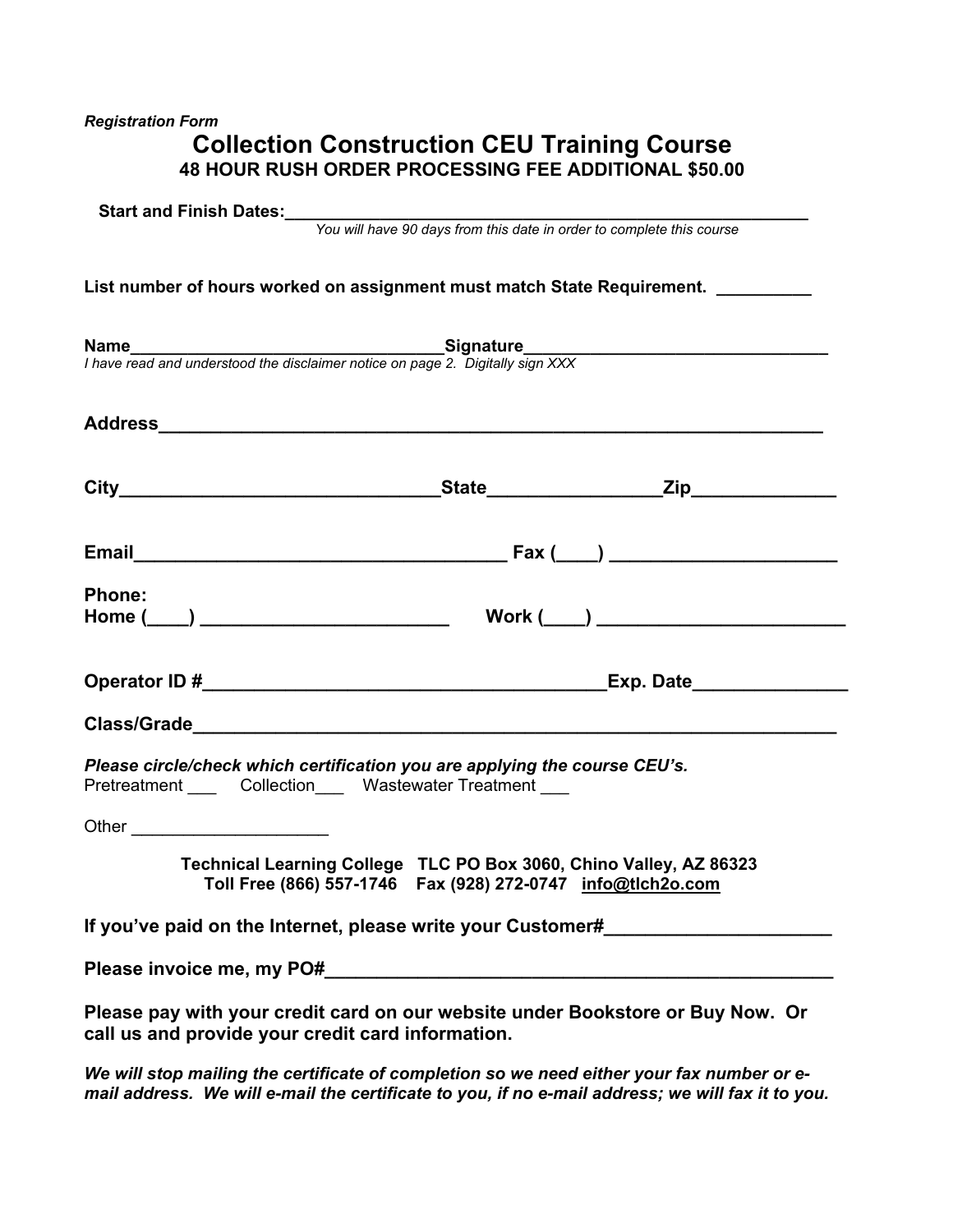## **DISCLAIMER NOTICE**

I understand that it is my responsibility to ensure that this CEU course is either approved or accepted in my State for CEU credit. I understand State laws and rules change on a frequent basis and I believe this course is currently accepted in my State for CEU or contact hour credit, if it is not, I will not hold Technical Learning College responsible. I fully understand that this type of study program deals with dangerous, changing conditions and various laws and that I will not hold Technical Learning College, Technical Learning Consultants, Inc. (TLC) liable in any fashion for any errors, omissions, advice, suggestions or neglect contained in this CEU education training course or for any violation or injury, death, neglect, damage or loss of your license or certification caused in any fashion by this CEU education training or course material suggestion or error or my lack of submitting paperwork. It is my responsibility to call or contact TLC if I need help or assistance and double-check to ensure my registration page and assignment has been received and graded. It is my responsibility to ensure all information is correct and to abide with all rules and regulations.

**State Approval Listing Link**, check to see if your State accepts or has pre-approved this course. Not all States are listed. Not all courses are listed. If the course is not accepted for CEU credit, we will give you the course free if you ask your State to accept it for credit.

# **State Approval Listing URL…**

*<http://www.abctlc.com/downloads/PDF/CEU%20State%20Approvals.pdf>*

*You can obtain a printed version of the course manual from TLC for an additional \$169.95 plus shipping charges.* 

# **AFFIDAVIT OF EXAM COMPLETION**

I affirm that I personally completed the entire text of the course. I also affirm that I completed the exam without assistance from any outside source. I understand that it is my responsibility to file or maintain my certificate of completion as required by the state or by the designation organization.

# **Grading Information**

In order to maintain the integrity of our courses we do not distribute test scores, percentages or questions missed. Our exams are based upon pass/fail criteria with the benchmark for successful completion set at 70%. Once you pass the exam, your record will reflect a successful completion and a certificate will be issued to you.

For security purposes, please fax or e-mail a copy of your driver's license and always call us to confirm we've received your assignment and to confirm your identity.

## **Do not solely depend on TLC's Approval list for it may be outdated.**

## **Some States and many employers require the final exam to be proctored.**

<http://www.abctlc.com/downloads/PDF/PROCTORFORM.pdf>

## **All downloads are electronically tracked and monitored for security purposes.**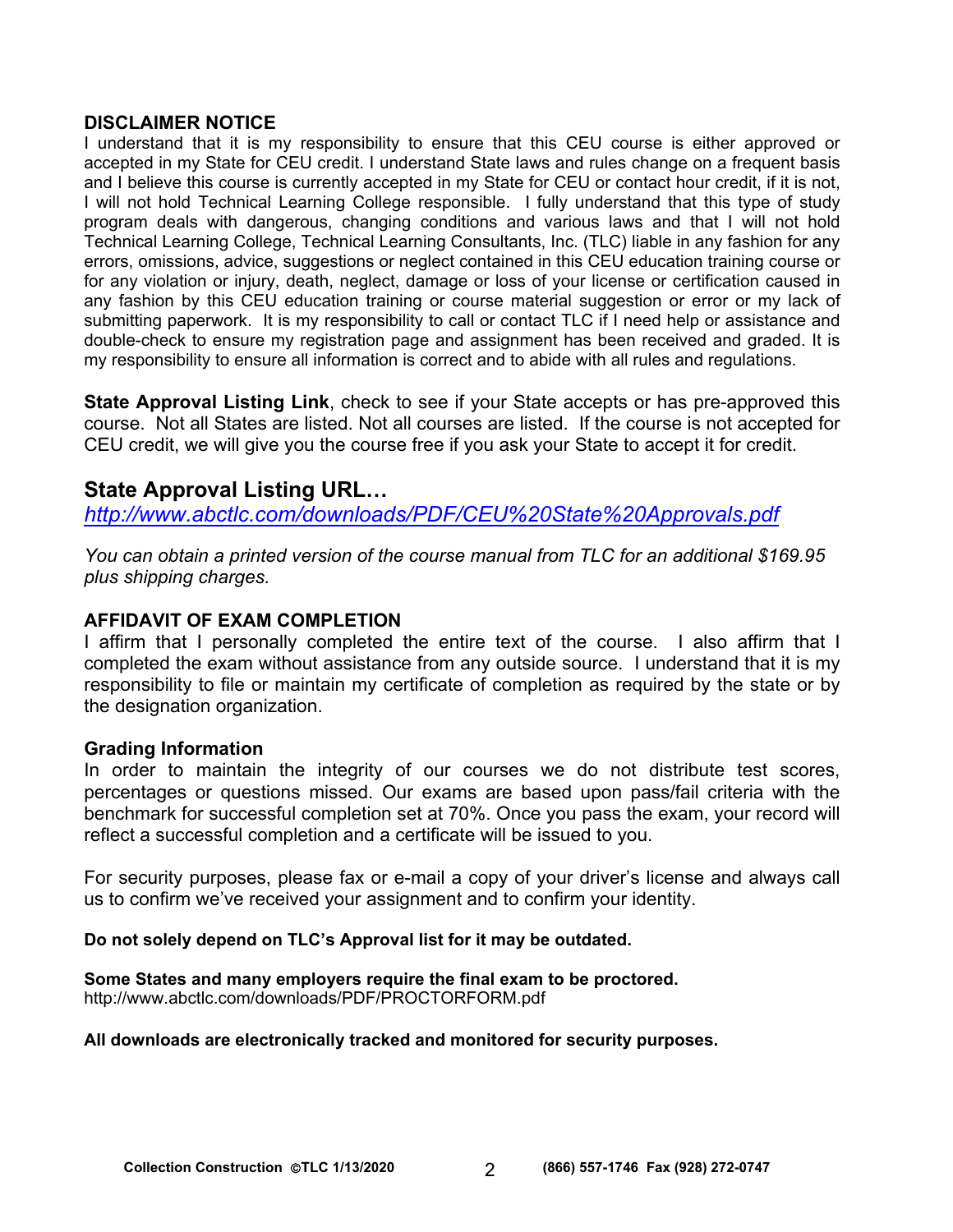# **CERTIFICATION OF COURSE PROCTOR**

Technical Learning College requires that our students who takes a correspondence or home study program course must pass a proctored course reading, quiz and final examination. The proctor must complete and provide to the school a certification form approved by the commission for each examination administered by the proctor.

**Instructions**. When a student completes the course work, fill out the blanks in this section and provide the form to the proctor with the examination.

Name of Course: **Name of Course:** 

Name of Licensee: **Name of Licensee:** 

**Instructions to Proctor**. After an examination is administered, complete and return this certification and examination to the school in a sealed exam packet or in pdf format.

I certify that:

- 1. I am a disinterested third party in the administration of this examination. I am not related by blood, marriage or any other relationship to the licensee which would influence me from properly administering the examination.
- 2. The licensee showed me positive photo identification prior to completing the examination.
- 3. The enclosed examination was administered under my supervision on . The licensee received no assistance and had no access to books, notes or reference material.
- 4. I have not permitted the examination to be compromised, copied, or recorded in any way or by any method.
- 5. Provide an estimate of the amount of time the student took to complete the assignment.

Time to complete the entire course and final exam.

Notation of any problem or concerns:

Name and Telephone of Proctor (please print):

Signature of Proctor

 $\overline{a}$ 

 $\overline{a}$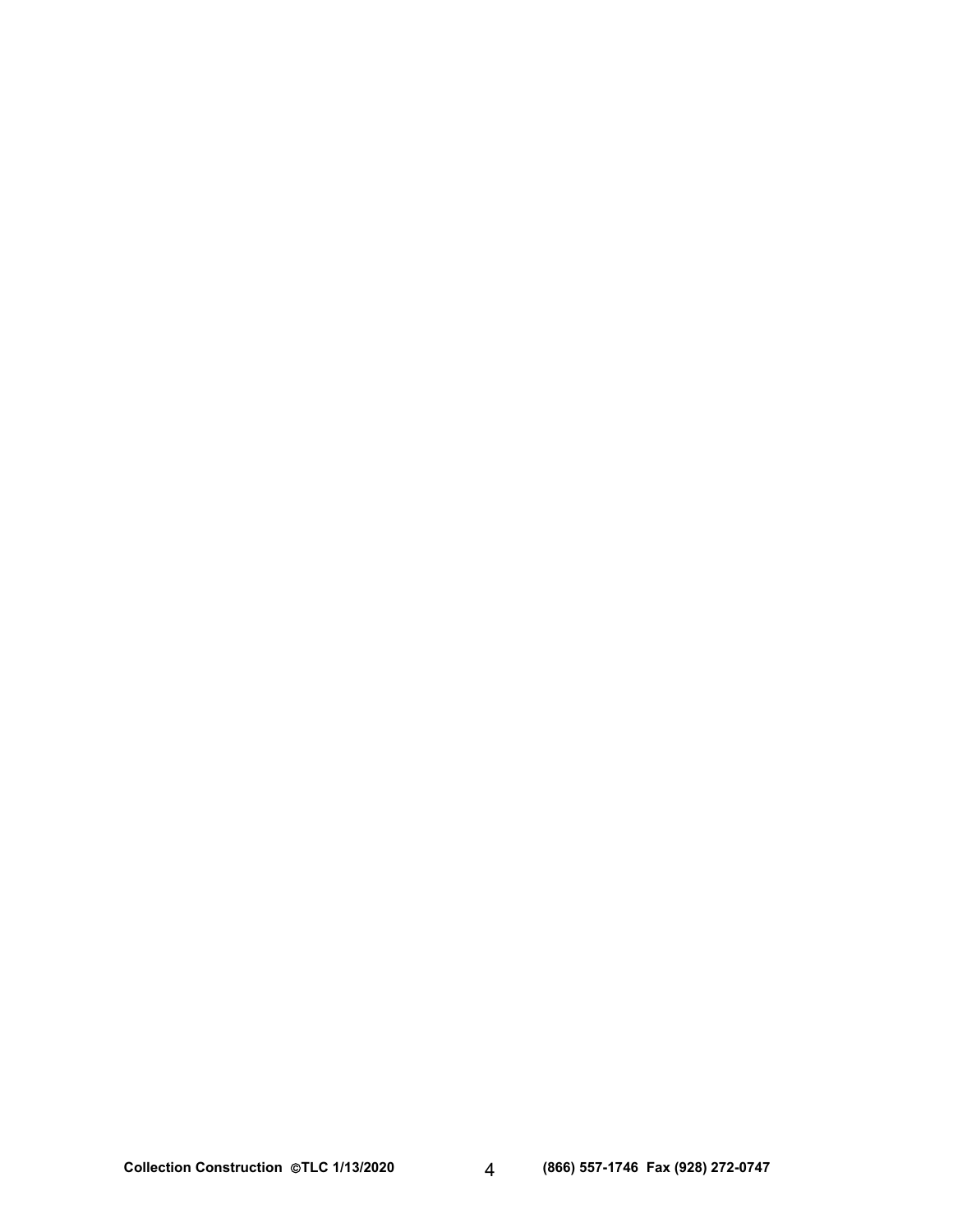**Collection Construction Answer Key** 

| <b>Name</b> | <b>Phone</b> |  |
|-------------|--------------|--|
|             |              |  |

*Did you check with your State agency to ensure this course is accepted for credit? No refunds* 

*Method of Course acceptance confirmation. Please fill this section* 

Website Telephone Call Email Spoke to

Did you receive the approval number, if applicable?

What is the course approval number, if applicable? \_\_\_\_\_\_\_\_\_\_\_\_\_\_\_\_\_\_\_\_\_\_\_\_\_\_\_\_\_

*You are responsible to ensure that TLC receives the Assignment and Registration Key. Please call us to ensure that we received it.* 

# *Please circle, underline, bold or X only one correct answer*

Please Circle, Bold, Underline or X, one answer per question. A **felt tipped pen** works best.

| 1. $AB$     | 18. A B C D | 35. A B C D | 52. A B C D |
|-------------|-------------|-------------|-------------|
| 2. A B      | 19. A B C D | 36. A B C D | 53. A B C D |
| 3. A B      | 20. A B C D | 37. A B C D | 54. A B C D |
| 4. A B      | 21. A B     | 38. A B C D | 55. A B C D |
| 5. A B      | 22. A B     | 39. A B C D | 56. A B C D |
| 6. A B      | 23. A B     | 40. A B C D | 57. A B C D |
| 7. A B      | 24. A B     | 41. A B C D | 58. A B C D |
| 8. ABCD     | 25. A B C D | 42. A B     | 59. A B C D |
| 9. ABCD     | 26. A B C D | 43. A B     | 60. A B C D |
| 10. A B C D | 27. A B C D | 44. A B C D | 61. A B C D |
| 11. A B C D | 28. A B C D | 45. A B C D | 62. A B C D |
| 12. A B C D | 29. A B C D | 46. A B C D | 63. A B C D |
| 13. A B C D | 30. A B C D | 47. A B C D | 64. A B C D |
| 14. A B C D | 31. A B C D | 48. A B C D | 65. A B C D |
| 15. A B C D | 32. A B C D | 49. A B C D | 66. A B C D |
| 16. A B C D | 33. A B C D | 50. A B C D | 67. A B C D |
| 17. A B C D | 34. A B C D | 51. A B C D | 68. A B C D |
|             |             |             |             |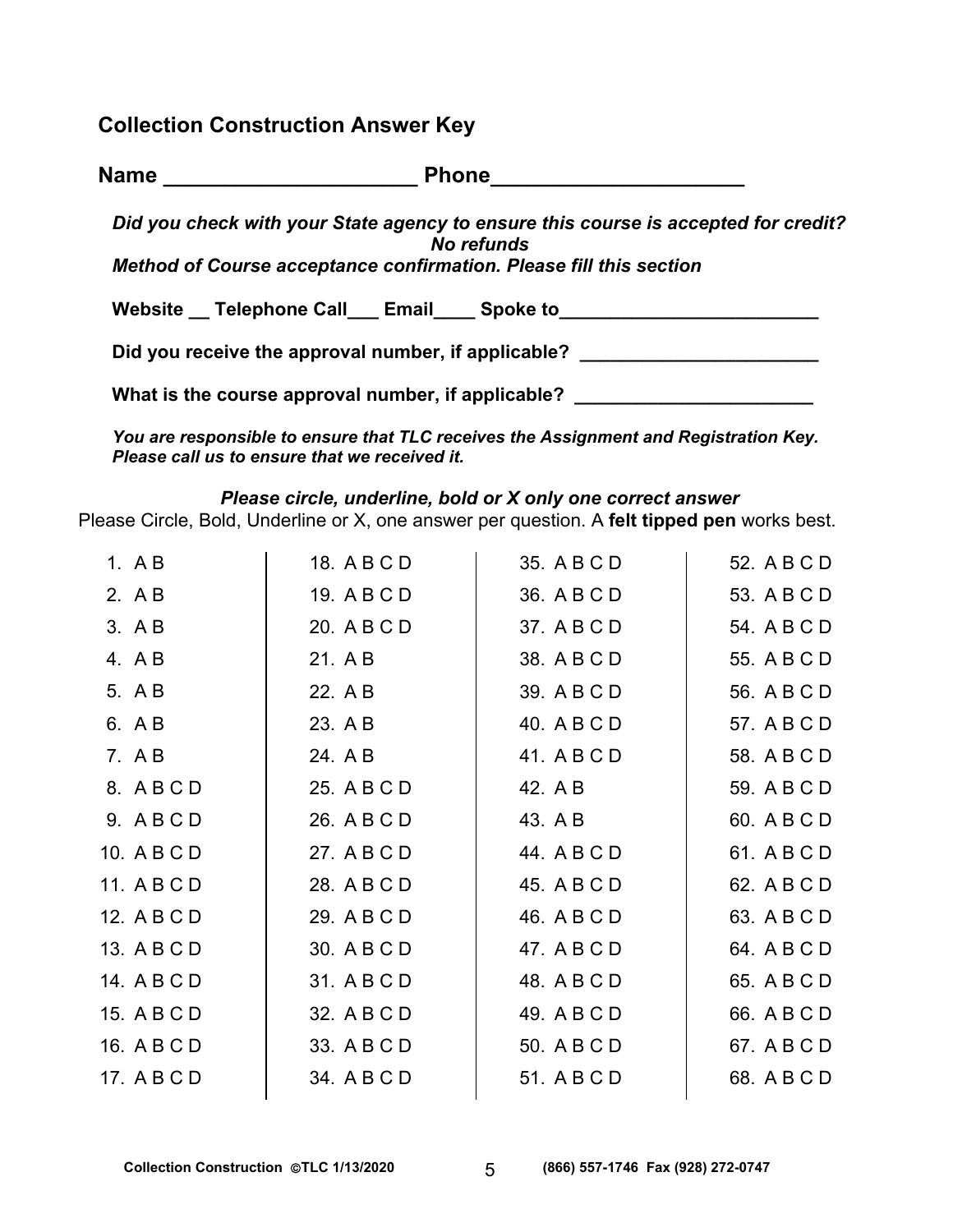| 69. A B C D  | 102. AB      | 135. A B     | 168. A B C D |
|--------------|--------------|--------------|--------------|
| 70. A B C D  | 103. A B     | 136. A B     | 169. A B C D |
| 71. A B C D  | 104. A B     | 137. A B C D | 170. A B C D |
| 72. A B C D  | 105. A B     | 138. A B C D | 171. A B C D |
| 73. A B C D  | 106. A B     | 139. A B C D | 172. A B C D |
| 74. A B C D  | 107. A B     | 140. ABCD    | 173. A B C D |
| 75. A B C D  | 108. A B     | 141. ABCD    | 174. A B C D |
| 76. A B C D  | 109. A B     | 142. A B C D | 175. A B C D |
| 77. A B C D  | 110. ABCD    | 143. A B C D | 176. A B C D |
| 78. A B C D  | 111. ABCD    | 144. A B C D | 177. ABCD    |
| 79. A B C D  | 112. ABCD    | 145. A B C D | 178. A B C D |
| 80. A B C D  | 113. A B C D | 146. A B     | 179. A B C D |
| 81. A B C D  | 114. ABCD    | 147. A B C D | 180. ABCD    |
| 82. A B C D  | 115. ABCD    | 148. ABCD    | 181. ABCD    |
| 83. A B C D  | 116. A B C D | 149. A B C D | 182. A B C D |
| 84. A B C D  | 117. A B C D | 150. A B C D | 183. A B C D |
| 85. A B C D  | 118. ABCD    | 151. ABCD    | 184. A B C D |
| 86. A B C D  | 119. ABCD    | 152. A B C D | 185. A B C D |
| 87. A B C D  | 120. ABCD    | 153. A B C D | 186. A B C D |
| 88. A B C D  | 121. ABCD    | 154. A B C D | 187. A B C D |
| 89. A B C D  | 122. A B C D | 155. A B C D | 188. A B C D |
| 90. A B C D  | 123. A B C D | 156. A B C D | 189. A B C D |
| 91. A B C D  | 124. A B C D | 157. ABCD    | 190. A B C D |
| 92. A B C D  | 125. A B C D | 158. A B C D | 191. ABCD    |
| 93. A B C D  | 126. A B C D | 159. A B C D | 192. A B C D |
| 94. A B C D  | 127. ABCD    | 160. A B C D | 193. A B C D |
| 95. A B C D  | 128. A B C D | 161. ABCD    | 194. A B C D |
| 96. A B C D  | 129. ABCD    | 162. A B     | 195. A B C D |
| 97. A B C D  | 130. ABCD    | 163. A B     | 196. A B C D |
| 98. A B C D  | 131. ABCD    | 164. A B C D | 197. A B C D |
| 99. A B C D  | 132. A B C D | 165. A B C D | 198. A B C D |
| 100. A B C D | 133. A B C D | 166. A B C D | 199. ABCD    |
| 101. ABCD    | 134. ABCD    | 167. A B C D | 200. A B C D |
|              |              |              |              |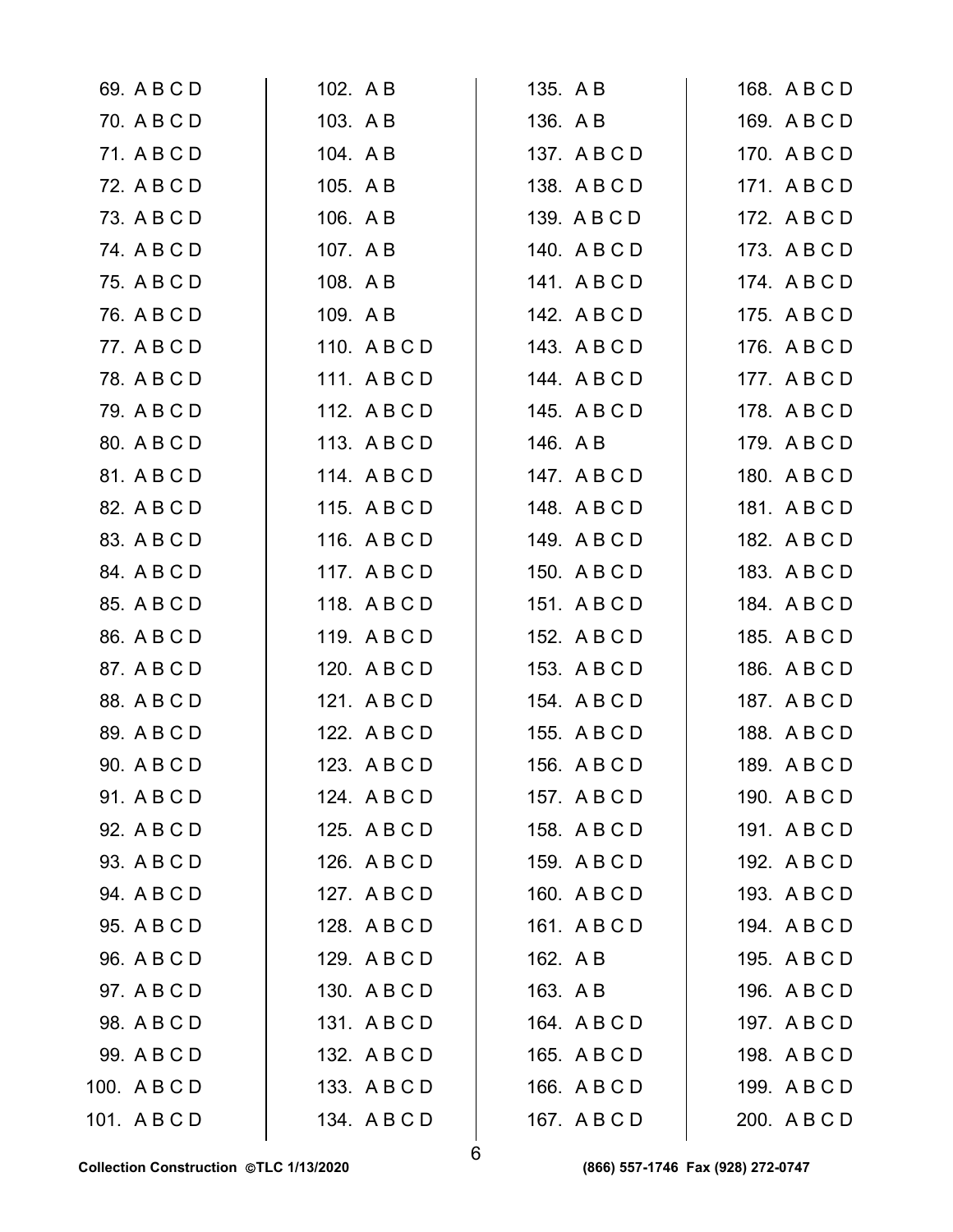| 201. A B C D | 234. A B C D | 267. ABCD    | 300. A B C D |
|--------------|--------------|--------------|--------------|
| 202. A B C D | 235. A B C D | 268. A B C D | 301. A B C D |
| 203. A B C D | 236. A B C D | 269. A B C D | 302. A B C D |
| 204. A B C D | 237. A B C D | 270. A B C D | 303. A B C D |
| 205. A B C D | 238. A B C D | 271. ABCD    | 304. A B C D |
| 206. A B C D | 239. A B C D | 272. A B C D | 305. A B C D |
| 207. A B C D | 240. A B C D | 273. A B C D | 306. A B C D |
| 208. A B C D | 241. ABCD    | 274. ABCD    | 307. ABCD    |
| 209. A B C D | 242. A B C D | 275. A B C D | 308. A B C D |
| 210. A B C D | 243. A B C D | 276. A B C D | 309. A B C D |
| 211. ABCD    | 244. A B C D | 277. ABCD    | 310. A B C D |
| 212. A B C D | 245. A B C D | 278. ABCD    | 311. ABCD    |
| 213. ABCD    | 246. A B C D | 279. ABCD    | 312. A B C D |
| 214. ABCD    | 247. A B C D | 280. A B C D | 313. A B C D |
| 215. A B C D | 248. A B C D | 281. A B C D | 314. ABCD    |
| 216. A B C D | 249. ABCD    | 282. A B C D | 315. A B C D |
| 217. ABCD    | 250. A B     | 283. A B C D | 316. A B C D |
| 218. ABCD    | 251. A B     | 284. A B C D | 317. ABCD    |
| 219. ABCD    | 252. A B C D | 285. A B C D | 318. ABCD    |
| 220. A B C D | 253. A B C D | 286. A B C D | 319. ABCD    |
| 221. A B C D | 254. A B C D | 287. A B C D | 320. A B C D |
| 222. A B C D | 255. A B C D | 288. A B C D | 321. A B C D |
| 223. A B C D | 256. A B C D | 289. A B C D | 322. A B C D |
| 224. A B C D | 257. A B     | 290. A B C D | 323. A B C D |
| 225. A B C D | 258. A B     | 291. ABCD    | 324. A B C D |
| 226. A B C D | 259. ABCD    | 292. A B C D | 325. A B C D |
| 227. A B C D | 260. A B C D | 293. A B C D | 326. A B C D |
| 228. A B C D | 261. A B C D | 294. A B C D | 327. A B C D |
| 229. A B C D | 262. A B C D | 295. A B C D | 328. A B C D |
| 230. A B C D | 263. A B C D | 296. A B C D | 329. A B C D |
| 231. A B C D | 264. A B C D | 297. A B C D | 330. A B C D |
| 232. A B C D | 265. A B C D | 298. A B C D | 331. A B C D |
| 233. A B C D | 266. A B C D | 299. A B C D | 332. A B C D |
|              |              |              |              |

7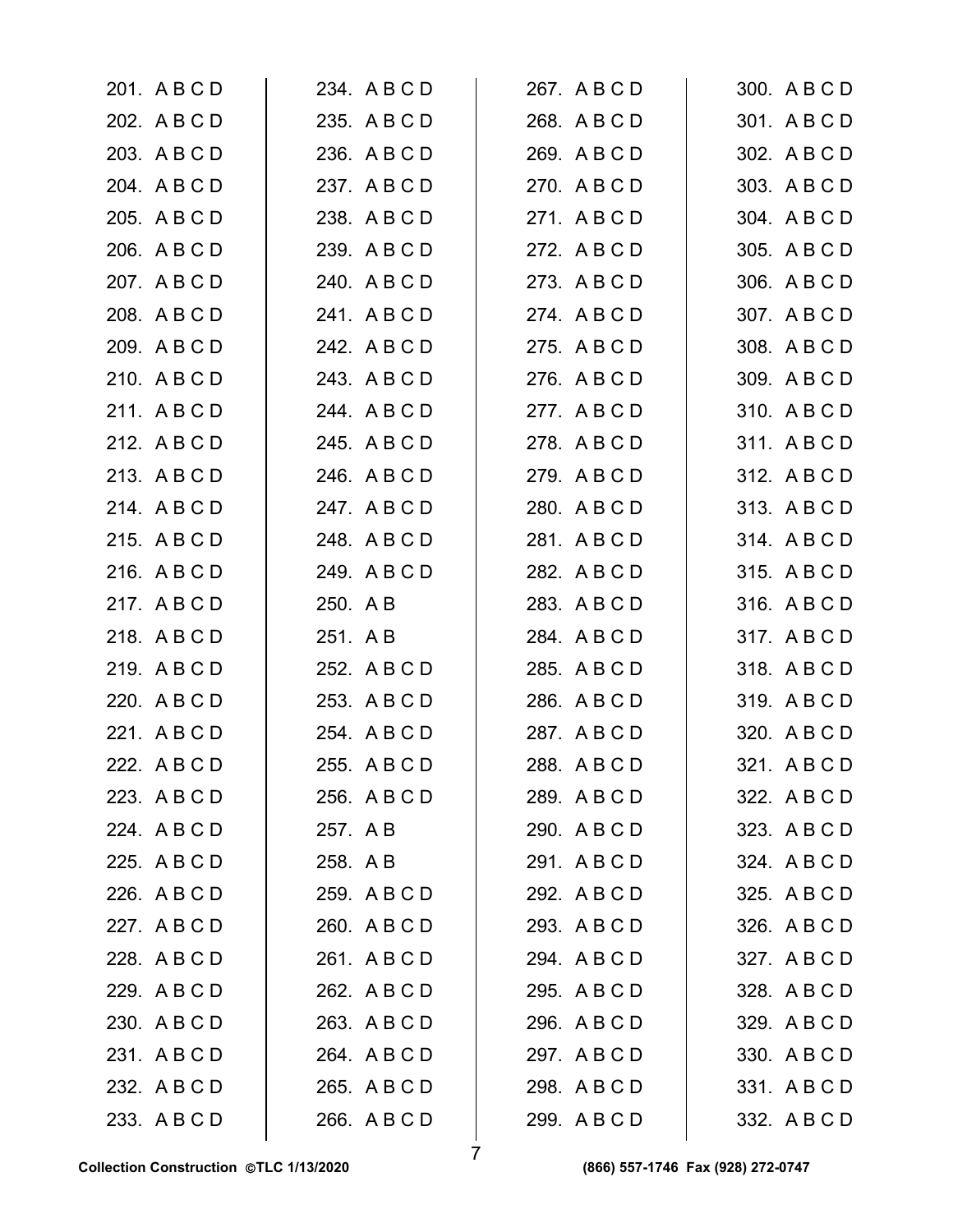| 333. A B C D | 366. A B C D | 399. A B C D | 432. A B C D |
|--------------|--------------|--------------|--------------|
| 334. A B C D | 367. A B C D | 400. A B C D | 433. A B C D |
| 335. A B C D | 368. A B C D | 401. A B C D | 434. A B C D |
| 336. A B C D | 369. A B C D | 402. A B C D | 435. A B C D |
| 337. A B C D | 370. ABCD    | 403. A B C D | 436. A B C D |
| 338. A B C D | 371. ABCD    | 404. A B C D | 437. A B C D |
| 339. A B C D | 372. A B C D | 405. A B C D | 438. A B C D |
| 340. ABCD    | 373. A B C D | 406. A B C D | 439. A B C D |
| 341. AB      | 374. ABCD    | 407. A B C D | 440. A B C D |
| 342. A B     | 375. A B C D | 408. A B C D | 441. ABCD    |
| 343. AB      | 376. A B C D | 409. A B C D | 442. A B C D |
| 344. AB      | 377. ABCD    | 410. A B C D | 443. A B C D |
| 345. A B C D | 378. ABCD    | 411. ABCD    | 444. A B C D |
| 346. A B C D | 379. A B C D | 412. A B C D | 445. A B C D |
| 347. ABCD    | 380. A B C D | 413. A B C D | 446. A B C D |
| 348. A B C D | 381. A B C D | 414. ABCD    | 447. ABCD    |
| 349. ABCD    | 382. A B C D | 415. A B C D | 448. A B C D |
| 350. A B C D | 383. A B C D | 416. A B C D | 449. A B C D |
| 351. ABCD    | 384. A B C D | 417. ABCD    | 450. A B C D |
| 352. A B C D | 385. A B C D | 418. A B C D | 451. A B C D |
| 353. A B C D | 386. A B C D | 419. A B C D | 452. A B C D |
| 354. A B C D | 387. A B C D | 420. A B C D | 453. A B C D |
| 355. A B C D | 388. A B C D | 421. A B C D | 454. A B C D |
| 356. A B C D | 389. A B C D | 422. A B C D | 455. A B C D |
| 357. A B C D | 390. A B C D | 423. A B C D | 456. A B C D |
| 358. A B C D | 391. ABCD    | 424. A B C D | 457. A B C D |
| 359. A B C D | 392. A B C D | 425. A B C D | 458. A B C D |
| 360. A B C D | 393. A B C D | 426. A B C D | 459. A B C D |
| 361. ABCD    | 394. A B C D | 427. ABCD    | 460. A B C D |
| 362. A B C D | 395. A B C D | 428. A B C D | 461. A B     |
| 363. A B C D | 396. A B C D | 429. A B C D | 462. A B C D |
| 364. A B C D | 397. A B C D | 430. A B C D | 463. A B C D |
| 365. A B C D | 398. A B C D | 431. ABCD    | 464. A B C D |
|              |              |              |              |

8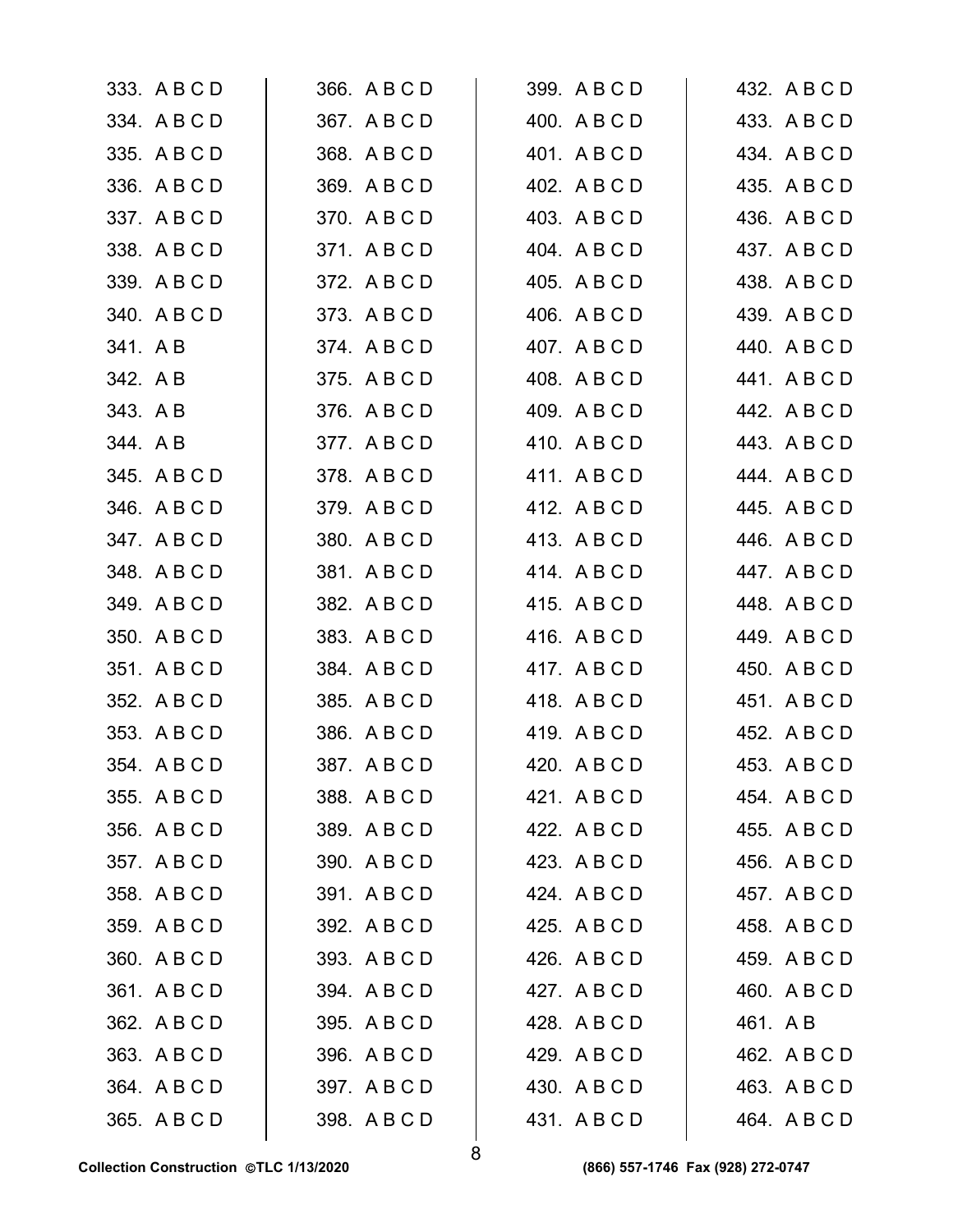| 465. A B C D | 474. ABCD    | 483. A B C D | 492. A B C D |
|--------------|--------------|--------------|--------------|
| 466. A B C D | 475. A B C D | 484. A B C D | 493. A B C D |
| 467. A B C D | 476. A B C D | 485. A B C D | 494. A B C D |
| 468. A B C D | 477. ABCD    | 486. A B C D | 495. A B C D |
| 469. A B C D | 478. ABCD    | 487. A B C D | 496. A B C D |
| 470. A B C D | 479. A B C D | 488. A B C D | 497. A B C D |
| 471. ABCD    | 480. A B C D | 489. A B C D | 498. A B C D |
| 472. A B C D | 481. ABCD    | 490. A B C D | 499. A B C D |
| 473. A B C D | 482. A B C D | 491. ABCD    | 500. A B C D |
|              |              |              |              |

*I* understand that *I* am 100 percent responsible to ensure that TLC receives the *Assignment and Registration Key. I understand that TLC has a zero tolerance towards not following their rules, cheating or hostility towards staff or instructors. I need to*  complete the entire assignment for credit. There is no credit for partial assignment *completion. My exam was proctored.* 

*I* will contact TLC if I do not hear back from them within 2 days of assignment *submission. I will forfeit my purchase costs and will not receive credit or a refund if I do not abide with TLC's rules. I will not hold TLC liable for any errors, injury, death or noncompliance with rules. I will abide with all federal and state rules and rules found on page 2.* 

**Please Sign that you understand and will abide with TLC's Rules.** 

**\_\_\_\_\_\_\_\_\_\_\_\_\_\_\_\_\_\_\_\_\_\_\_\_\_\_\_\_\_\_\_\_\_\_\_\_\_\_\_\_\_\_\_\_\_\_\_\_\_\_\_\_\_\_** 

## **Signature**

*Please write down any questions you were not able to find the answers or that have errors.*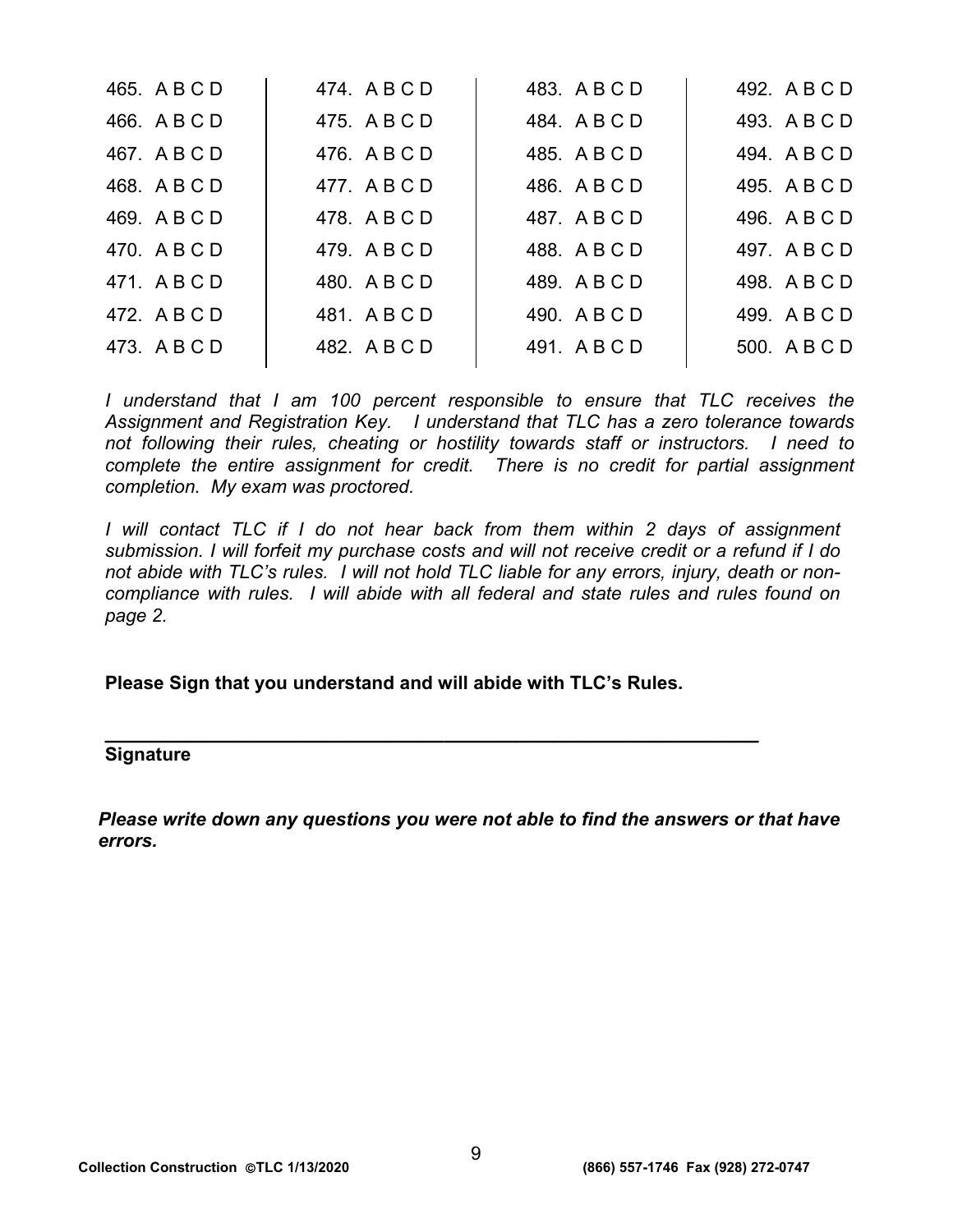# **When Finished with Your Assignment...**

# **REQUIRED DOCUMENTS**

Please scan the **Registration Page, Answer Key, Survey and Driver's License** and email these documents to [info@TLCH2O.com](mailto:info@TLCH2O.com).

# **IPhone Scanning Instructions**

If you are unable to scan, take a photo of these documents with your **iPhone** and send these photos to TLC, [info@TLCH2O.com](mailto:info@TLCH2O.com).

# **FAX**

If you are unable to scan and email, please fax these documents to TLC, if you fax, call to confirm that we received your paperwork. **(928) 468-0675**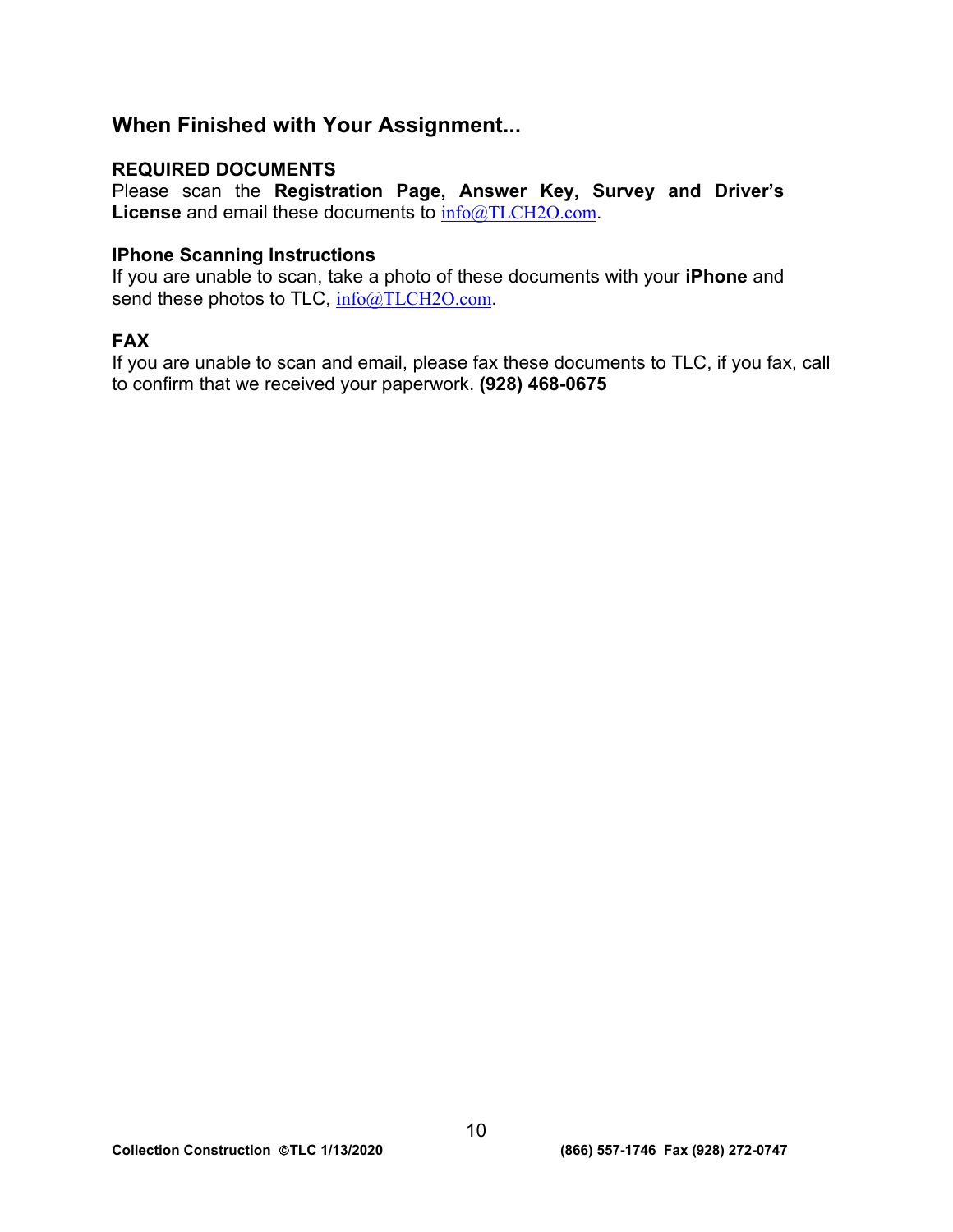*Please e-mail or fax this survey along with your final exam* 

# **COLLECTION CONSTRUCTION CEU TRAINING COURSE**  *CUSTOMER SERVICE RESPONSE CARD*

| PLEASE COMPLETE THIS FORM BY CIRCLING THE NUMBER OF THE APPROPRIATE ANSWER IN THE AREA<br>BELOW.                      |  |  |  |  |  |  |  |
|-----------------------------------------------------------------------------------------------------------------------|--|--|--|--|--|--|--|
| Please rate the difficulty of your course.<br>Very Easy 0 1 2 3 4 5 Very Difficult                                    |  |  |  |  |  |  |  |
| Please rate the difficulty of the testing process.<br>Very Easy 0 1 2 3 4 5 Very Difficult                            |  |  |  |  |  |  |  |
| Please rate the subject matter on the exam to your actual field or work.<br>Very Similar 0 1 2 3 4 5 Very Different   |  |  |  |  |  |  |  |
|                                                                                                                       |  |  |  |  |  |  |  |
|                                                                                                                       |  |  |  |  |  |  |  |
| <u> 1989 - Johann Harry Harry Harry Harry Harry Harry Harry Harry Harry Harry Harry Harry Harry Harry Harry Harry</u> |  |  |  |  |  |  |  |
| How about the price of the course?                                                                                    |  |  |  |  |  |  |  |
| Poor________ Fair _____ Average _____ Good_____ Great______                                                           |  |  |  |  |  |  |  |
| How was your customer service?                                                                                        |  |  |  |  |  |  |  |
| Poor___Fair _____ Average ____ Good _____ Great_____                                                                  |  |  |  |  |  |  |  |
| Any other concerns or comments.                                                                                       |  |  |  |  |  |  |  |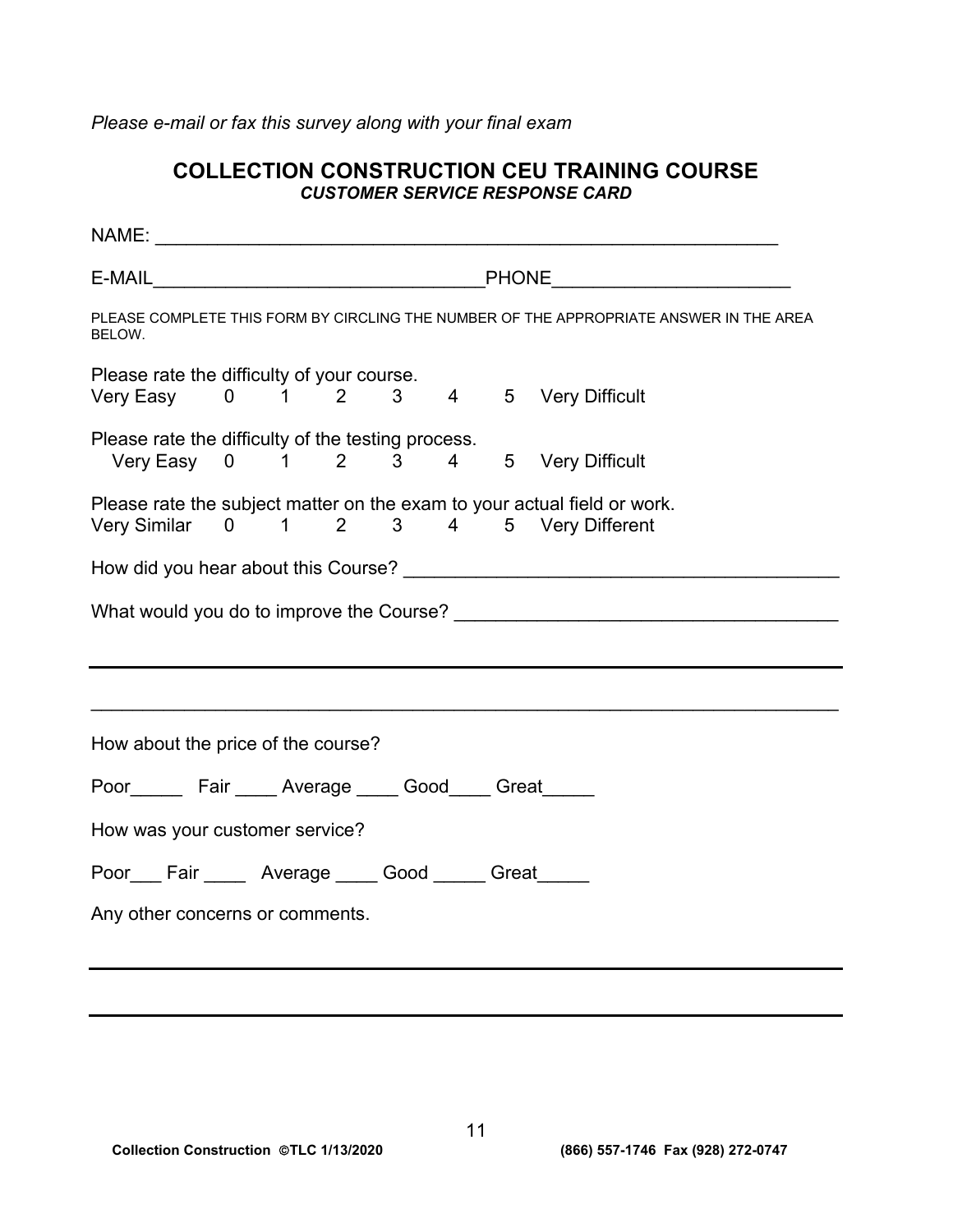*This course contains general EPA's CWA federal rule requirements. Please be aware that each state implements wastewater/safety/environmental /building regulations that may be more stringent than EPA's regulations. Check with your state environmental/health agency for more information. These rules change frequently and are often difficult to interpret and follow. Be careful to not be in non-compliance and do not follow this course for proper compliance.* 

## **Rush Grading Service**

If you need this assignment graded and the results mailed to you within a 48-hour period, prepare to pay an additional rush service handling fee of \$50.00. This fee may not cover postage costs. If you need this service, simply write RUSH on the top of your Registration Form. We will place you in the front of the grading and processing line. *Thank you…*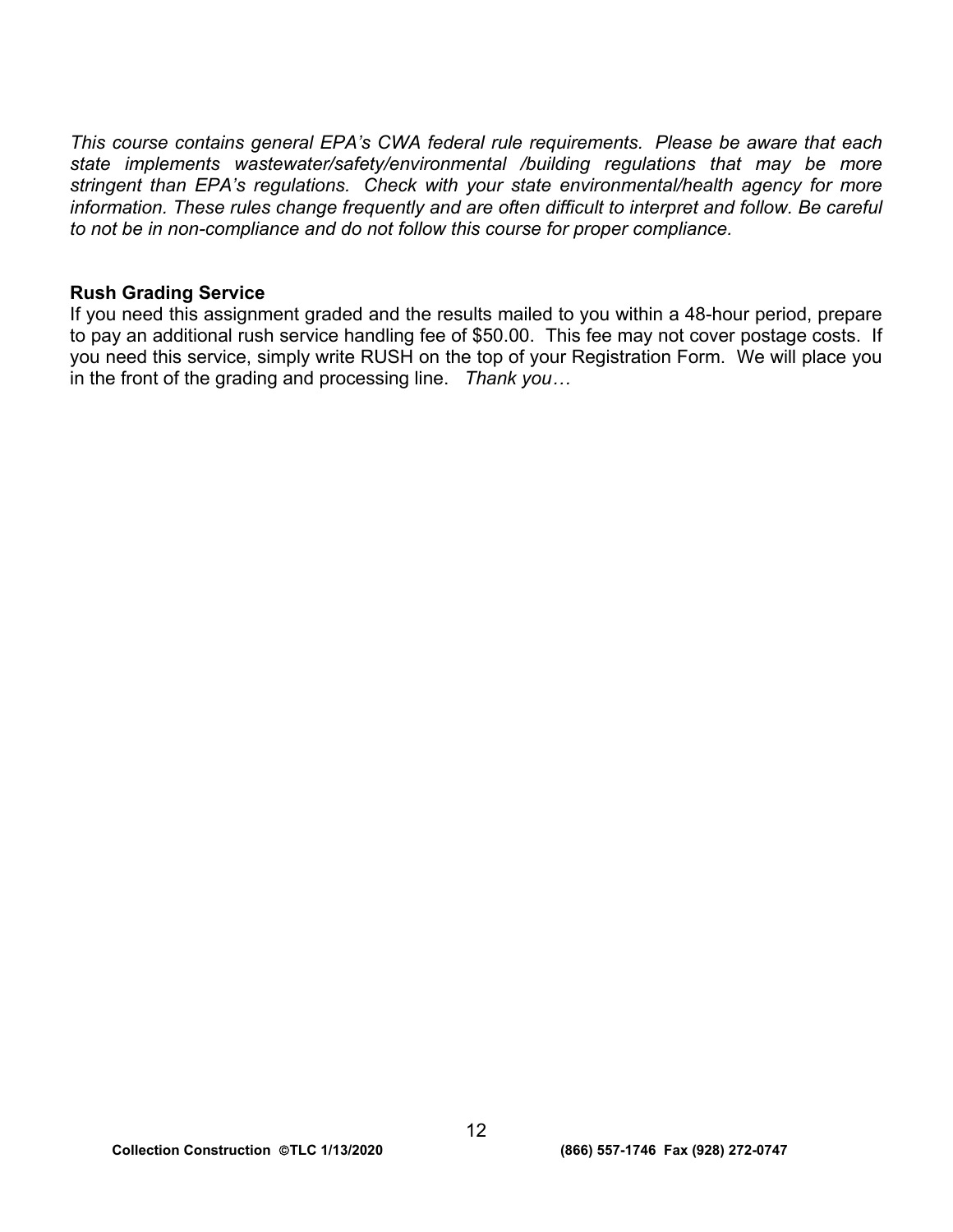# **Collection Construction CEU Training Assignment**

You will have 90 days from the start of this assignment to finish it. Only one answer per question. Please utilize the Answer Key. Please fax or e-mail your completed answer key and registration form to TLC.

You are expected to circle or mark the correct answer on the enclosed answer key. Please include your name and address on your exam. The answer key is in the front. There are no intentional trick questions. (s) means the answer may be plural or singular in nature.

You can e-mail or fax your Answer Key along with the Registration Form to TLC.

# *Please write down any questions you were not able to find the answers or that have errors.*

# **Collection Systems Section**

# **Collection System and its Purpose**

1. In accumulation to what homes and businesses flush down the drain, the system also collects excess groundwater, infiltration liquids, and inflow water.

A. True B. False

2. Wastewater collection is an incomplete liquid waste removal system.

A. True B. False

3. The fluid waste distributed through this system is about 78% water. The waste floats on, is carried along by, and goes into suspension or solution in water. A. True B. False

4. "Wastewater" is a more precise description and has become the standard term for this fluid waste because it encompasses the total slurry of wastes in water that is gathered from homes and businesses.

A. True B. False

# **Collection System Defined**

5. Decentralized systems are public sewer systems that serve established towns and cities and transport wastewater to a central location for treatment.

A. True B. False

6. Centralized systems do not connect to a public sewer system. Wastewater may be treated on site or may be discharged to a private treatment plant.

A. True B. False

7. Large-scale public sewer systems (municipal wastewater treatment plants) are centralized systems.

A. True B. False

# **(s) means the answer may be plural or singular in nature.**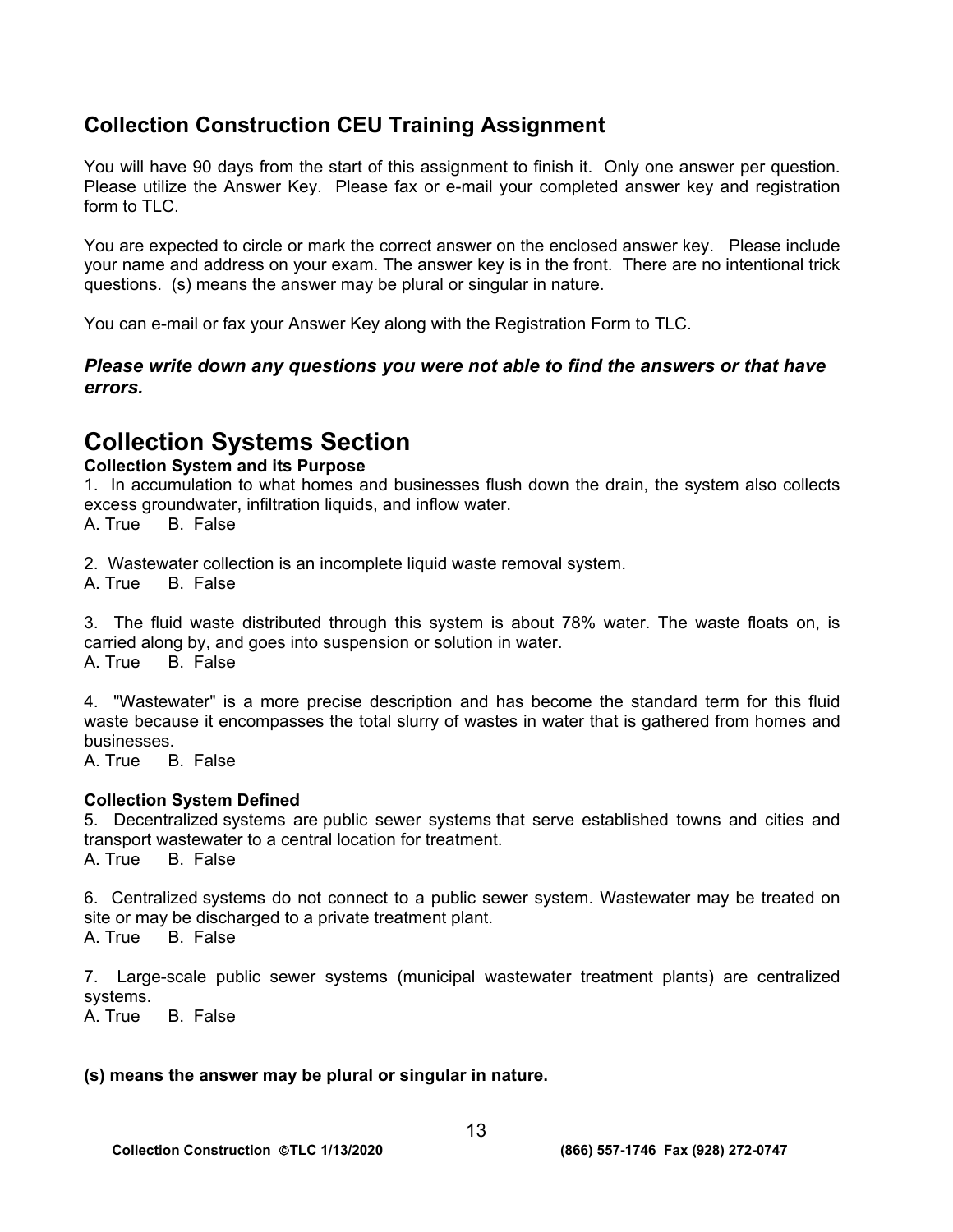- 8. Homes and other buildings that are not served by public sewer systems depend on septic systems to treat and dispose of wastewater.
- A. Decentralized C. Remote
- B. Centralized D. None of the above

9. Most decentralized systems are \_\_\_\_\_\_\_\_\_\_\_\_\_\_\_ systems (wastewater is treated underground near where it is generated).

- A. Decentralized C. Onsite
- B. Centralized D. None of the above

10. Centralized systems are more inexpensive, allow for greater control, require fewer people, and produce only one discharge to monitor instead of several. However, systems can be useful, and this option should be evaluated on a case-by-

case basis.

- A. Decentralized C. Onsite
- B. Centralized D. None of the above

11. Which of the following are the most common wastewater treatment system used in rural areas?

- A. Decentralized C. Onsite
- B. Centralized D. None of the above

12. Wastewater in **the systems can also be treated by a small**, private wastewater treatment plant. These plants can have similar treatment processes and equipment as centralized systems but on a smaller scale.

A. Decentralized C. Onsite

B. Centralized D. None of the above

13. Which of the following are designed to collect both sanitary wastewater and storm water runoff?

- A. Combined sewer systems **C. Wastewater management** 
	-
- B. Wastewater collection system D. None of the above

14. Which of the following systems can be a single septic system and drainfield serving one residence or a large soil absorption system serving an entire subdivision?

- A. Decentralized C. Onsite
- B. Centralized D. None of the above

15. During wet weather, the combined sanitary waste and **the computer of the can overflow and** discharge untreated wastewater directly to a surface water through a combined sewer overflow (CSO).

- A. Storm water C. POTW
- B. Combined sewers D. None of the above
- 16. During dry weather, \_\_\_\_\_\_\_\_\_\_\_\_\_\_ carry sanitary waste to a POTW.
- A. Storm water C. POTW
- B. Combined sewers D. None of the above

#### **(s) means the answer may be plural or singular in nature.**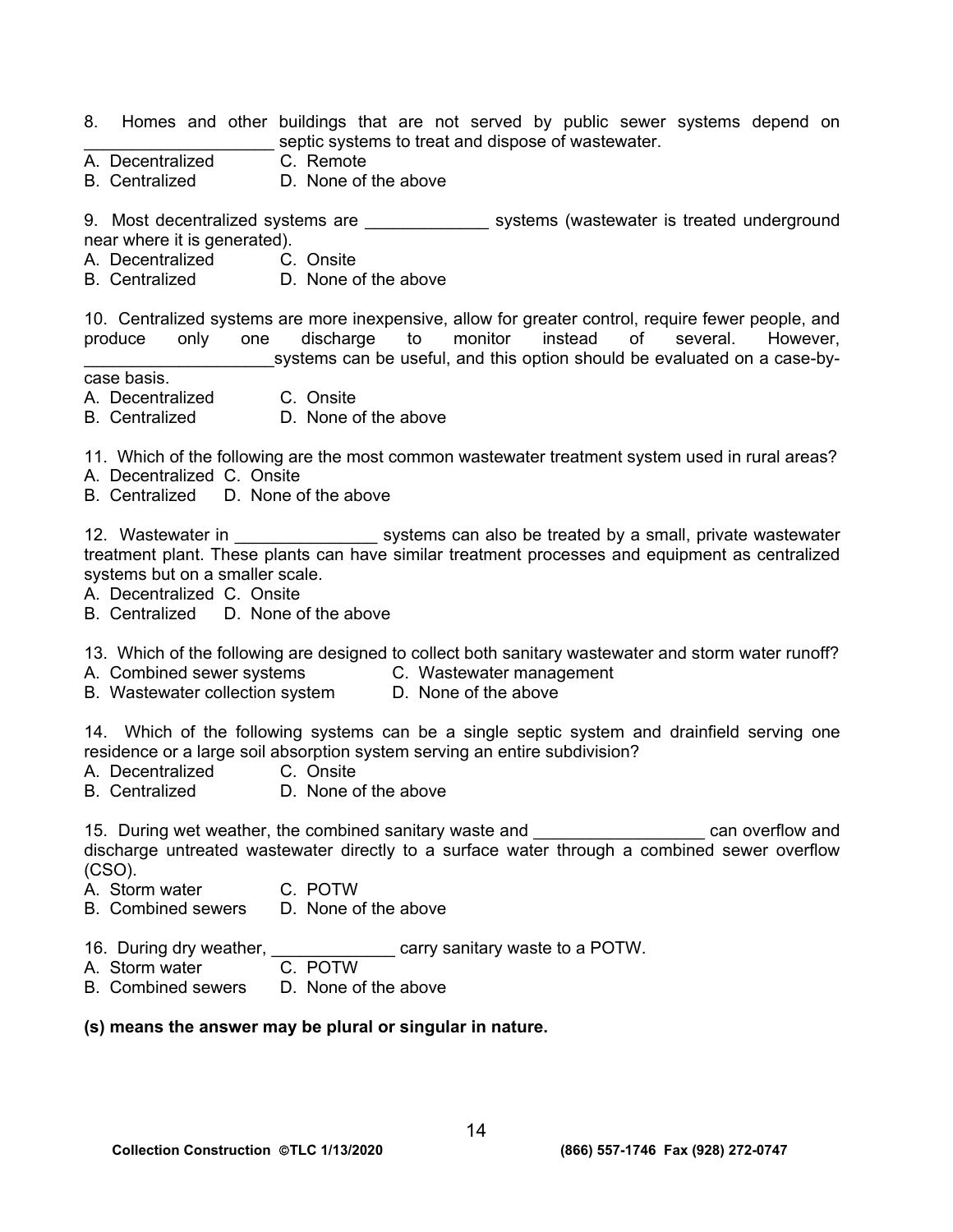## **Collection System Operators' Purpose**

17. Collection system operators are charged with protecting public health and the environment, and therefore must have documented proof of their certifications in the respective

- $\mathcal{L}_\text{max}$  and  $\mathcal{L}_\text{max}$  and  $\mathcal{L}_\text{max}$
- B. Wastewater collection system D. None of the above
- A. POTW C. Wastewater management system

18. Which of the following and the professionals who maintain it operate at such a high level of efficiency, problems are very infrequent?

A. POTW C. Wastewater management

B. Wastewater collection system D. None of the above

19. Which of the following are generally broken out into three different categories: sanitary sewers, storm sewers, and combined sewers?

- A. Storm water C. Centralized sewer systems
- B. Combined sewers D. None of the above

20. Which of the following carry wastewater or sewage from homes and businesses to treatment plants?

- A. Sanitary sewers C. Wastewater management
- B. Combined sewers D. None of the above

21. As sections of the system age, problems such as corroded concrete pipe, cracked tile, lost joint integrity, grease, and heavy root intrusion must be constantly monitored and repaired. A. True B. False

22. Technology has developed collection system maintenance with such tools as television camera assisted line inspection equipment, jet-cleaning trucks, and improvements in pump design. Because of the increasing complexity of wastewater collection systems, collection system maintenance is evolving into a highly skilled trade.

A. True B. False

23. Leaking, overflowing, and insufficient wastewater collection systems cannot release untreated wastewater into receiving waters.

A. True B. False

24. Outdated pump stations, undersized to carry sewage from newly developed subdivisions or commercial areas, will not create any potential overflow hazards, adversely affecting human health and degrading the water quality of receiving waters. A. True B. False

## **Understanding Gravity Sanitary Sewers**

25. Sanitary sewers are planned to transport the wastewater by utilizing the

provided by the natural elevation of the earth resulting in a downstream flow.

- A. Potential energy C. Flow velocities and design depths of flow
- B. Peak flow of population D. None of the above
- 26. Sewer systems are designed to maintain proper flow velocities with?
- A. Stormwater inflow C. Minimum head loss
- B. Maximum head lass D. None of the above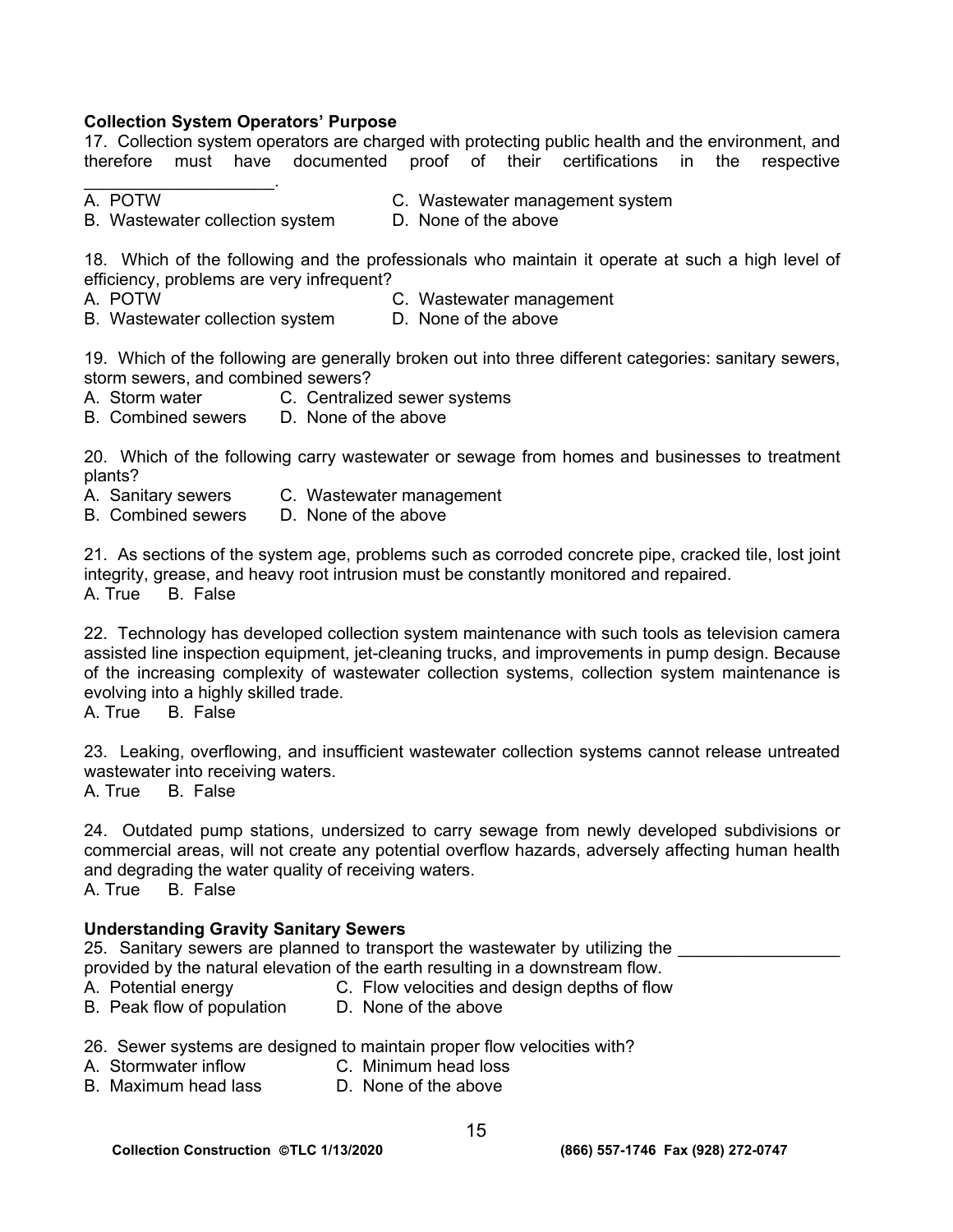27. Which of the following may find it necessary to dissipate excess potential energy?

- A. Flow velocities C. Higher elevations in the system
- B. Wastewater **D. None of the above**

28. Which of the following is determined largely by population served, density of population, and water consumption?

- A. Design flow(s) C. Inflow
- B. Flow D. None of the above

29. Sanitary sewers should be designed for?

- A. Peak flow of population C. SSOs, surcharged lines, basement backups
- B. Flow velocities **D.** None of the above

30. Which of the following is strongly discouraged and should be designed separate from the sanitary system?

A. Stormwater inflow C. Low pressure

B. Both wet and dry weather flows D. None of the above

31. Most of the time the flow surface is exposed to the atmosphere within the sewer and it functions as?

- A. An open channel C. Flow velocities and design depths of flow
- B. Peak flow of population D. None of the above

32. Which of the following creates low pressure in the sewer system?

- A. Surcharge C. Dry weather flows
- B. Stormwater inflow D. None of the above

33. In order to plan a sewer system, many factors are considered. The purpose of this topic is to aid in the understanding of?

- 
- A. I/I C. Flow velocities and design depths of flow
- B. Peak flow of population D. None of the above

#### **Sewer System Capacity Evaluation - Testing and Inspection**

34. The collection system owner or operator should have a program in place to periodically evaluate this **EXECUTE:** The both wet and dry weather flows and ensure the capacity is maintained as it was designed.

- A. Design flow(s) C. Capacity of the sewer system
- B. Stormwater inflow D. None of the above

35. The capacity evaluation program evaluation starts with an inventory and characterization of the?

- A. System components C. Flow velocities and design depths of flow
- B. Stormwater inflow D. None of the above

36. The system then undergoes general inspection which serves to continuously update and add to the?

- A. Design flow(s) C. Inventory information
- B. Sewer system D. None of the above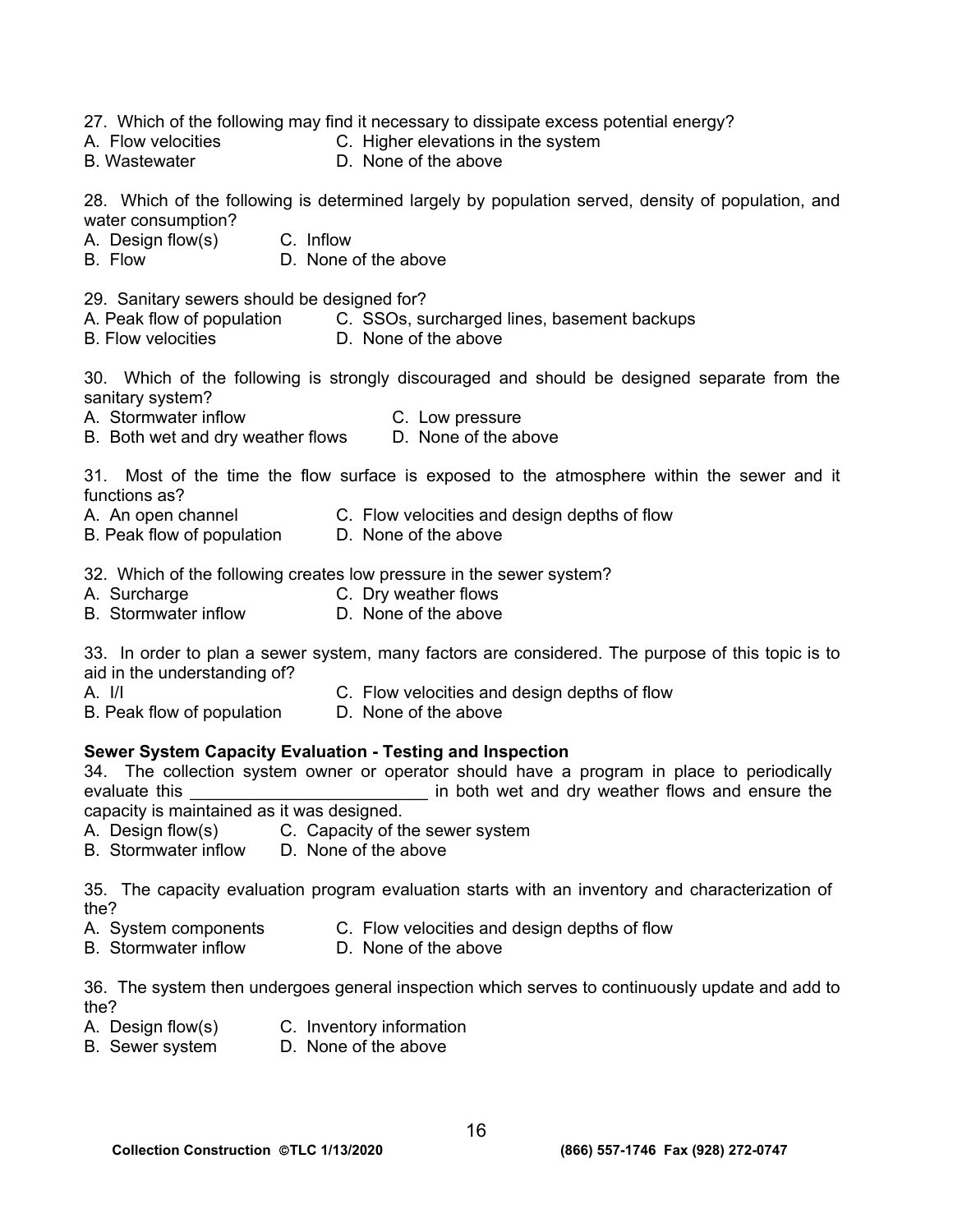### **Capacity Limitations**

37. The next stage in the capacity evaluation is to identify the location of wet weather related \_\_\_\_\_\_\_\_\_\_\_\_\_\_\_\_\_, surcharged lines, basement backups, and any other areas of known capacity limitations. A. Peak flow of population C. SSOs B. Wastewater D. None of the above 38. The reviewer should establish that the capacity evaluation includes an estimate peak flows experienced in the system, an estimate of the capacity of this and identifies the major sources of I/I that contribute to hydraulic overloading events. A. Design flow(s) C. Both wet and dry weather flows B. Key system components D. None of the above 39. The capacity evaluation should also make use of a hydraulic model; this will help identify areas that need to alleviate? A. Peak flow of population C. SSOs, surcharged lines, basement backups B. Capacity limitations D. None of the above **Flow Monitoring**  40. Flow monitoring provides information on dry weather flows as well as areas of the collection system potentially affected by? A. I/I C. Flow velocities and design depths of flow B. Flow measurement D. None of the above

41. Which of the following may also be performed for billing purposes, to assess the need for new sewers in a certain area, or to calibrate a model?<br>A. I/I C. Flow velociti

C. Flow velocities and design depths of flow B. Flow measurement D. None of the above

# **Flow Monitoring Plan**

42. Checks should include taking independent water level, cleaning accumulated debris and silt from the flow meter area, downloading data, and checking the desiccant and battery state. Records of each inspection should be maintained.

A. True B. False

# **Flow Measurements**

43. Many collection system owners or operators add a third classification: rainfall induced infiltration (RII).

A. True B. False

44. Base flow is generally taken to mean the wastewater generated without any?

- A. Deposition of solids C. Any I/I component
- B. Infiltration D. None of the above

45. Which of the following is the seepage of groundwater into pipes or manholes through defects such as cracks, broken joints, etc?

- A. Velocity C. Blockage(s)
- B. Infiltration D. None of the above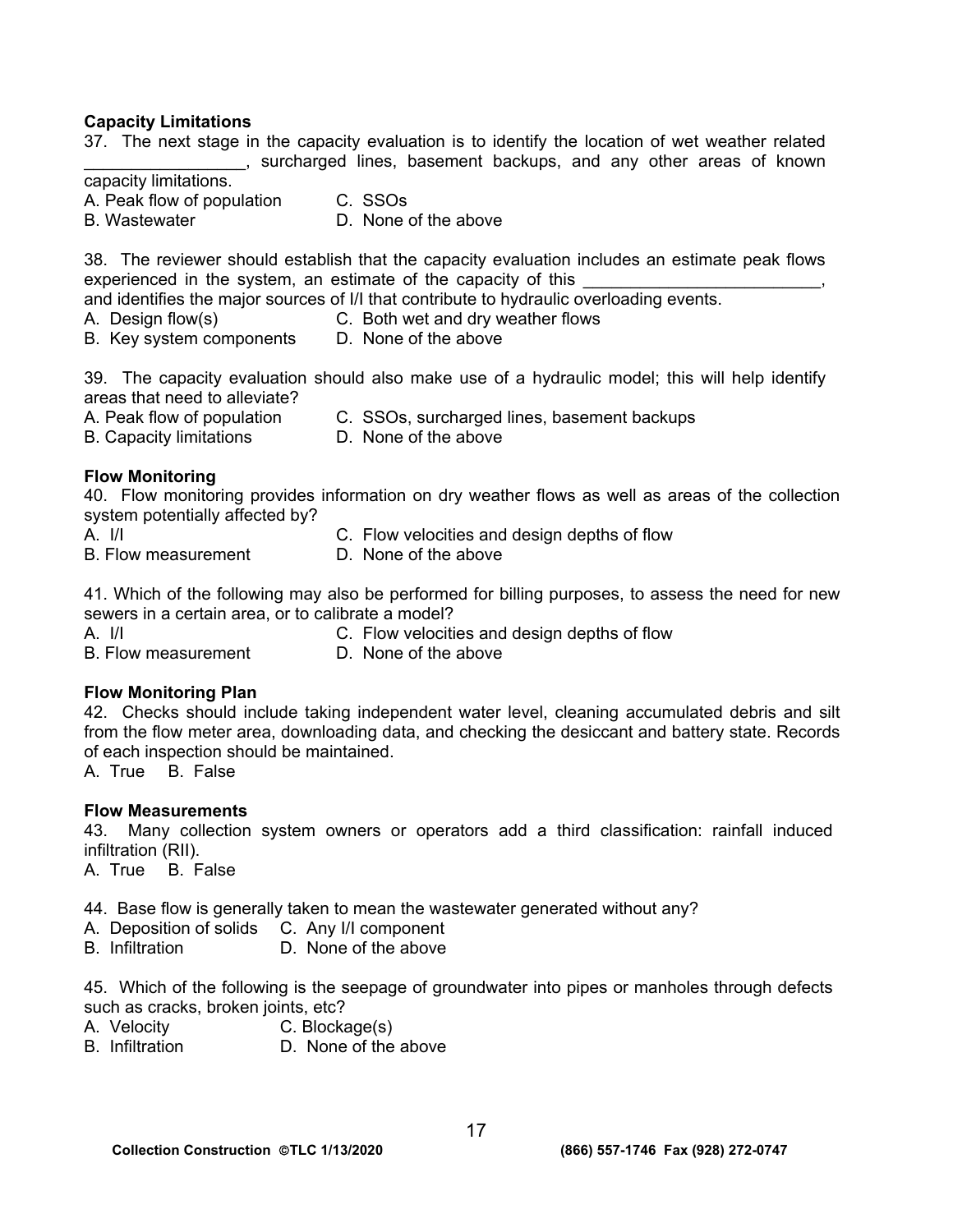46. Which of the following is the water that enters the sewer through direct connections such as roof leaders, direct connections from storm drains or yard, area?

- A. Stoppages C. Inflow
- D. None of the above

47. Although not from piped sources, \_\_\_\_\_\_\_\_\_\_\_\_\_\_\_\_\_\_\_ tends to act more like inflow than infiltration.

- A. RII C. Inflow
- B. Infiltration D. None of the above

48. Other methods of inspecting flows may be employed, such as visually monitoring manholes during low-flow periods to determine areas with?

- A. Infiltration C. Excessive I/I
- B. RII D. None of the above

#### **Infiltration and Inflow Sub-Section**

49. Which of the following occurs when groundwater enters the sewer system through cracks, holes, faulty connections, or other openings?

- A. Inflow C. Maximum flow capacity of wastewater
- B. Infiltration D. None of the above

50. Which of the following occurs when surface water such as storm water enters the sewer system through roof downspout connections, holes in manhole covers, illegal plumbing connections, or other defects?

A. Inflow C. Maximum flow capacity of wastewater

B. Infiltration D. None of the above

| 51. |  |                      |  | The sanitary sewer collection system and treatment plants have this |  |  |
|-----|--|----------------------|--|---------------------------------------------------------------------|--|--|
|     |  | that can be handled. |  |                                                                     |  |  |

A. I/I C. Maximum flow capacity of wastewater

B. Infiltration D. None of the above

#### **Determining I/I**

52. Flow monitoring and flow modeling provide measurements and data used to determine estimates of?

- A. I/I C. Maximum flow capacity of wastewater
- B. Infiltration D. None of the above

53. Measurements taken before and after a precipitation event indicate the extent that this term is increasing total flow.

- A. I/I C. Maximum flow capacity of wastewater<br>B. Infiltration D. None of the above
- D. None of the above

#### **Identifying sources of I/I**

54. Visual inspection - accessible pipes, gutter and plumbing connections, and manholes are visually inspected for?

- A. Excessive I/I C. Faults
	-
- B. High wet weather flows D. None of the above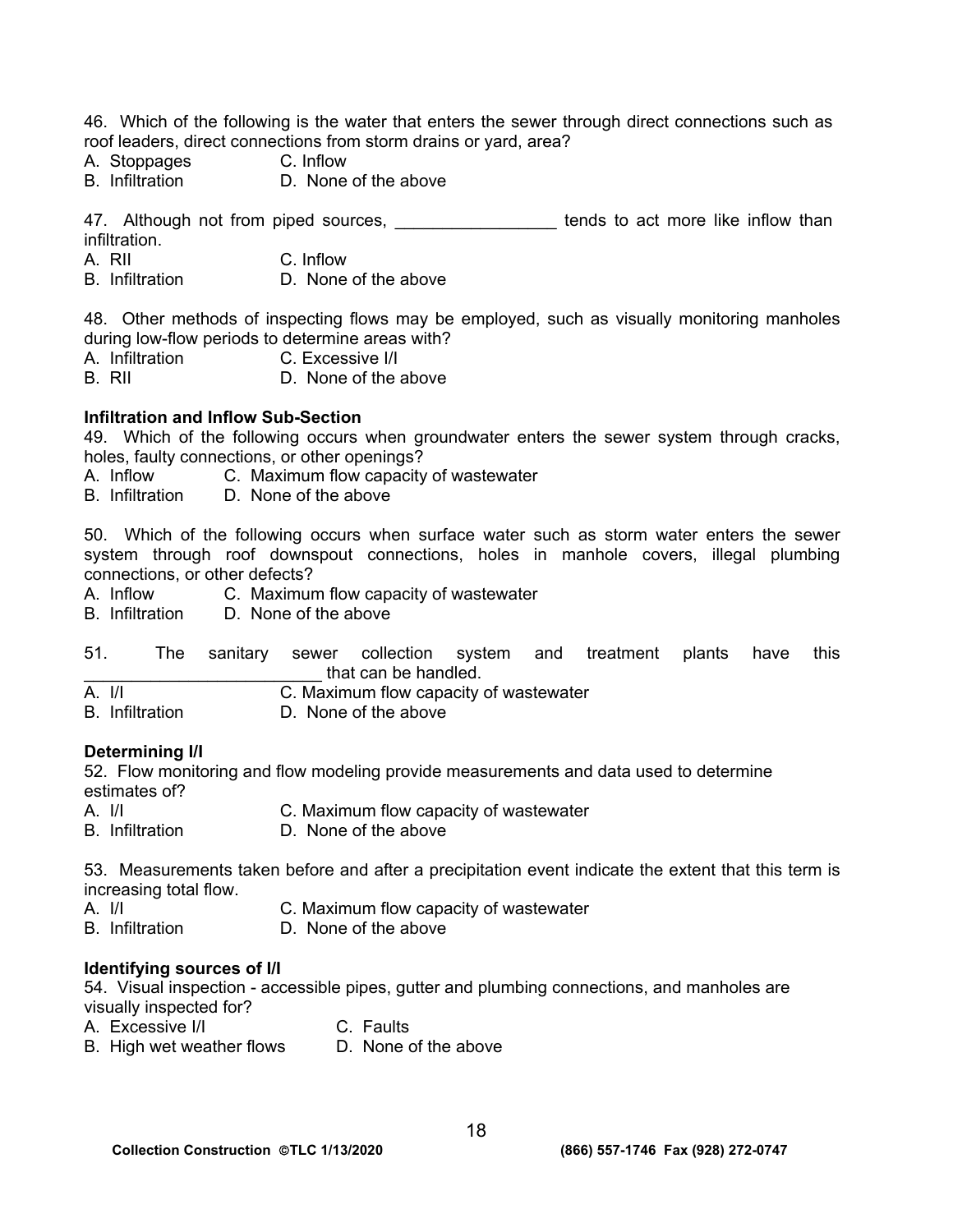55. Smoke testing – smoke is pumped into sewer pipes. Its reappearance aboveground indicates points of ?

- 
- A. I/I C. Illegal plumbing, drains, and roof downspouts<br>B. Stormwater and rainwater D. None of the above
- B. Stormwater and rainwater

56. Dye testing – Dye is used at suspected sources.

- A. I/I C. Stormwater and rainwater
- B. High wet weather flows D. None of the above

57. Which of the following are also sometimes identified when sewer backups or overflows bring attention to that part of the system?

- A. Excessive I/I C. Faults
- B. Sources of I/I D. None of the above

## **Repairing I/I Sources**

58. Repair techniques include manhole wall spraying, Insituform pipe relining, manhole frame and lid replacement, and disconnecting?

- A. High wet weather flows C. Illegal plumbing, drains, and roof downspouts<br>B. Stormwater and rainwater D. None of the above
- B. Stormwater and rainwater

# **Efficient Identification of Excessive I/I**

59. The owner or operator should have in place a program for the efficient identification of?

- A. Excessive I/I C. Faults
- B. Sources of I/I D. None of the above
- 60. Areas with high wet weather flows should then be subject to?
- A. High wet weather flows C. Inspection and rehabilitation activities
- B. Stormwater and rainwater **D. None of the above**

## **Sewer System Testing**

61. Sewer system testing techniques are often used to identify leaks that allows this term into the sewer system and determine the location of illicit connections and other sources of stormwater inflow?

- A. Exfiltration C. Unwanted infiltration
- B. Sources of I/I D. None of the above

62. Two commonly implemented sewer testing techniques include?<br>A. I/I<br>C. Smoke testing and dved water t

C. Smoke testing and dyed water testing B. Stormwater and rainwater D. None of the above

63. Which of the following is a relatively inexpensive and quick method of detecting sources of inflow in sewer systems?

A. Electric probe C. Smoke testing

- B. Sound D. None of the above
- 64. Which of the following can be identified when smoke escapes through them?
- A. Tees C. Sources of inflow
- B. Cockroaches D. None of the above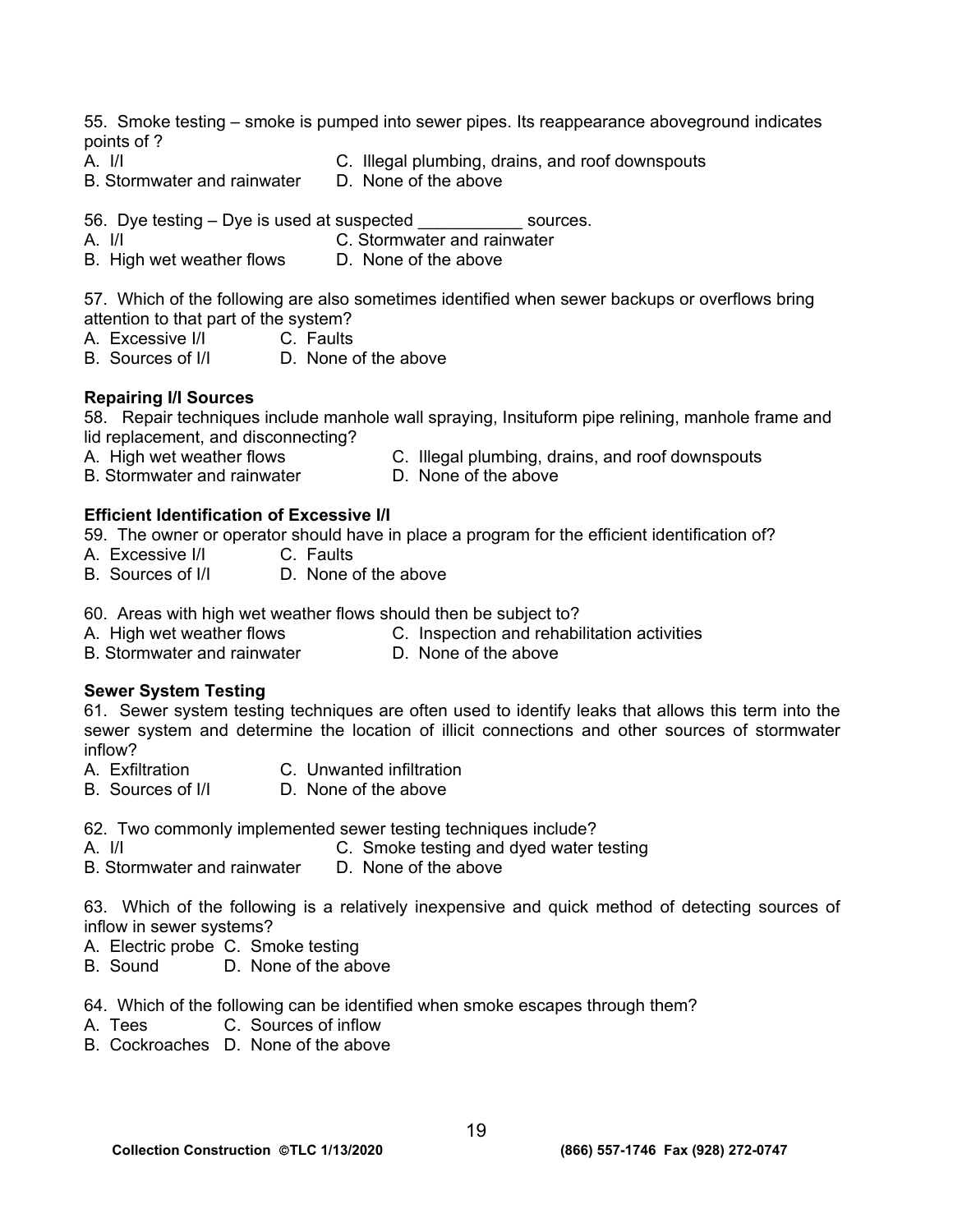65. Building inspections are sometimes conducted as part of a smoke testing program and, in some cases, may be the only way to find?

- 
- A. Gutters C. Illegal connections
- B. Stormwater Manholes D. None of the above

66. If traces of the smoke or its odor enter the building, it is an indication that this term may also be entering.

- A. Smoke C. Gases from the sewer system
- B. Sources of I/I D. None of the above

# **Dye Testing**

67. Dyed water testing may be used to establish this term to the sewer.

- A. Potential problem areas C. Connection of a fixture or appurtenance
- B. I/I problems D. None of the above

68. Which of the following can be used to identify structurally damaged manholes that might create potential I/I problems?

- A. Smoke testing C. Dyed water testing
- B. Prober D. None of the above

## **Sewer System Inspection**

69. Which of the following and pipelines are the first line of defense in the identification of existing or potential problem areas?

- A. The presence of roots C. Visual inspection of manholes<br>B. Potential problem areas D. None of the above
- B. Potential problem areas
- 

70. Visual inspections provide additional information concerning the accuracy of system mapping, the presence and?

- A. Potential problem areas C. Degree of I/I problems
- B. The presence of roots D. None of the above

#### **Low Pressure System Description and Operation Vacuum Sewers**

71. When the wastewater level reaches a certain level, sensors within the holding tank opens this term that allows the contents of the tank to be sucked into the network of collection piping.

- A. Vacuum sewer system(s) C. Vacuum collection and transportation systems
	-
- B. Vacuum valve D. None of the above

#### 72. Which of the following are small buildings that house a large storage tank and a system of vacuum pumps?

- A. Interface valve C. Vacuum within the vacuum mains
- B. Vacuum stations D. None of the above

## **Applications**

73. Vacuum collection and transportation systems can provide significant capital and ongoing operating cost advantages over \_\_\_\_\_\_\_\_\_\_\_\_\_\_, particularly in flat terrain, high water table, or hard rock areas.

- A. Vacuum sewer system(s) C. Conventional gravity systems
- B. Unconventional gravity systems D. None of the above
-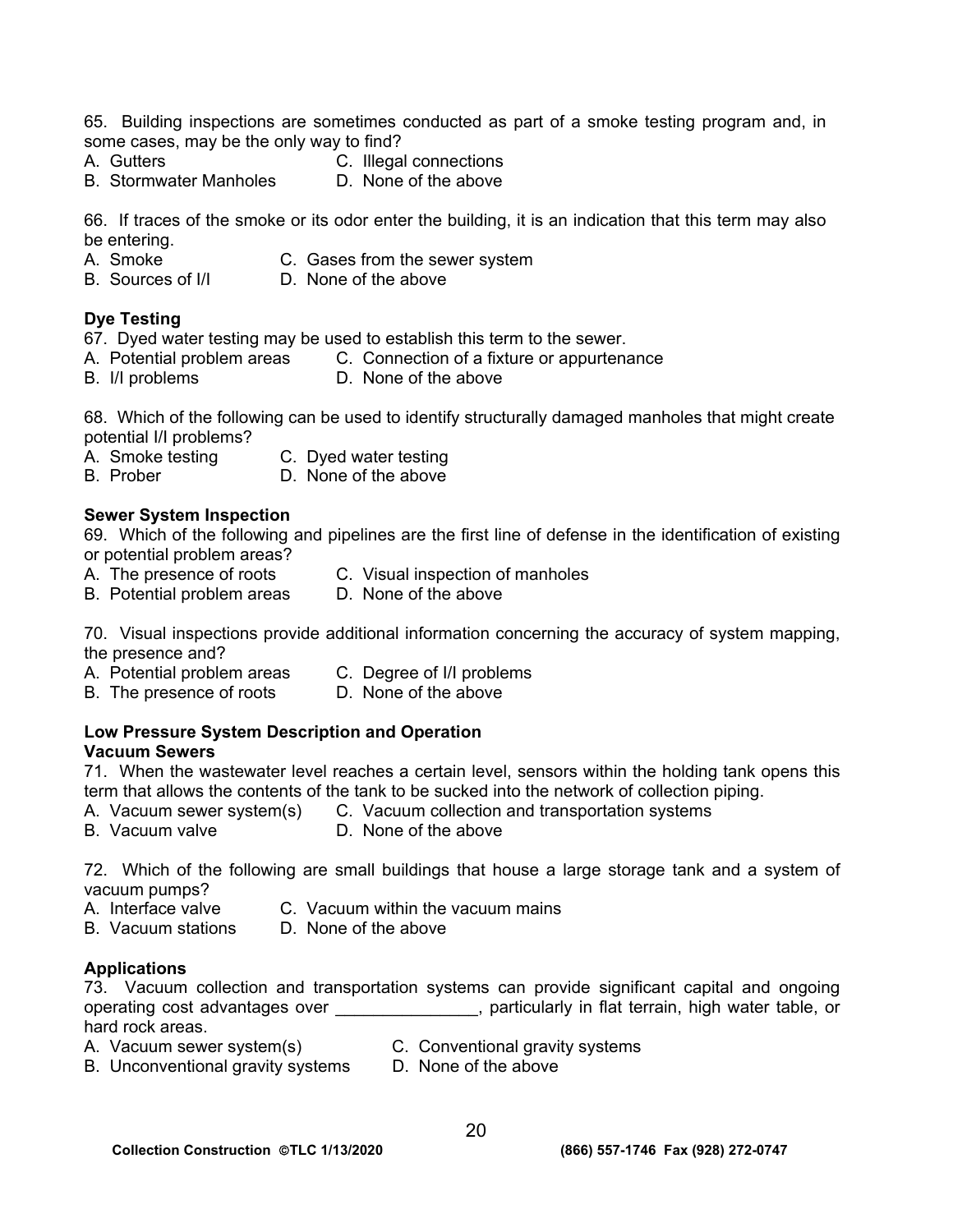74. Which of the following are installed at shallow depths, significantly reducing excavation, shoring and restoration requirements, and minimizing the disruption to the community? A. Vacuum sewer system(s) C. Conventional gravity systems B. Unconventional gravity systems D. None of the above 75. The alignment of this term is extremely flexible, without the need for manholes at changes in grade or direction. A. Conventional gravity sewers C. Vacuum system B. Vacuum mains **D. None of the above** 76. Turbulent velocities of 5 to 6m/sec are developed as the sewage and air passes through the? A. Vacuum sewer system(s) C. Vacuum collection and transportation systems B. Interface valve **D.** None of the above 77. No electricity is required at this \_\_\_\_\_\_\_\_\_\_\_\_\_\_\_\_\_\_\_\_\_\_\_\_\_, enabling the system to be installed in virtually any location. A. Interlock valve C. Vacuum system loop control B. Interface valve D. None of the above 78. Which of the following \_\_\_\_\_\_\_\_\_\_\_\_\_\_\_\_\_ and transport systems have many applications in industry for collecting all forms of liquid waste, including toxic and radioactive fluids? A. Vacuum sewer system(s) C. Vacuum collection B. Interface valve D. None of the above **Vacuum Interface Valves** 79. Interface between the vacuum within the vacuum mains and the atmospheric pressure within the? A. Interface valve C. Interlock backflow valve B. Vacuum interface chamber D. None of the above 80. Air pressure is transmitted by a hose to the controller/sensor unit, which opens the valve and the wastewater is rapidly drawn into the? A. Collection sump C. Vacuum main B. Controller/sensor unit D. None of the above 81. As the valve opens, a pneumatic timer in \_\_\_\_\_\_\_\_\_\_\_\_\_\_\_\_\_\_\_ starts a pre-set time cycle. A. Collection sump **C. Vacuum main** B. Controller/sensor unit D. None of the above 82. Which of the following is capable of serving at least four equivalent tenements, and multiple valve chambers may be installed to serve higher flow rates? A. Interface valve C. Vacuum main B. Controller/sensor unit D. None of the above 83. No electricity is required at the? A. Collection sump C. Vacuum interface valve<br>B. Valve chamber D. None of the above D. None of the above

#### **(s) means the answer may be plural or singular in nature.**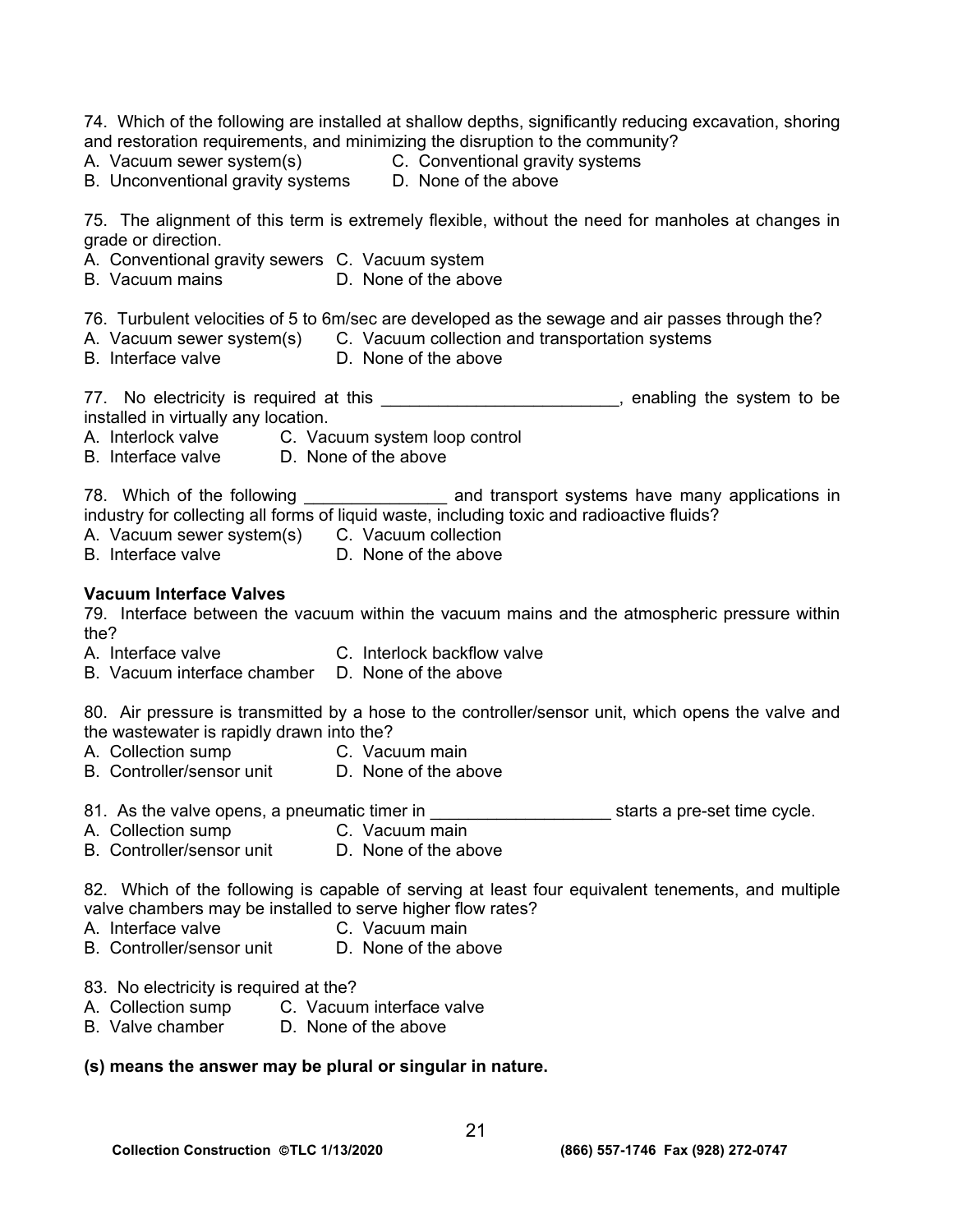- 84. The vacuum sewer lines are under a vacuum of 16"-20" Hg created by which located at the vacuum station.
- A. Collection sump C. Vacuum pumps
- B. Controller/sensor unit D. None of the above
- 85. Sewage flows by gravity from homes into a?
- A. Collection sump C. Base
- B. Vacuum basin D. None of the above

86. When 10 gallons accumulates in the sump, the located above the sump automatically opens and differential air pressure propels the sewage through the valve and into the?

- A. Collection tank C. Controller/sensor unit
- B. Vacuum main D. None of the above

87. Sewage flows through the vacuum lines and into the collection tank at the vacuum station. Sewage pumps transfer the sewage from this term to the wastewater treatment facility or nearby gravity manhole.

- A. Collection tank C. Controller/sensor unit
- B. Collection sump D. None of the above
- **Valve Pit Package**

88. Which of the following flows by gravity from up to four homes into a sealed fiberglass sump?

- A. Raw sewage C. Solids only
- B. Liquids D. None of the above

89. Vacuum from this term opens the valve and outside air from a breather pipe closes it.

- A. Lift station C. Vacuum service line
- B. Sewer line D. None of the above

90. Which of the following propels the sewage at velocities of 15-18 feet per second, disintegrating solids while being transported to the vacuum station.<br>A. Differential air pressure C. Vacuum pressure

- A. Differential air pressure
- B. High velocity D. None of the above

#### **Vacuum Lines**

91. Which of the following are installed in narrow trenches in a saw tooth profile for grade and uphill transport?

- A. Vacuum sewer system(s) C. Vacuum pump(s)
	-
- B. Vacuum service lines D. None of the above

92. Unlike gravity sewers that must be laid at a minimum slope to obtain a 2 ft./sec. scouring velocity, vacuum has a flatter slope since a high scouring velocity is a feature of transporting?

- A. Vacuum sewage C. Vacuum pump(s)
- B. High scouring velocity D. None of the above

#### **Line Sizes**

93. Which of the following can extend or reduce this range. Longer distances are possible depending on local topography?

- A. Elevation changes C. Collection tank
- B. Vacuum pump(s) D. None of the above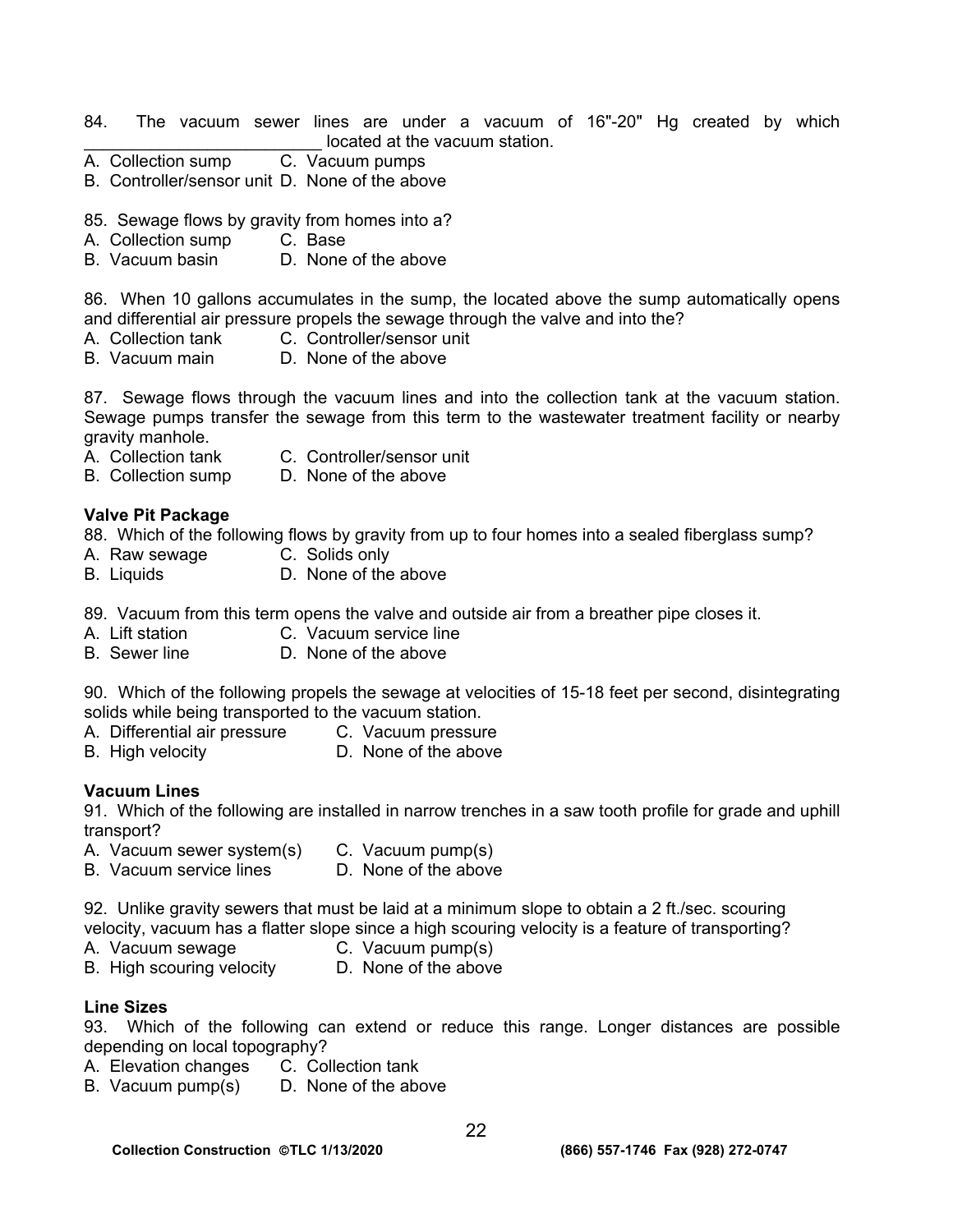### **Vacuum Station**

94. The vacuum station is similar in function to a lift station in a gravity sewer system. Sewage pumps transfer the sewage from the?

- A. Elevation changes C. Collection tank
- B. Vacuum pump(s) D. None of the above

## **Vacuum Pumps**

95. Which of the following typically run 2 to 3 hours each per day and don't need to run continuously since the vacuum interface valves are normally closed?

- A. Elevation changes C. Collection tank
- B. Vacuum pump(s) D. None of the above

96. Which of the following are sized to increase the system vacuum from 16" to 20" Hg in three minutes or less?

- A. Elevation changes C. Collection tank
- B. Vacuum pump(s) D. None of the above

97. Which of the following connect individually to the collection tank, effectively dividing the system into zones?

A. Vacuum sewer system(s) C. Vacuum pump(s)

B. The incoming vacuum lines D. None of the above

## **Review**

## **Pressure Sewers**

98. Which of the following do not rely on gravity, the system's network of piping can be laid in very shallow trenches that follow the contour of the land?

- A. Grinder pump(s) C. Both the STEP and grinder systems
- B. Pressure sewers **D. None of the above**

99. There are two kinds of this term, based upon the type of pump used to provide the pressure.

- A. Septic tank/effluent pump C. STEP and grinder systems
- B. Pressure sewers **D. None of the above**
- 

100. Systems that use this **that is a set of the set of the set of the set of the set of the set of the set of t** 

- STEP pressure sewers.
- A. Septic tank/effluent pump C. STEP and grinder systems
- B. Pressure sewers **D. None of the above**

101. Which of the following eliminate the need to periodically pump the septic tanks for all the properties connected to the system?

- 
- A. Grinder pump(s) C. Two kinds of pressure sewer systems
- 
- B. Pressure sewers **D. None of the above**

#### **Manhole Sub-Section**

102. Manholes should undergo routine inspection typically every one to three years. A. True B. False

103. There should be a baseline for manhole inspections (e.g., once every year) with problematic manholes being inspected more frequently.

A. True B. False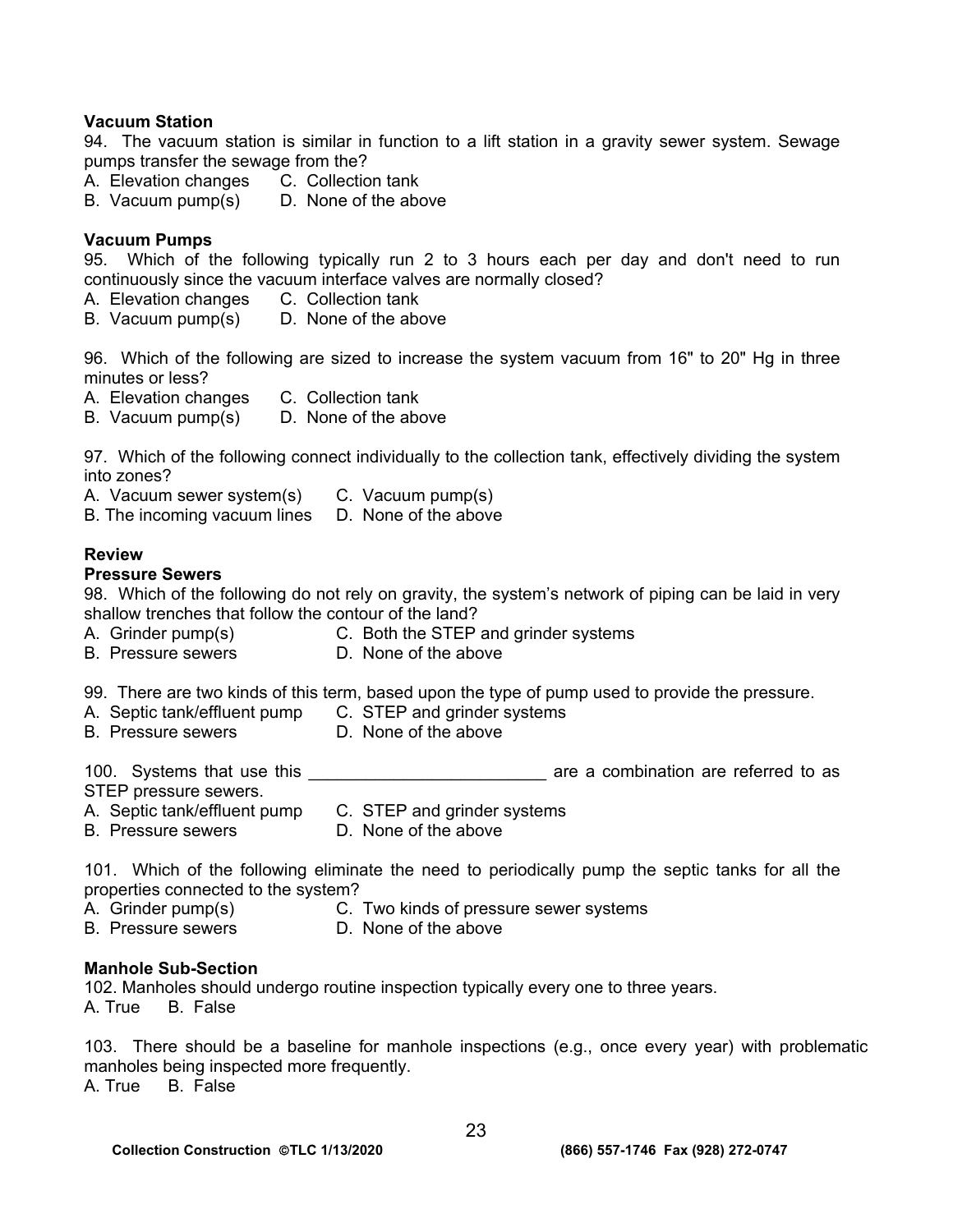104. The reviewer should conduct visual observation at a small but representative number of manholes for the items listed: various pipeline inspection techniques, the most common include: lamping, camera inspection, sonar, and CCTV.<br>A. True B. False

B. False

## **Sewer System Inspection Techniques**

105. There are a number of inspection techniques that may be employed to inspect a sewer system. The reviewer should determine if an inspection program includes frequency and schedule of inspections and procedures to record the results.

A. True B. False

106. Sewer system cleaning should always be considered before inspection is performed in order to provide adequate clearance and inspection results. A. True B. False

### **More on Manholes**

107. When designing a wastewater system, the design engineer begins by first determining the amount of money that is available.

A. True B. False

108. The design engineer bases his design on the average daily use of solids per person in the area to be served.

A. True B. False

109. An allowance for unavoidable infiltration of surface and subsurface water into the lines is sometimes added to the peak flow to obtain the design flow.

A. True B. False

110. The average daily flow (based on the average utilization) is multiplied by a peak flow factor to obtain the?

- A. Design flow C. Water per person in the area to be served
- B. Infiltration allowance D. None of the above

111. Which of the following is 500 gallons per inch of pipe diameter per mile of sewer per day?

- A. Design flow C. Water per person in the area to be served
- B. Infiltration allowance D. None of the above

112. A typical infiltration allowance is \_\_\_\_\_\_\_\_\_\_\_\_\_\_\_\_\_\_\_\_\_ gallons per inch of pipe diameter per mile of sewer per day.

- A. 500 C. 10
- B. 1000 D. None of the above

113. From the types of sewage and the estimated design flow, the engineer can then tentatively select the types, sizes, slopes, and  $\blacksquare$  of the piping to be used for the system.

- A. Ground elevations C. Soil analysis
- B. Distances below grade D. None of the above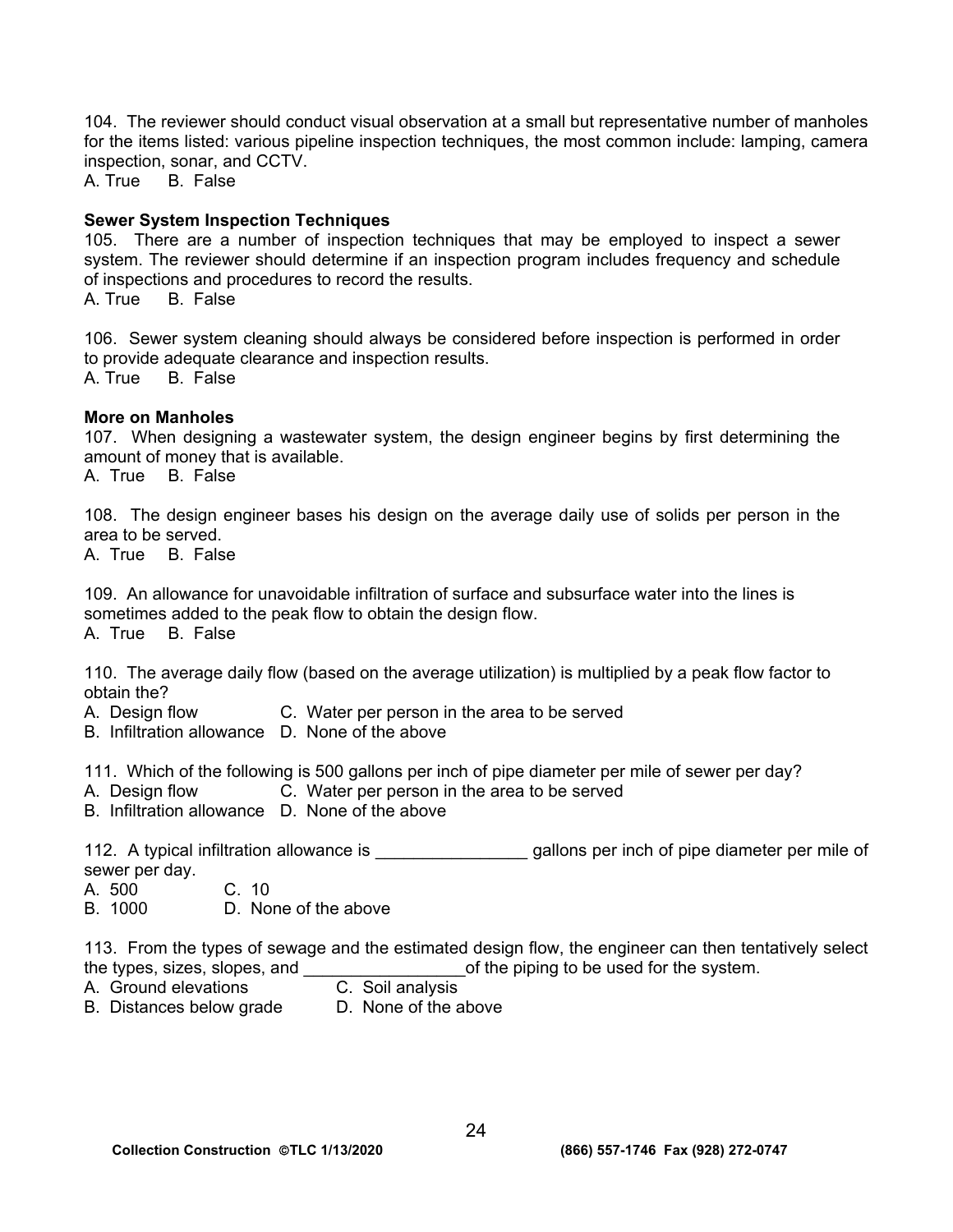114. Upon acceptance of the preliminary designs, final design may begin. During this phase, adjustments to the preliminary design should be made as necessary, based upon additional surveys, soil analysis, or other design factors. The final designs should include a general map of the area that shows the locations of

A. Ground elevations C. All sewer lines and structures

B. Grades D. None of the above

115. Engineers should include detailed plans and profiles of the sewers showing ground elevations,  $\Box$ , and the locations of any appurtenances and structures, such as

manholes and lift stations.

A. Pipe sizes and slopes C. Soil analysis

- 
- 
- B. Grade D. None of the above

116. Which of the following are also included for those appurtenances and structures?

- A. Ground elevations C. Construction plans and details
- B. Grade D. None of the above

# **Lead and Oakum Joint, Compression Joint and No-Hub Joints**

117. Which of the following may be made of grout?

- A. Mortar joints C. A no-hub joint
- B. Compression joints D. None of the above

118. Which of the following eliminate the use of oakum and mortar joints for sewer mains?

- A. Mortar joints C. Speed seal joints
- B. Compression joints D. None of the above

119. Which of the following is an assembly tool is used to force the spigot end of the pipe or fitting into the lubricated gasket inside the hub?

- A. Mortar joints C. A no-hub joint
- B. Compression joints D. None of the above

120. Which of the following uses a gasket on the end of one pipe and a stainless steel shield and clamp assembly on the end of the other pipe?<br>A. Mortar joints C. A no-hub joint

- C. A no-hub joint
- B. Compression joints D. None of the above

121. Which of the following type of seal is made a part of the vitrified pipe joint when manufactured, it is made of polyvinyl chloride and is called a plastisol joint connection?

A. Mortar joints C. Speed seal joints<br>B. Compression joints D. None of the above

B. Compression joints

#### **Closed Circuit Television (CCTV) Inspections Camera Inspection**

122. Which of the following involves lowering a still camera into a manhole?

- A. Lamping C. Lighting
- B. Sonar D. None of the above

123. The benefits of camera inspection include not requiring The and little equipment and set-up time is required.

- A. Capacity evaluation C. Confined space entry
- B. Trench safety D. None of the above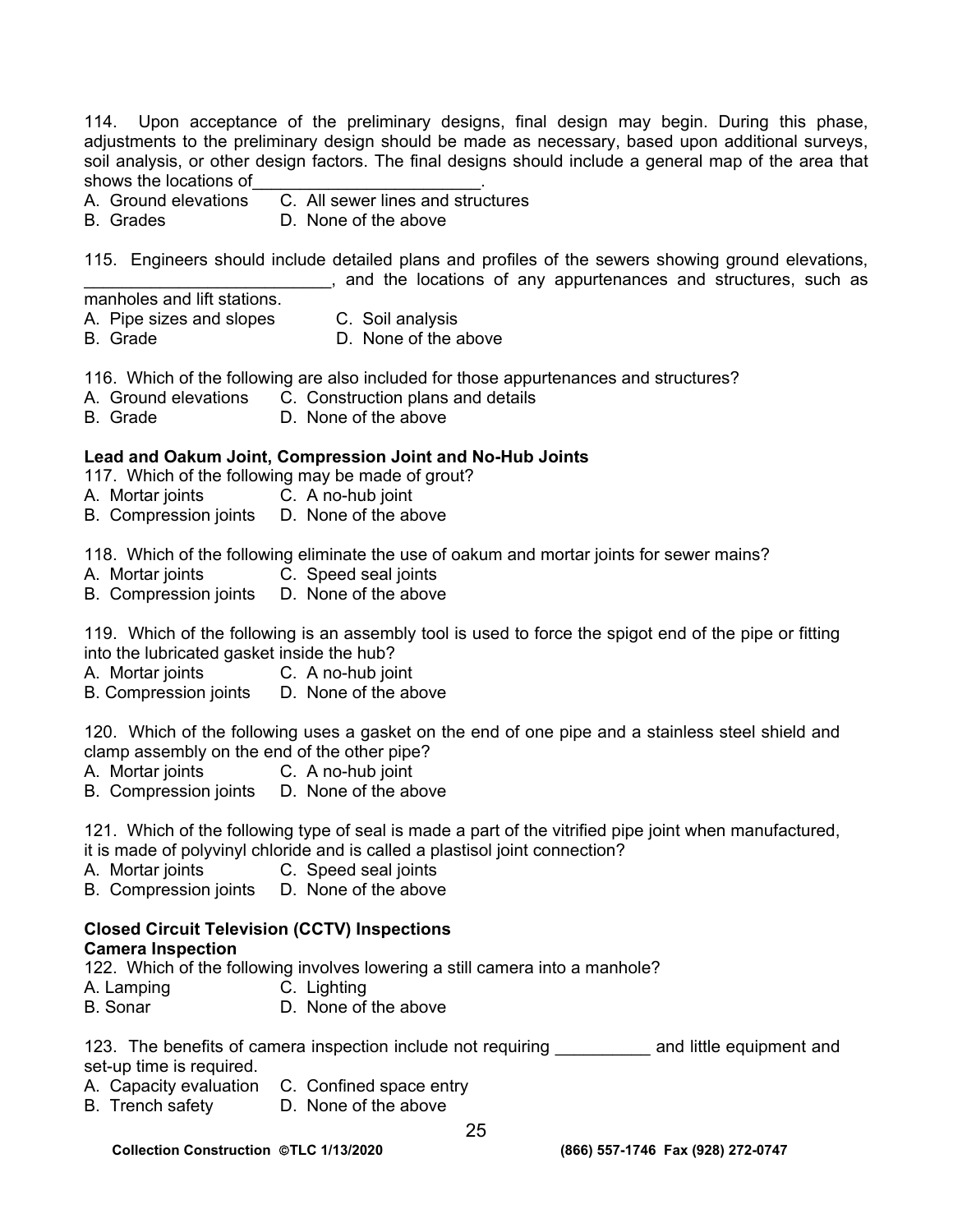124. Camera inspection is more comprehensive than **confinition** in that more of the sewer can be viewed.

A. Lamping C. Lighting

B. Sonar D. None of the above

125. This technique also does not fully capture the invert of the pipe and its condition. Sonar is a newer technology deployed similarly to?

- A. CCTV cameras C. Camera inspection
- B. Radar D. None of the above

126. Which of the following emits a pulse that bounces off the walls of the sewer?

- A. Sonar C. Radar
- B. Trenchless technologies D. None of the above

127. Sewer scanner and evaluation is similar to sonar in that a more complete image of a pipe can be made than with?

A. Lamping C. CCTV

B. Sonar D. None of the above

# **Closed Circuit Television (CCTV) Inspections**

128. Which of the following may be done on a routine basis as part of the preventive maintenance program, as well as part of an investigation into the cause of I/I?

A. Lamping C. CCTV inspections

B. Sonar D. None of the above

129. A benefit of which of the following is that a permanent visual record is captured for subsequent reviews?

A. Sewer system cleaning C. CCTV inspection<br>B. Trenchless technologies D. None of the above B. Trenchless technologies

## **Sewer Flow Measurements**

130. Which of the following is the water that enters the sewer through direct connections such as roof leaders, direct connections from storm drains or yard, area, and foundation drains, the holes in and around the rim of manhole covers, etc?

A. RII C. Infiltration

B. Inflow D. None of the above

131. Which of the following is stormwater that enters the collection system through defects that lie so close to the ground surface that they are easily reached?

- A. RII C. Infiltration
- B. Inflow D. None of the above

132. Which of the following performed for the purpose of quantifying I/I are typically separated into three components: base flow, infiltration, and inflow?

A. Base flow C. Flow Measurements

B. Infiltration D. None of the above

133. Which of the following is generally taken to mean the wastewater generated without any I/I component?

- A. Base flow C. Flow Measurements
- B. Infiltration D. None of the above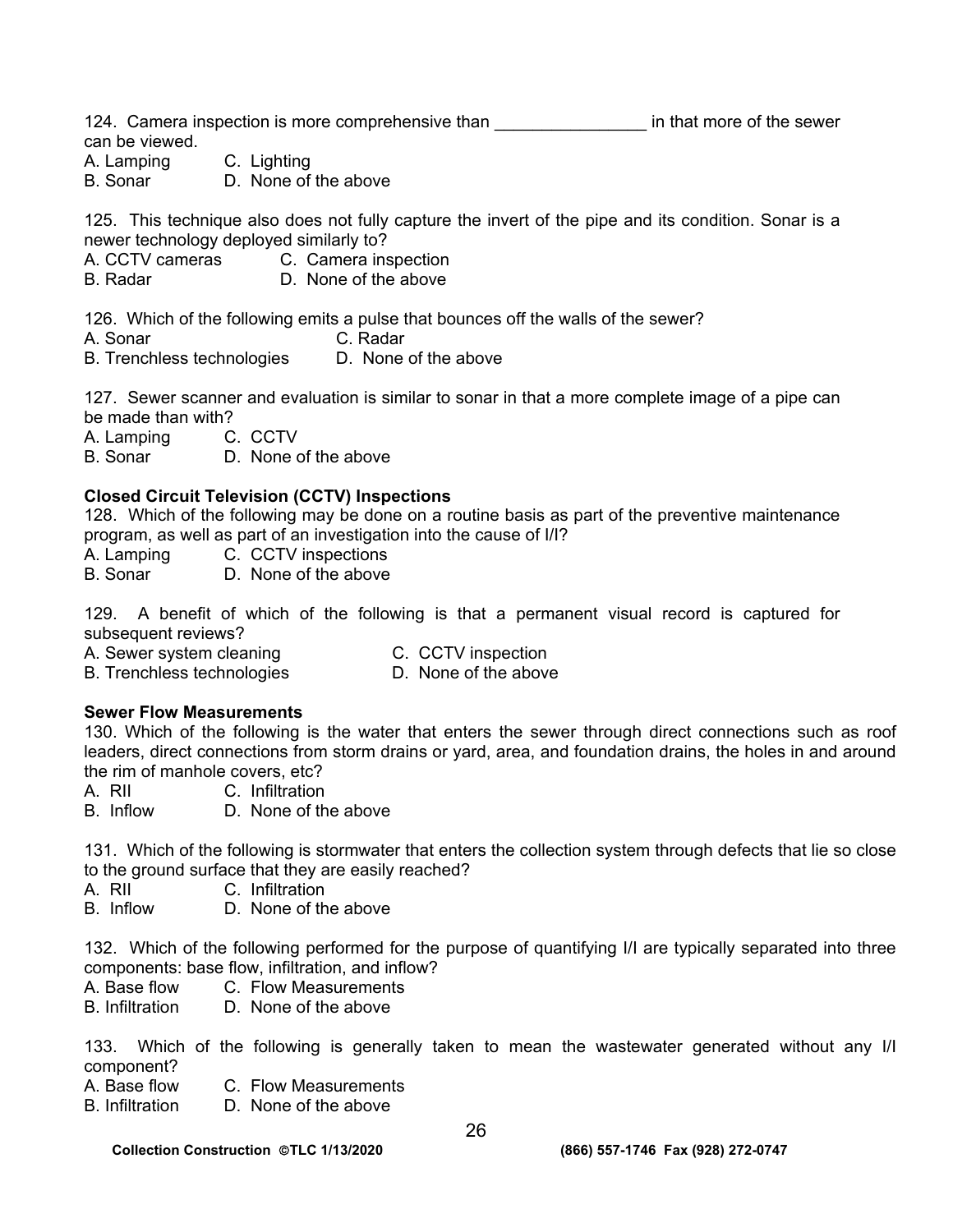134. Which of the following is the seepage of groundwater into pipes or manholes through defects such as cracks, broken joints, etc?

- A. RII C. Infiltration
- B. Inflow D. None of the above

135. Smoke Testing is achieved by forcing a non-toxic smoke into the sewer system and looking for locations where it is improperly exiting.

A. True B. False

136. Locations that are smoking are considered illegal connections in that they allow stormwater directly or indirectly to enter the sanitary sewer system.

A. True B. False

### **Sewer Flow Capacity**

137. The minimum velocity is necessary to prevent the?

- A. Deposition of solids C. Stoppages
- B. Infiltration D. None of the above

## **Sewer Line Mapping**

138. Which of the following and repairs are unlikely if mapping is not adequate?

- A. Introduction of flows C. Efficient collection system maintenance
- B. Inspection D. None of the above

139. Collection system maps should have a numbering system which uniquely identifies all manholes and?

- A. Engineering endeavors C. Quality sanitary sewer designs
- B. Sewer cleanouts D. None of the above

140. Which of the following should have permanently assigned numbers and never be renumbered. Maps should also indicate the property served and reference its cleanout? A. Introduction of flows C. Manholes and sewer cleanouts

B. Inspection D. None of the above

141. Which of the following should indicate the diameter, the length between the centers of manholes, and the slope or direction of flow?

- A. Engineering endeavors C. Quality sanitary sewer designs
- B. Sewer line maps D. None of the above

142. All maps should have this term and was drafted and the date of the last revision?

A. Overflow points C. Date the map

B. Introduction of flows D. None of the above

## **Geographic Information System (GIS)**

143. If a GIS program is being used by the owner or operator, the reviewer should ask if the program is capable of accepting information from the?

- 
- A. Overflow points C. Owner or operator's management program
- 
- B. Inspection D. None of the above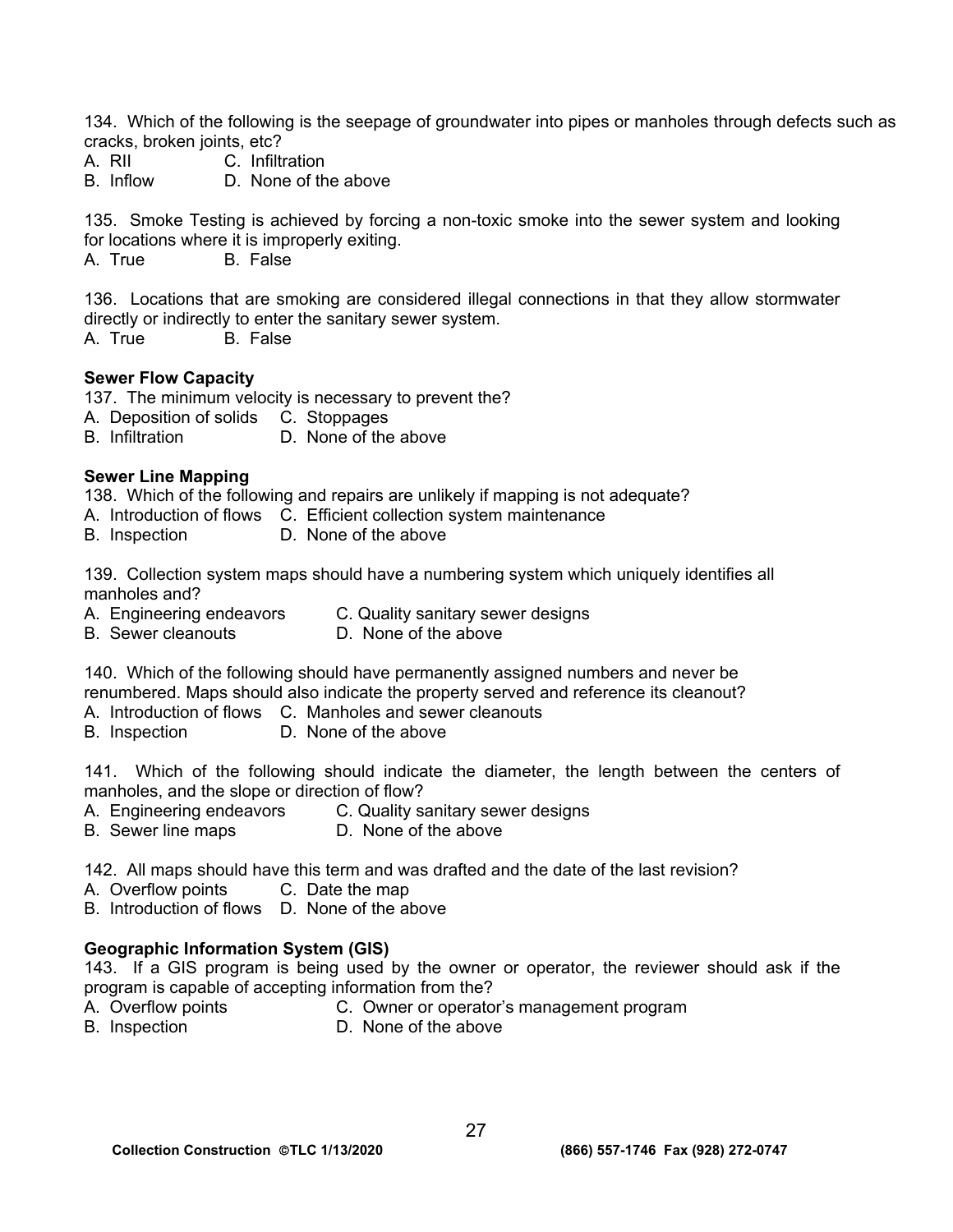144. Reviewers should check to see that maps and plans are available to the personnel in the office and to field personnel or contractors involved in all?

- A. Engineering endeavors C. Quality sanitary sewer designs
- 
- B. Sewer line maps D. None of the above

## **New Sewer Construction**

145. Which of the following keep costs and problems associated with operations, maintenance, and construction to a minimum?

- A. Engineering endeavors C. Quality sanitary sewer designs
- B. Sewer cleanouts D. None of the above
	-

146. The owner or operator should have standards for new construction, procedures for reviewing designs and protocols for inspection, start-up, testing, and approval of new construction. The procedures should provide documentation of all activities, especially inspection.

A. True B. False

# **Collection Systems O&M Section 90-100 QUESTIONS**

147. Which of the following of wastewater collection systems activities on a trouble or emergency basis has been the usual procedure and policy in many systems?

- A. Routine preventative operations C. Operation and maintenance
- 
- B. Routine operation **D.** None of the above

148. Which of the following activities of the collection system has been delayed or omitted, primarily for political or financial reasons?

- A. Routine preventative C. Planned operation and preventive maintenance
- B. Routine operations D. None of the above

149. Which of the following activities for wastewater collection lines shall be performed by the system's personnel and outside contractors?

- A. Routine preventative C. Planned operation
- B. Routine operations D. None of the above

150. Which of the following activities including cleaning and removing roots from small and large diameter lines?

- A. Routine preventative C. Routine operations and maintenance
- B. Routine operations D. None of the above

151. The system's goal should be a minimum of cleaning between  $\%$  of the sewers every year.

- A. 10-20 C. 30-40
- B. 20-30 D. None of the above

## **Sewer Cleaning and Inspection**

152. As sewer system networks age, the risk of deterioration, \_\_\_\_\_\_\_\_\_\_\_\_\_\_\_\_\_\_\_\_\_\_\_\_\_, and collapses becomes a major concern.

- A. Sanitary sewer overflow(s) C. Blockages
- B. Rehabilitation D. None of the above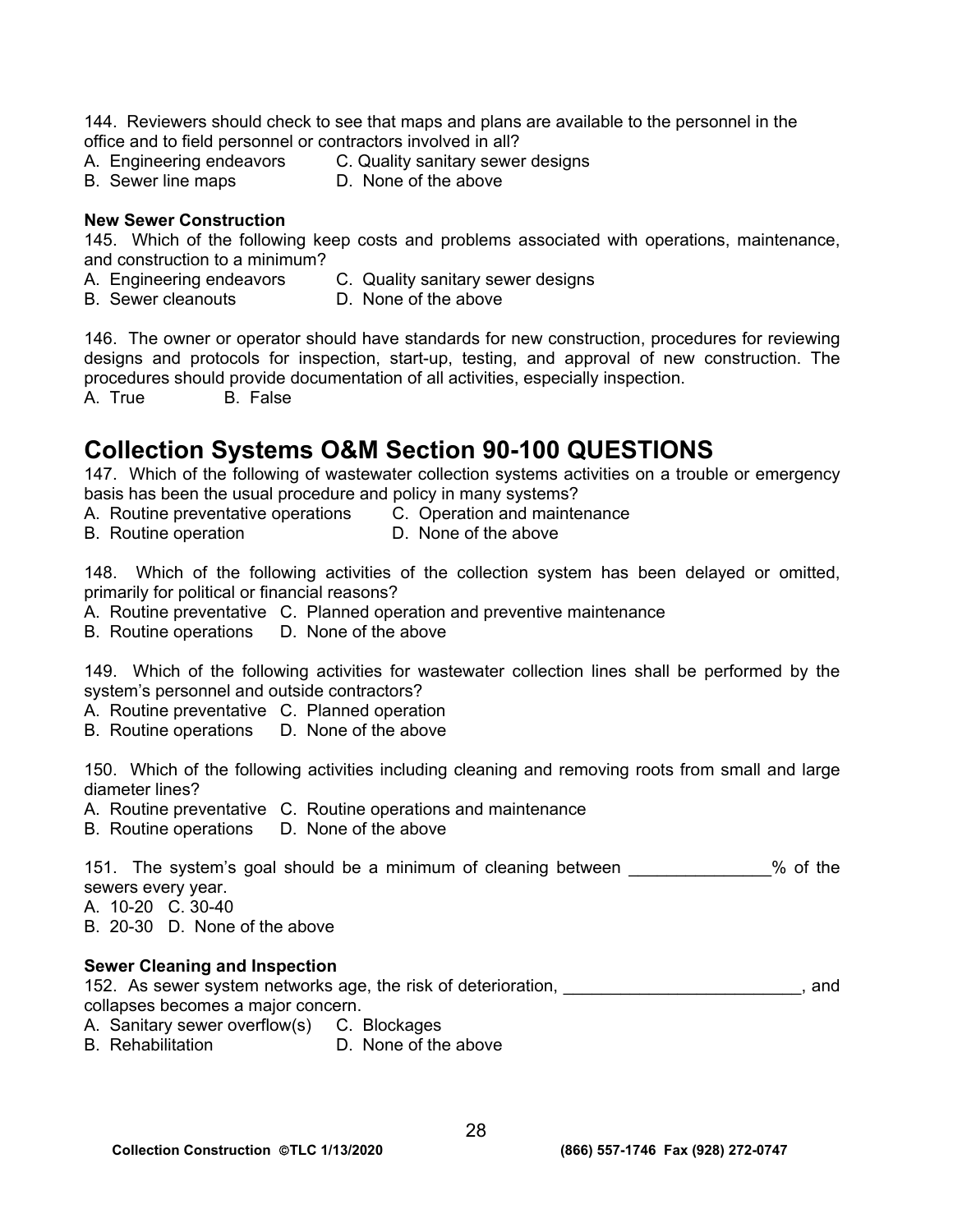153. Which of the following are essential to maintaining a properly functioning system; these activities further a community's reinvestment into its wastewater infrastructure?

- 
- A. CCTV cleaning  $\begin{array}{ccc} \text{A. } \text{CCTV} \text{ cleaning} & \text{B. } \text{R.} \text{Total} \end{array}$  C. Cleaning and inspecting sewer lines B. Rod straitening program(s)
- B. Rod straitening program(s)
	-

## **Inspection Techniques**

154. Which of the following are required to determine current sewer conditions and to aid in planning a maintenance strategy?

- A. Documentation of inspections C. Cleaning and inspecting sewer lines
- B. Inspection programs D. None of the above

# **Most sewer lines are inspected using one or more of the following techniques:**

155. Which of the following are the most frequently used most cost efficient in the long term, and most effective method to inspect the internal condition of a sewer?

- A. Television (TV) inspections C. Inspection program(s)
- B. Lamping D. None of the above

156. Which of the following in smaller sewers are attached to a sled, to which a parachute or droge is attached and floated from one manhole to the next?

- A. Slick C. The cable and camera
- B. Kite D. None of the above

157. Which of the following produce a video record of the inspection that can be used for future reference?

- A. CCTV inspection(s) C. Polaroid still photographs
- B. Inspection program(s) D. None of the above
- 

158. Which of the following are vital in fully understanding the condition of a sewer system?

- A. Visual inspections C. Walk-through or internal inspection
- B. Operators **D. None of the above**

159. Which of the following should pay specific attention to sunken areas in the groundcover above a sewer line and areas with ponding water?

- A. Cameras C. Sonar
- B. Operators D. None of the above

160. For large sewer lines, a **we allocate the set of the set of the set of the set of the set of the set of the set of the set of the set of the set of the set of the set of the set of the set of the set of the set of the** the operator to enter a manhole, the channel, and the pipeline, and assess the condition of the manhole frame, cover, and chimney, and the sewer walls above the flow line.

- A. Visual inspections C. Walk-through or internal inspection
- B. Operators D. None of the above

161. Which of the following of manholes and pipelines are comprised of surface and internal inspections?

- A. Visual inspections C. Walk-through or internal inspection
- B. Operators D. None of the above

162. If entering the manhole is not feasible, mirrors can be used. Mirrors are usually placed at two adjacent manholes to reflect the interior of the sewer line.

A. True B. False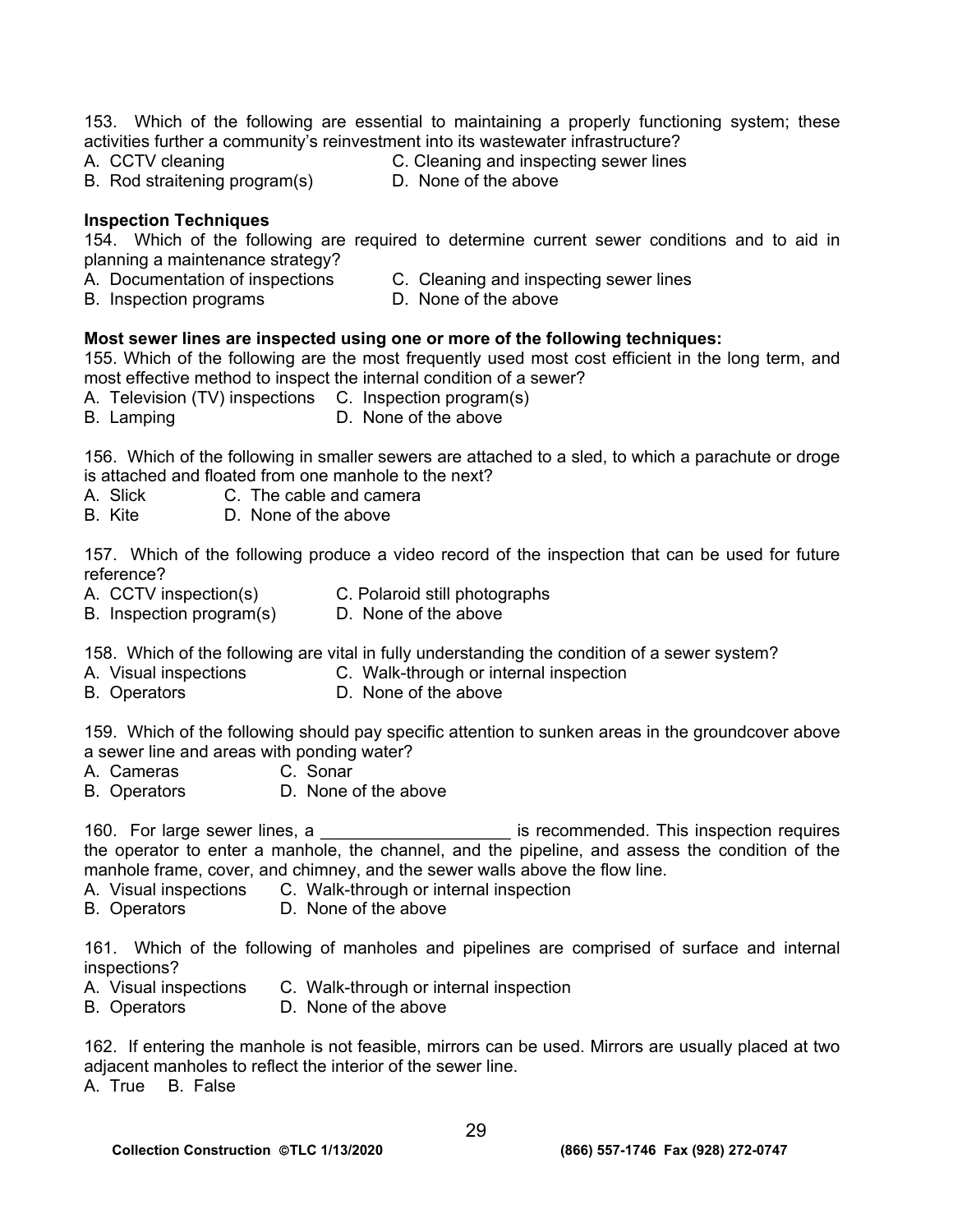163. Lamping inspections are commonly used in high priority pipes, which tend to be pipes that are less than 100 years old.

A. True B. False

## **Smoke Testing of Sewers is Done to Determine:**

|            | 164. Location of The State of the to settling of foundations, manholes and other                                               |
|------------|--------------------------------------------------------------------------------------------------------------------------------|
| structures |                                                                                                                                |
|            | A. Broken sewers C. Illegal connections                                                                                        |
|            | B. Diversion points D. None of the above                                                                                       |
|            | 165. Location of uncharted manholes and                                                                                        |
|            | A. Broken sewers C. Illegal connections                                                                                        |
|            | B. Diversion points D. None of the above                                                                                       |
|            | 166. ________________that buildings or residences are connected to the sanitary sewer<br>A. Dye testing C. Illegal connections |
|            |                                                                                                                                |
|            | B. Proof D. None of the above                                                                                                  |
|            | 167. _____________________________ such as roof leaders or downspouts, yard drains and industrial drains                       |
|            | A. Broken sewers C. Illegal connections                                                                                        |
|            | B. Diversion points D. None of the above                                                                                       |
| 168.       | can be used to verify connections of drains to sanitary or storm sewers.                                                       |
|            | A. Dye testing C. Illegal connections                                                                                          |
| B. Proof   | D. None of the above                                                                                                           |
|            | 169. Can be used to verify the findings of smoke testing.                                                                      |
|            | A. Dye testing C. Illegal connections                                                                                          |
| B. Proof   | D. None of the above                                                                                                           |

## **Identify the Cleaning Method**

170. Directs high velocities of water against pipe walls. Removes debris and grease build-up, clears blockages, and cuts roots within small diameter pipes. Efficient for routine cleaning of small diameter, low flow sewers.

A. Jetting C. Kites, Bags, and Poly Pigs

B. Flushing D. None of the above

171. Round, rubber-rimmed, hinged metal shield that is mounted on a steel framework on small wheels. The shield works as a plug to build a head of water. Scours the inner walls of the pipe lines. Effective in removing heavy debris and cleaning grease from line.

- A. Scooter C. Mechanical Rodding
- B. Hydraulic Balling D. None of the above

172. Similar in function to the ball. Rigid rims on bag and kite induce a scouring action. Effective in moving accumulations of decayed debris and grease downstream.

- A. Jetting C. Kites, Bags, and Poly Pigs<br>B. Flushing D. None of the above
- D. None of the above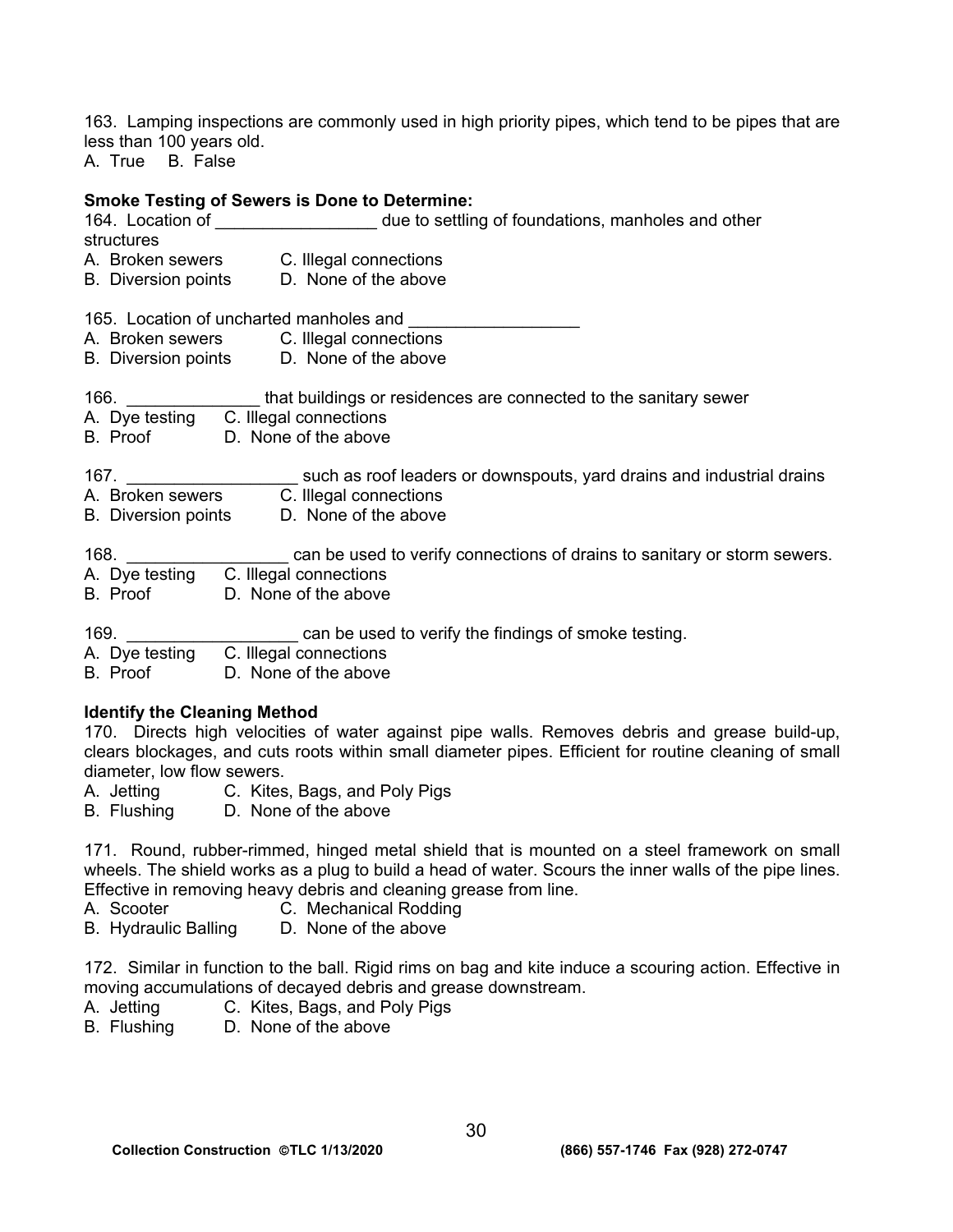173. Most effective in lines up to 12 inches in diameter. Uses an engine and a drive unit with continuous rods or sectional rods. As blades rotate they break up grease deposits, cut roots, and loosen debris.

- A. Scooter C. Mechanical Rodding
- B. Hydraulic Balling D. None of the above

174. Partially removes large deposits of silt, sand, gravel, and some types of solid waste. Cylindrical device, closed on one end with 2 opposing hinged jaws at the other. Jaws open and scrape off the material and deposit it in the bucket.

- A. Jetting C. Bucket Machine
- B. Flushing D. None of the above

175. A threaded rubber cleaning ball that spins and scrubs the pipe interior as flow increases in the sewer line. Removes deposits of settled inorganic material and grease build-up. Most effective in sewers ranging in size from 5-24 inches.

- A. Scooter C. Mechanical Rodding
- B. Hydraulic Balling D. None of the above

176. Introduces a heavy flow of water into the line at a manhole. Removes floatables and some sand and grit. Most effective when used in combination with other mechanical operations, such as rodding or bucket machine cleaning.

- A. Jetting C. Kites, Bags, and Poly Pigs
- B. Flushing D. None of the above

### **More on Sewer Cleaning Procedures**

177. Most cities that take advantage of sewer cleaning procedures are able to determine that as the maintenance frequency increased, there was an increase in system performance. It is recommended for **Example 2** inspections and maintenance activities for every <u>equal</u> cleanings. A.  $20 - 50$  C.  $30 - 70$ 

B. 70 – 30 D. None of the above

A maintenance plan attempts to develop a strategy and priority for maintaining pipes based on several of the following factors:

178. **Example 178.** The equency and location; 80 percent of problems occur in 25 percent of

the system.

A. Problems C. Cleaning and repairs

B. Location D. None of the above

179. **Example 179.** - pipes located on shallow slopes or in flood prone areas have a higher priority.

- A. Problems C. Cleaning and repairs
- B. Location D. None of the above

180. Force main vs. gravity-force mains have a higher priority than gravity, size for size, due to the complexity of the \_\_\_\_\_\_\_\_\_\_\_\_\_\_\_\_\_\_\_\_\_\_.

C. Cleaning and repairs

B. Location D. None of the above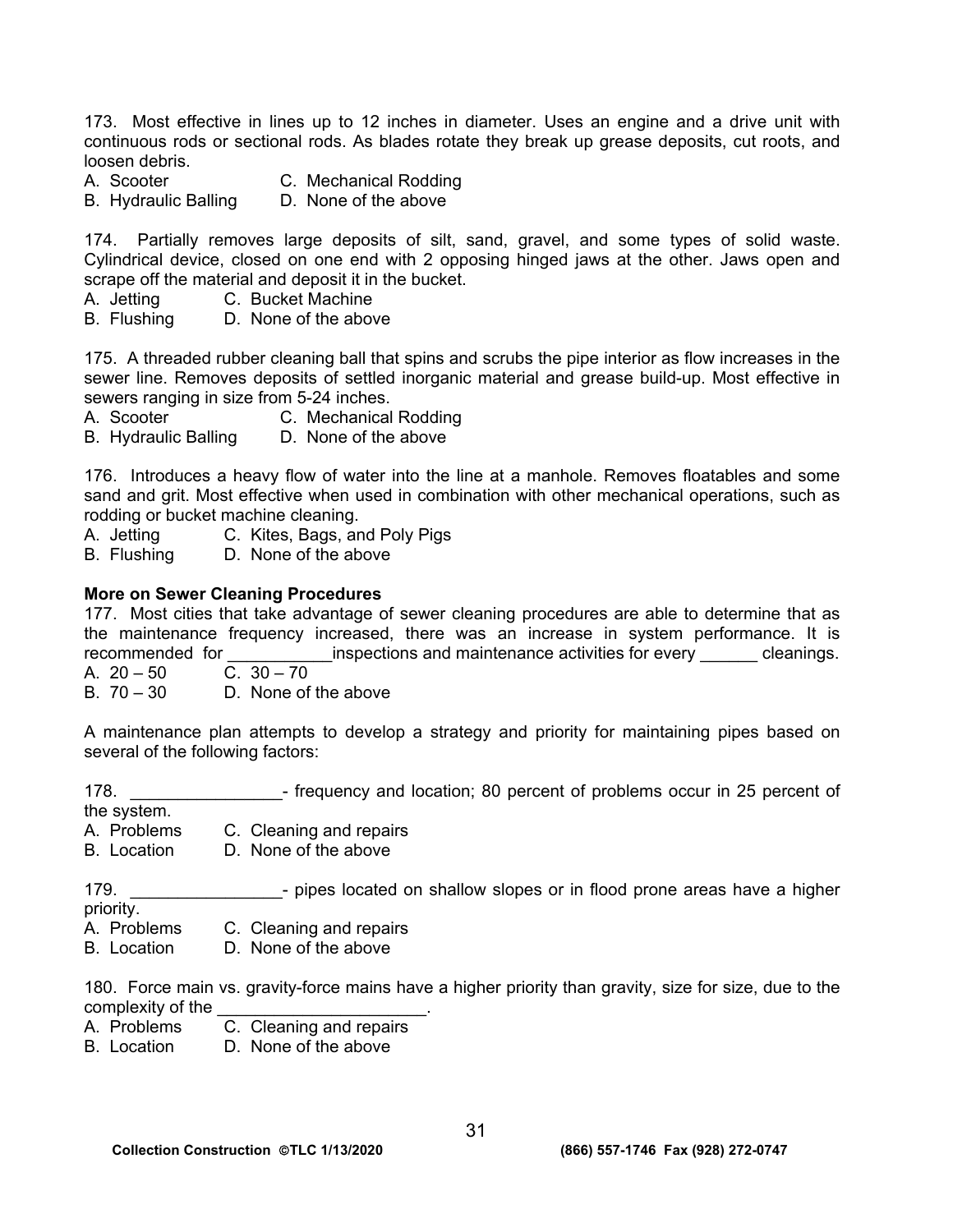181. \_\_\_\_\_\_\_\_\_\_\_\_\_\_\_\_\_\_\_\_\_- depth to groundwater, depth to bedrock, soil properties (classification, strength, porosity, compressibility, frost susceptibility, erodibility, and pH).

A. Age C. Pipe diameter/volume conveyed B. Subsurface conditions D. None of the above

182.  $\blacksquare$  - Hydrogen Sulfide (H<sub>2</sub>S) is responsible for corroding sewers, structures, and equipment used in wastewater collection systems. The interior conditions of the pipes need to

be monitored and treatment needs to be implemented to prevent the growth of slime bacteria and the production of  $H_2S$  gases.

- A. Corrosion potential C. Pipe diameter/volume conveyed<br>B. Subsurface conditions D. None of the above
- B. Subsurface conditions

183. \_\_\_\_\_\_\_\_\_\_\_\_\_\_\_\_- older systems have a greater risk of deterioration than newly constructed sewers.

- A. Age **C. Pipe diameter/volume conveyed**
- B. Subsurface conditions D. None of the above

184. **184. 184. 184. 184. 189. 189. 189. 189. 189. 189. 189. 189. 189. 189. 189. 189. 189. 189. 189. 189. 189. 189. 189. 189. 189. 189. 189. 189. 189. 189. 189.** greater potential of deterioration and potential collapse. Non-reinforced concrete pipes, brick pipes, and asbestos cement pipes are examples of pipes susceptible to corrosion.

- A. Construction material C. Pipe diameter/volume conveved
- B. Subsurface conditions D. None of the above

185. **Example 185.** The pipes that carry larger volumes take precedence over pipes that carry a smaller volume. A. Age **C. Pipe diameter/volume conveyed** 

B. Subsurface conditions D. None of the above

# **Limitations of Cleaning Methods**

186. Which of the following will normally utilize a variety of cleaning methods including jetting, high velocity cleaning, rodding, bucket machining, and using stop trucks?

A. Backups into residences C. The collection system

B. Variety of cleaning methods D. None of the above

187. With the preventive maintenance approach, most collection system operators also have been using combination trucks with both?

- A. The cleaning and inspection crews C. Flush and vacuum systems
- B. Chemicals' effectiveness D. None of the above

188. To control roots, most collection system operators use?

- A. Steep-grade hill areas C. A vapor rooter eradication system
- B. Variety of cleaning methods D. None of the above

189. The cleaning and inspection crews will usually consist of two members to operate each of the?

- A. Flush and vacuum systems C. Combination trucks and TV trucks<br>B. Chemicals' effectiveness D. None of the above
- B. Chemicals' effectiveness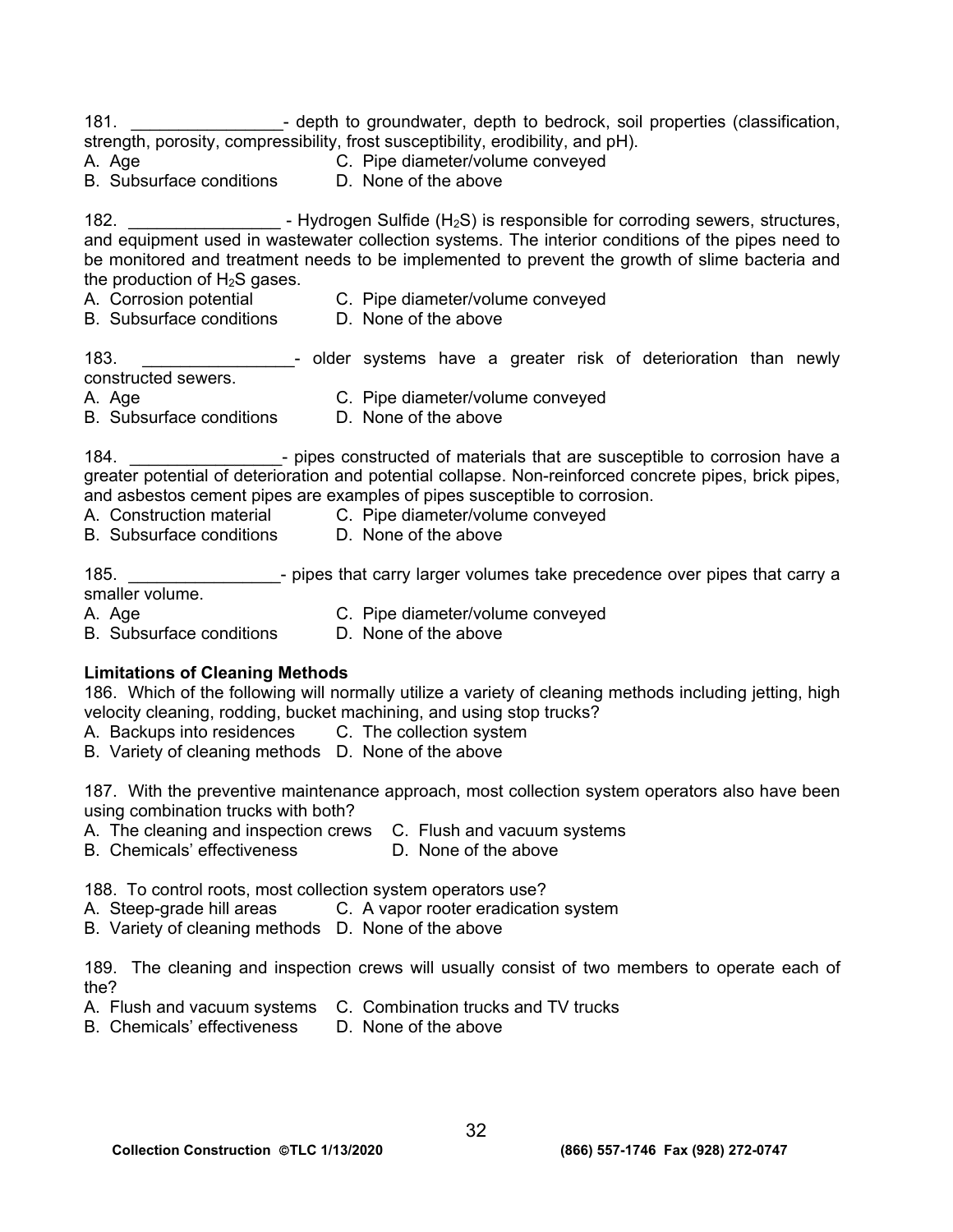# **Detailed Cleaning Methods**

The purpose of sewer cleaning is to remove foreign material from the sewer and generally is undertaken to alleviate one of the following conditions:

190. Which of the following is caused by either the premature operation of combined wastewater overflows because of downstream restrictions to hydraulic capacity or pollution caused by the washing through and discharge of debris from overflows during storms?

- A. Odor C. Blockages
- B. Pollution D. None of the above

191. Which of the following is caused by the retention of solids in the system for long periods resulting in, among other things, wastewater turning septic and producing hydrogen sulfide?

- A. Odor C. Blockages
- B. Pollution D. None of the above

192. Which of the following is where the sewer needs to be cleaned before inspection. This requirement most often occurs when using in-sewer CCTV inspection techniques?

- A. Sewer rehabilitation C. Hydraulic capacity
- B. Sewer inspections D. None of the above

193. Which of the following is semisolid obstructions resulting in a virtual cessation of flow?

- A. Odor C. Blockages
- B. Pollution D. None of the above

194. Which of the following is in some cases, sediment, roots, intrusions, grease, encrustation and other foreign material restrict the capacity of a sewer, causing surcharge or flooding? Cleaning the sewer may alleviate these problems permanently, or at least temporarily.

- A. Sewer rehabilitation C. Hydraulic capacity
- B. Sewer inspections D. None of the above

195. Which of the following is where it is necessary to clean the sewers immediately before the sewer being rehabilitated?

- A. Sewer rehabilitation C. Hydraulic capacity
- B. Sewer inspections D. None of the above

196. Traditionally used in larger-diameter sewers, which method involves manually excavating the material and placing it in buckets for removal? As the sewer system can be hazardous, the technique now is used infrequently. High-pressure jet equipment also can be used manually in larger sewers.

- A. Cutting C. Manual or Mechanical Digging
- B. Rodding D. None of the above

197. Which is a technique where custom buckets are dragged through the sewer and the material deposited into skips?

- A. Cutting C. Dragging
- B. Rodding D. None of the above

198. Which method depends on the ability of high-velocity jets of water to dislodge materials from the pipe walls and transport them down the sewer?

- A. Jet Rodding C. Cutting
- B. Dragging D. None of the above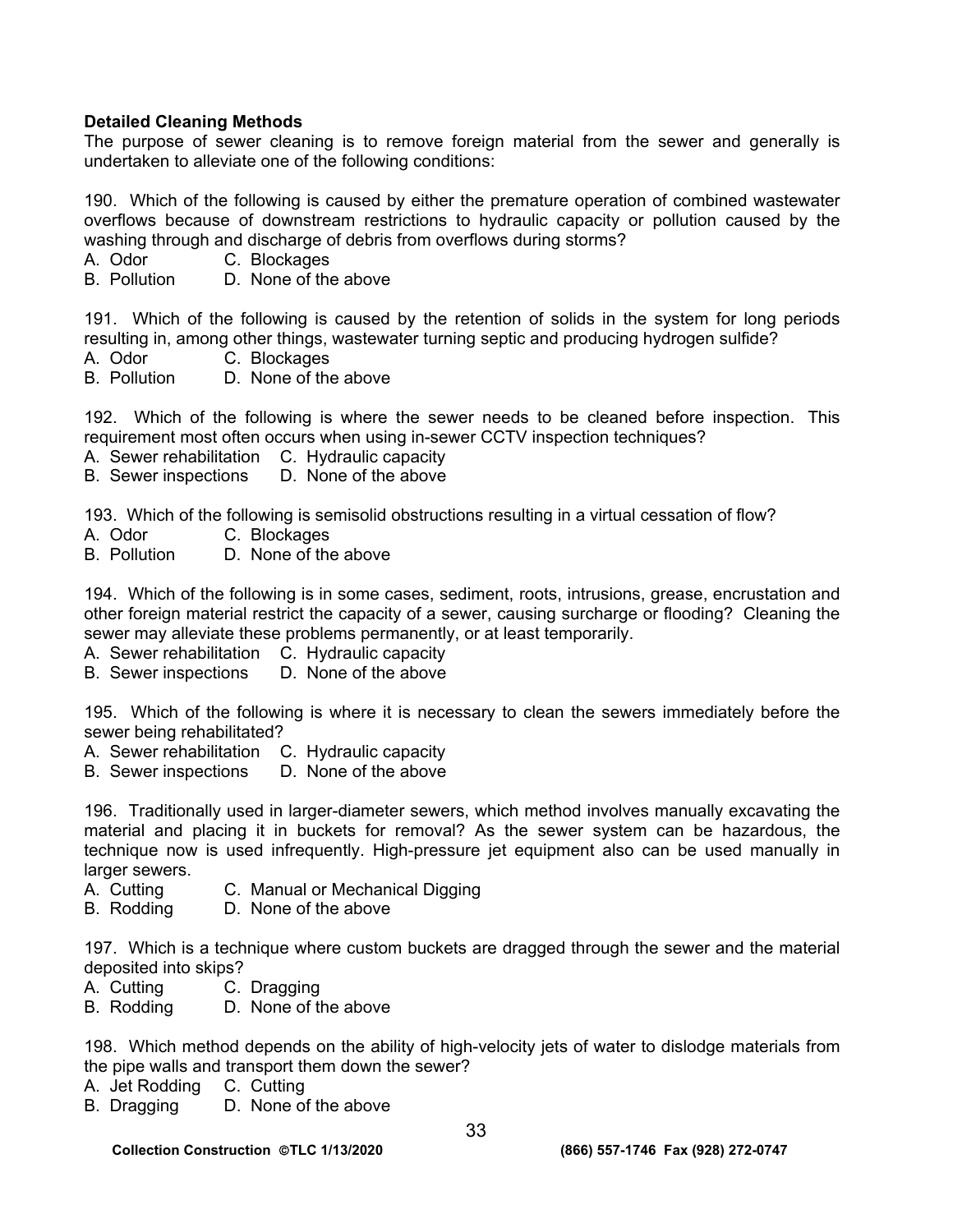199. The distance from the access point is limited to approximately 60 ft in this method.

A. Cutting C. Manual or Mechanical Digging

B. Rodding D. None of the above

200. Which method is generally a manual push-pull technique used to clear blockages in smallerdiameter, shallow sewer systems typically not exceeding 10 in. in diameter or 6 ft. in depth?

A. Jet Rodding C. Rodding

B. Dragging D. None of the above

201. Which method generally is used for removing roots from sewers? High-pressure water jet cutters have been developed for removing even more solid intrusions, such as intruding connections. Care is required to eliminate damage to the existing sewer structure.

A. Jet Rodding C. Cutting

B. Dragging D. None of the above

202. Which of the following uses water under high pressure is fed through a hose to a nozzle containing a rosette of jets sited so the majority of flow is ejected in the opposite direction of the flow in the hose?

A. Cutting C. Manual or Mechanical Digging

B. Jet Rodding D. None of the above

203. Which of the following the main limitation of this technique is that cautions need to be used in areas with basement fixtures and in steep-grade hill areas?

- A. Jetting C. Kite or Bag
- B. Bucket machine(s) D. None of the above

204. Balling - Balling cannot be used effectively in pipes with example or protruding service connections because the ball can become distorted.

- A. Backups into residences C. Bad offset joints
- B. Completely plugged D. None of the above

205. Which of the following is not very effective in removing heavy solids?

- 
- A. Jetting C. Kite or Bag<br>B. Flushing D. None of the D. None of the above

206. Which of the following causes backups into residences have been known to occur when this method has been used by inexperienced operators?

- A. Jetting **C. High Velocity Cleaner**
- B. Chemicals' effectiveness D. None of the above

207. Which of the following when using this method, use caution in locations with basement fixtures and steep-grade hill areas?

- A. Bucket machine(s) C. Scooter
- B. Kite or Bag D. None of the above

## **Sewer – Hydraulic Cleaning Sub-Section**

208. The purpose of sewer cleaning is to remove accumulated material from the sewer. Cleaning helps to prevent?

- A. Velocity C. Blockage(s)
- B. Infiltration D. None of the above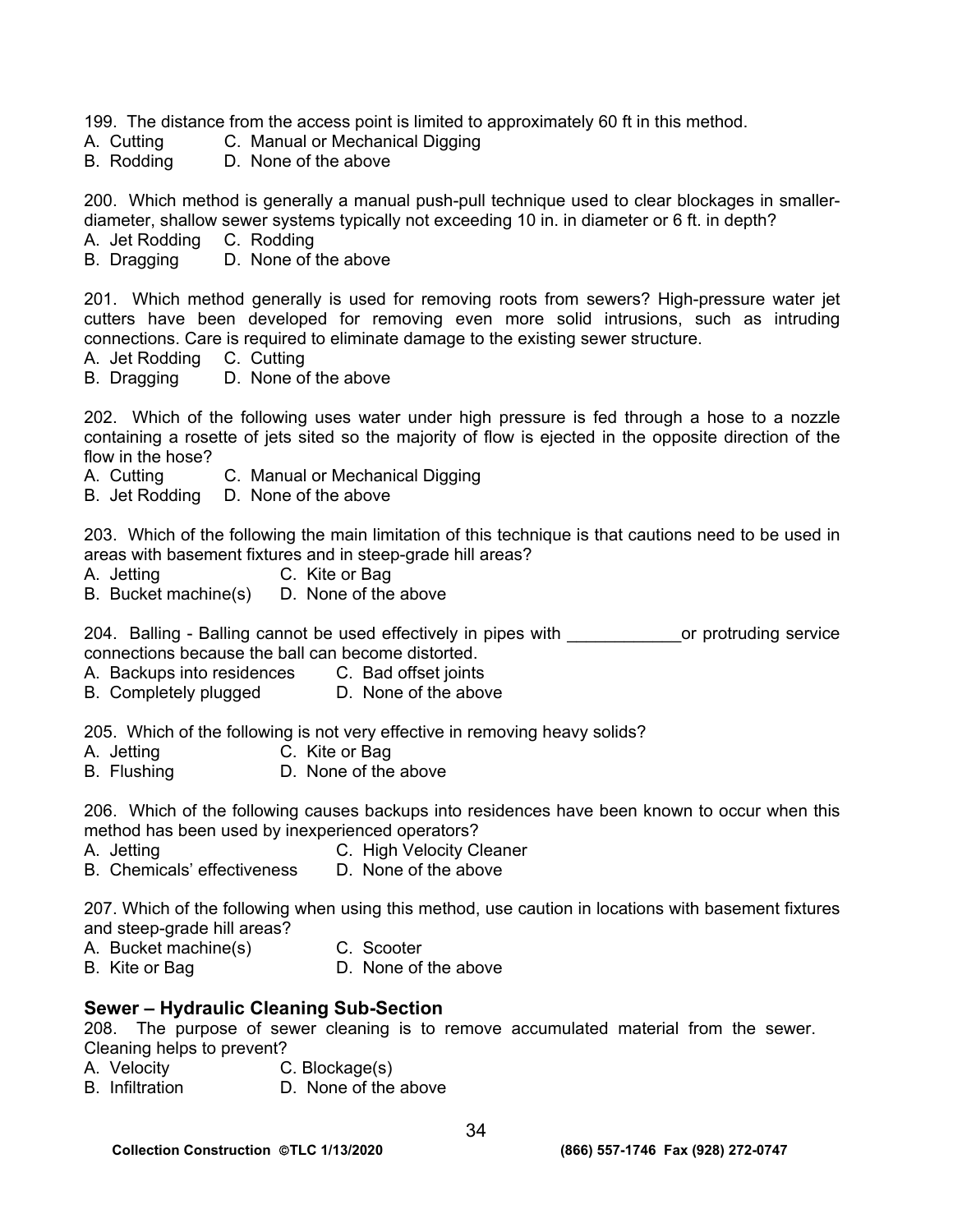209. Which of the following in gravity sewers are usually caused by a structural defect, poor design, poor construction, an accumulation of material in the pipe?

- A. Stoppages C. Inflow<br>B. Infiltration C. None
- D. None of the above

210. Protruding traps may catch debris, which then causes a further buildup of?

A. Velocity C. Blockage(s)

B. Solids D. None of the above

### **Sewer Cleaning Methods**

211. Mechanical cleaning uses physical devices to scrape, cut, or pull?

- A. Infiltration C. Sewer cleaning
- B. Material from the sewer D. None of the above

212. Chemical cleaning can facilitate the control of odors, grease buildup, root growth, corrosion, and insect and?

- A. Deposition of solids C. Rodent infestation
- B. Infiltration D. None of the above

### **Sewer Cleaning Records**

213. Which of the following identified should include those due to grease or industrial discharges,

- hydraulic bottlenecks in the collection system, areas of poor design?
- A. Both infiltration and inflow or I/I C. General I/I source areas
- B. Potential problem areas **D.** None of the above

214. The owner or operator should also be able to identify the number of stoppages experienced per mile of sewer pipe. If the system is experiencing a steady increase in stoppages, the reviewer should try to determine the cause (i.e., lack of preventive maintenance funding, deterioration of the sewers due to age, an increase in?

- 
- A. Grease producing activities C. Maximum flow capacity of wastewater
- B. Breakdown or malfunction D. None of the above
- 

## **Parts and Equipment Inventory**

215. The inventory should be based on the equipment manufacturer's recommendations, supplemented by historical experience with?

- A. Both infiltration and inflow or I/I C. Maintenance and equipment problems
- B. Potential problem areas **D. None of the above**

216. Without such an inventory, the collection system may experience long down times or periods of inefficient operation in the event of a?

- A. Problem collection system areas C. Breakdown or malfunction
- B. Infiltration D. None of the above

#### **Sewer Maintenance - Advantages and Disadvantages Advantages and Disadvantages**

217. According to the text, one benefit of implementing a sewer maintenance program is the reduction of?

- 
- A. SSOs C. Fire hazard
- B. Rehabilitation D. None of the above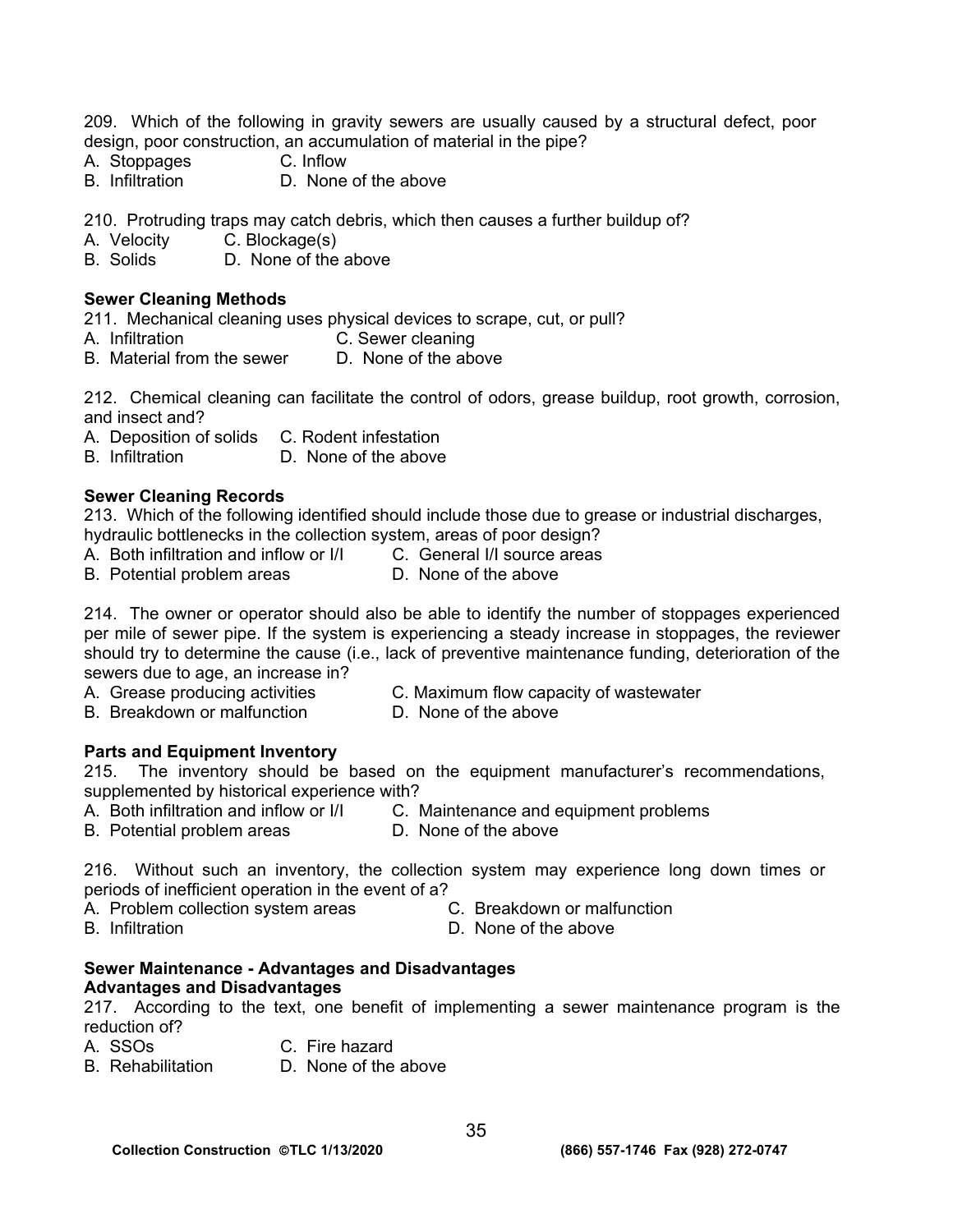## **Visual Inspection**

218. In smaller sewers, the scope of problems does provide information needed to make decisions on?<br>A. SSOs

- C. Sewer line cleaning
- B. Rehabilitation D. None of the above

219. Sewer line cleaning is prioritized based on the age of the pipe and the frequency of the problems within it, many cities use rodding and?

- A. Visual inspection(s) C. Pressurized cleaning methods to maintain the pipes
- B. Rehabilitation D. None of the above

220. Which of the following are rarely used because cleaning by this method tends to be time consuming?

- A. Bucket machine(s) C. Scooter
- B. Jetting **D.** None of the above

221. Most cities that use chemicals into the cleaning program may hire an expert crew, adopting a new program, and instituting a detention time to ensure the?

- A. Results C. Cost
- B. Chemicals' effectiveness D. None of the above

# **Sewer System Rehabilitation**

222. The collection system owner or operator should have a?

- A. Sewer sampling system program C. Sewer rehabilitation program
- B. Problem solving unit **D.** None of the above

223. There are many rehabilitation methods; the choice of methods depends on pipe size, type, location, dimensional changes, sewer flow, material deposition, surface conditions, and?

- A. A serious source of I/I C. Severity of I/I
- B. Non-structural repairs D. None of the above

224. Which of the following involve either the replacement of all or a portion of a sewer line, or the lining of the sewer?

- A. Sanitary sewer service line C. Structural repairs
- B. Rehabilitation program D. None of the above

225. Manholes should not be neglected in this program.

- A. Debris discharged C. Cracks or loose joints in the sewer pipe
- B. Rehabilitation D. None of the above

226. Manhole covers can allow significant inflow to enter the system because they are often located in the?

- A. Sanitary sewer service line C. Path of surface runoff
- B. Rehabilitation program D. None of the above

227. Manholes themselves can also be this term from cracks in the barrel of the manhole.

- A. A significant source of infiltration C. Warm, moist, nutrient rich atmosphere
- B. Non-structural repairs **D.** None of the above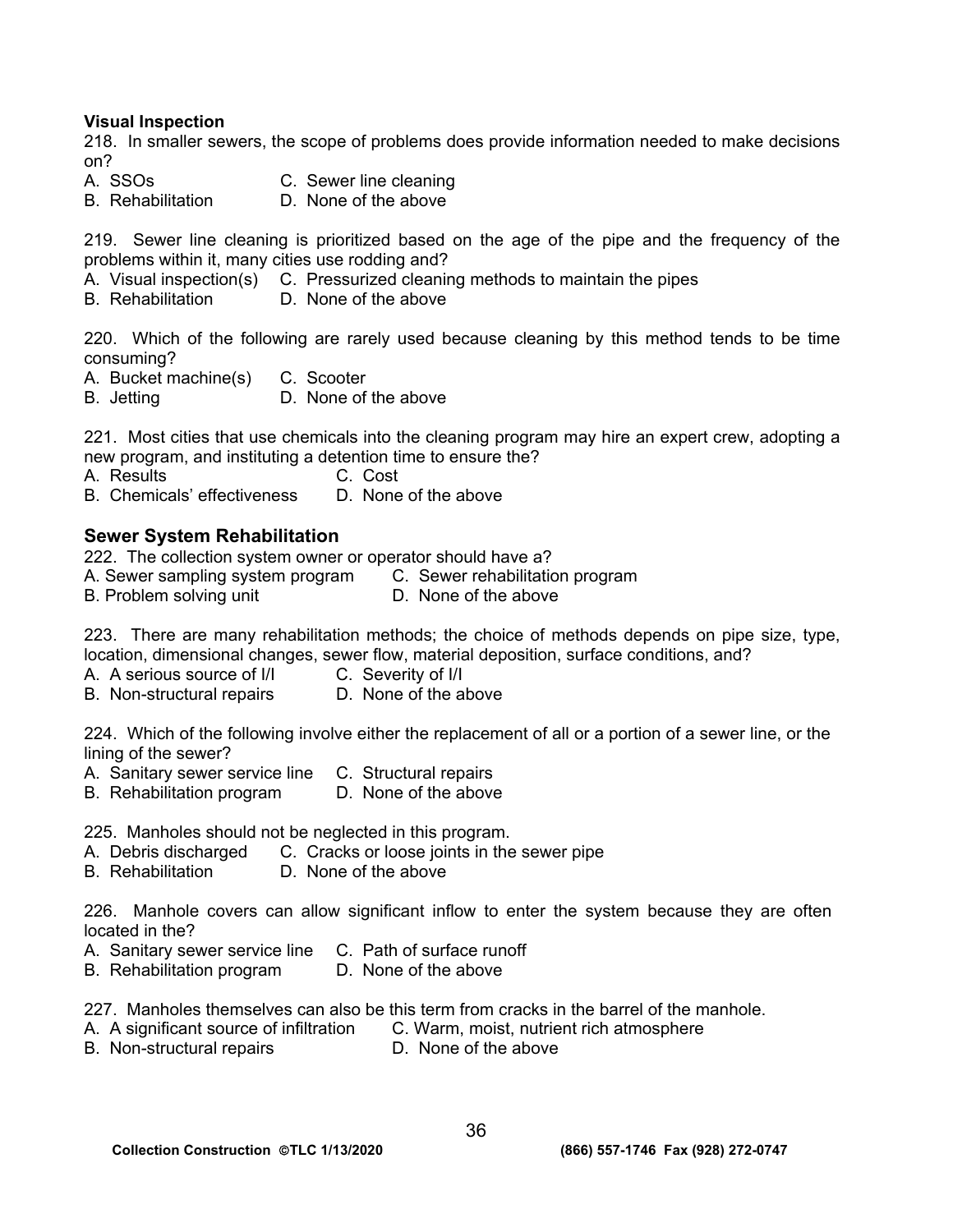#### **Tree Roots vs. Sanitary Sewer Lines Root Growth in Pipes**

228. Roots require oxygen to grow, they do not grow in this term or where high ground water conditions prevail.

- 
- A. Debris discharged C. Cracks or loose joints in the sewer pipe
- B. Pipes that are full of water **D. None of the above**
- 

229. The flow of warm water inside the sanitary sewer service pipe causes water with this surrounding the pipe.

- A. A significant source of infiltration C. Vapor to escape to the cold soil<br>B. Non-structural repairs D. None of the above
- B. Non-structural repairs

230. Tree roots are attracted to the water vapor leaving the pipe and they follow the vapor trail to the source of the moisture, which are usually in?

- A. Sanitary sewer service line C. Exert considerable pressure
- B. Cracks or loose joints D. None of the above

231. Upon reaching the crack or pipe joint, this term will penetrate the opening to reach the nutrients and moisture inside the pipe.

- A. A significant source of infiltration C. Tree roots
- B. Severity of I/I **D.** None of the above

# **Problems Caused by Roots Inside Sewers**

232. Homeowners will notice the first signs of this term by hearing gurgling noises from toilet bowls and observing wet areas around floor drains after completing the laundry.

- A. A significant source of infiltration C. Slow flowing drainage system
- B. Non-structural repairs **D. None of the above**

233. As roots continue to grow, they expand and exert considerable pressure where they entered the pipe.

- A. Sanitary sewer service line The C. At the crack or joint
- B. Cracks or loose joints in the sewer pipe D. None of the above

234. Which of the following term and pipes that are structurally damaged will require replacement?

- A. A significant source of infiltration C. Severe root intrusion
- B. Non-structural repairs **D.** None of the above

# **Tree Roots in Sewer**

235. Roots from trees growing on private property and on parkways throughout the City are responsible for many of the sanitary sewer service backups and?

- A. Drought conditions C. Damaged sewer pipes
- B. Inflow and infiltration (I&I) D. None of the above

- 
- A. Damage from tree roots C. The common method of removing roots<br>B. Tree roots C. None of the above
- 

D. None of the above

<sup>236.</sup> The replacement cost of a sanitary sewer service line as a result of **The and Standard may be** very expensive.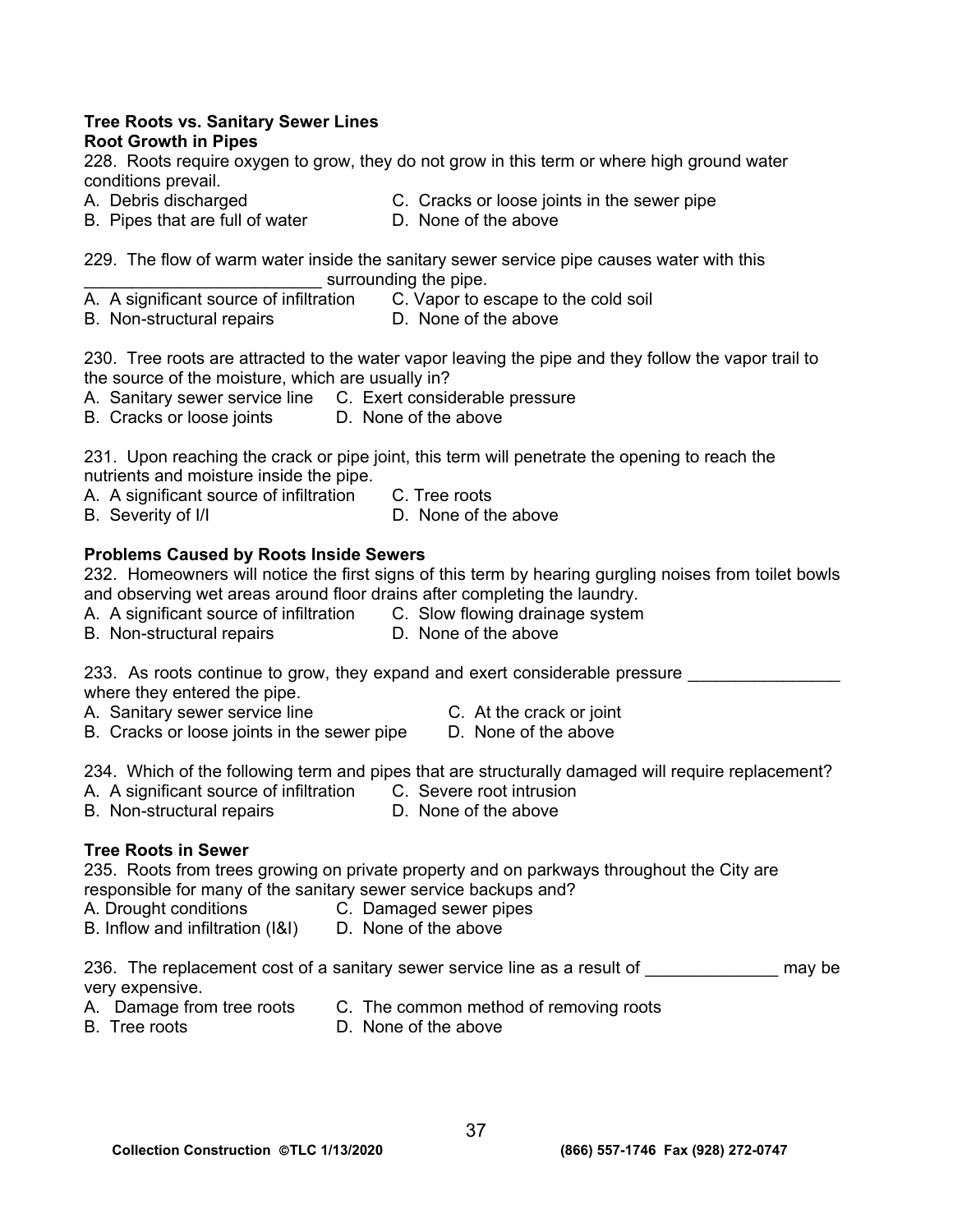## **Pipes Susceptible to Root Damage**

237. Clay tile pipe that was commonly installed by developers and private contractors until the late 1980's is easily penetrated and?

- 
- A. Root intrusion C. Sanitary sewer service backup(s)
- B. Damaged by tree roots D. None of the above
- 

## **Root Growth Control**

238. The common method of removing roots from **the endominator involves the use of augers**, root saws, and high-pressure flushers.

- A. Root intrusion C. Sanitary sewer service backup(s)
- B. Sanitary sewer service pipes D. None of the above

239. The use of products such as copper sulfate and sodium hydroxide are not recommended because of negative environmental impacts on the?

- A. Root intrusion C. Downstream receiving water
- B. Sewer service D. None of the above

## **Smoking out Sewer Leaks**

240. Which of the following is an effective method of documenting sources of inflow and should be part of any CMOM program?

- A. Taste testing C. Video techniques
- B. Smoke testing D. None of the above

241. Which of the following is a relatively simple process, which consists of blowing smoke mixed with larger volumes of air into the sanitary sewer line, usually induced through the manhole?

- A. Smoke testing C. Inflow
- B. Dye D. None of the above

242. The smoke travels the path of least resistance and quickly shows up at sites that allow?

- A. Surface water inflow C. Sources of exfiltration
- B. CFM D. None of the above

243. Which of the following will identify broken manholes, illegal connections, uncapped lines, and will even shows cracked mains and laterals providing there is a passageway for the smoke to travel to the surface?

- A. Smoke C. Video inspection
- B. Dye D. None of the above
- 244. Although video inspection and other techniques are certainly important components of \_\_\_\_\_\_\_\_\_\_\_\_\_\_\_\_, research has shown that approximately 65% of all extraneous stormwater inflow enters the system from somewhere other than the main line.

A. An I&I survey C. Video inspection and other techniques

B. Smoke testing D. None of the above

#### **Necessary Equipment**

245. If you've used this term and found that smoke frequently backs up to the surface, this may be your problem.

- A. High CFM blowers C. Video inspection
- B. Smoke testing D. None of the above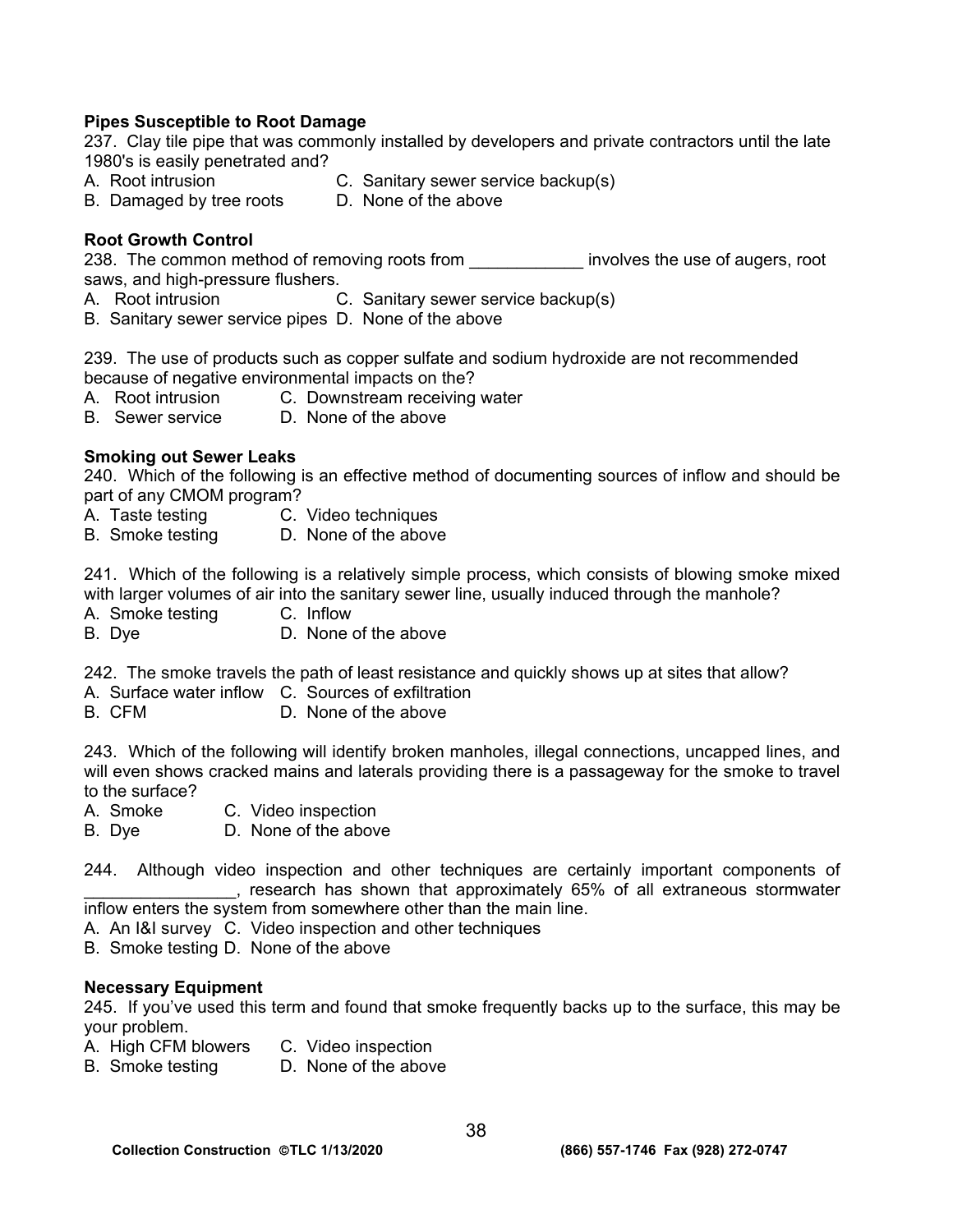## **Blowers**

246. In general, squirrel cage blowers are usually larger in size, but can provide more static pressure in relation to?

- A. Smoke C. Video inspection and other techniques
- B. CFM D. None of the above

247. Smoke Types: There are two types of smoke currently offered for smoke testing sewers, classic smoke candles and?

- A. Smoke fluids C. Stink bombs
- B. Dye D. None of the above

248. Which of the following are available in various sizes that can be used singularly or in combination to meet any need?

A. Fire candles C. Smoke candles

B. Dye D. None of the above

249. Blocking off sections of line is usually a good idea with any type of smoke, but becomes almost a necessity when using?

A. Smoke fluid C. One dozen smoke candles

B. Dye D. None of the above

# **Fats, Oils and Grease Section**

250. Commercial food preparation establishments with inadequate grease controls is the primary method that FOG gets into our sewer collection system.

A. True B. False

251. Sewer backups and overflows will occur on streets, properties and even in customers' homes and/or businesses are caused because of improper disposal of fats, oils and grease. A. True B. False

252. Ponds, streams or rivers will be contaminated due to **and will also impact the** environment negatively.

- A. Sewer backup(s) C. Management Practices (MPs)
- B. Overflow(s) D. None of the above

#### **Food Service Establishments (FSEs)**

253. Because of the amount of grease used in cooking, and the same a significant source of fats, oil and grease (FOG).

- A. Sewer system infiltration C. Food Service Establishments (FSEs)
- B. Customer(s) Inflow D. None of the above

254. To assist improper handling and disposal of FOG \_\_\_\_\_\_\_ are generally developed to assist restaurants and other FSEs with instruction and compliance.

- A. CSO/SSO C. POTW Commercial FOG Program
- B. POTWs D. None of the above

#### **(S) means the answer may be plural or singular in nature.**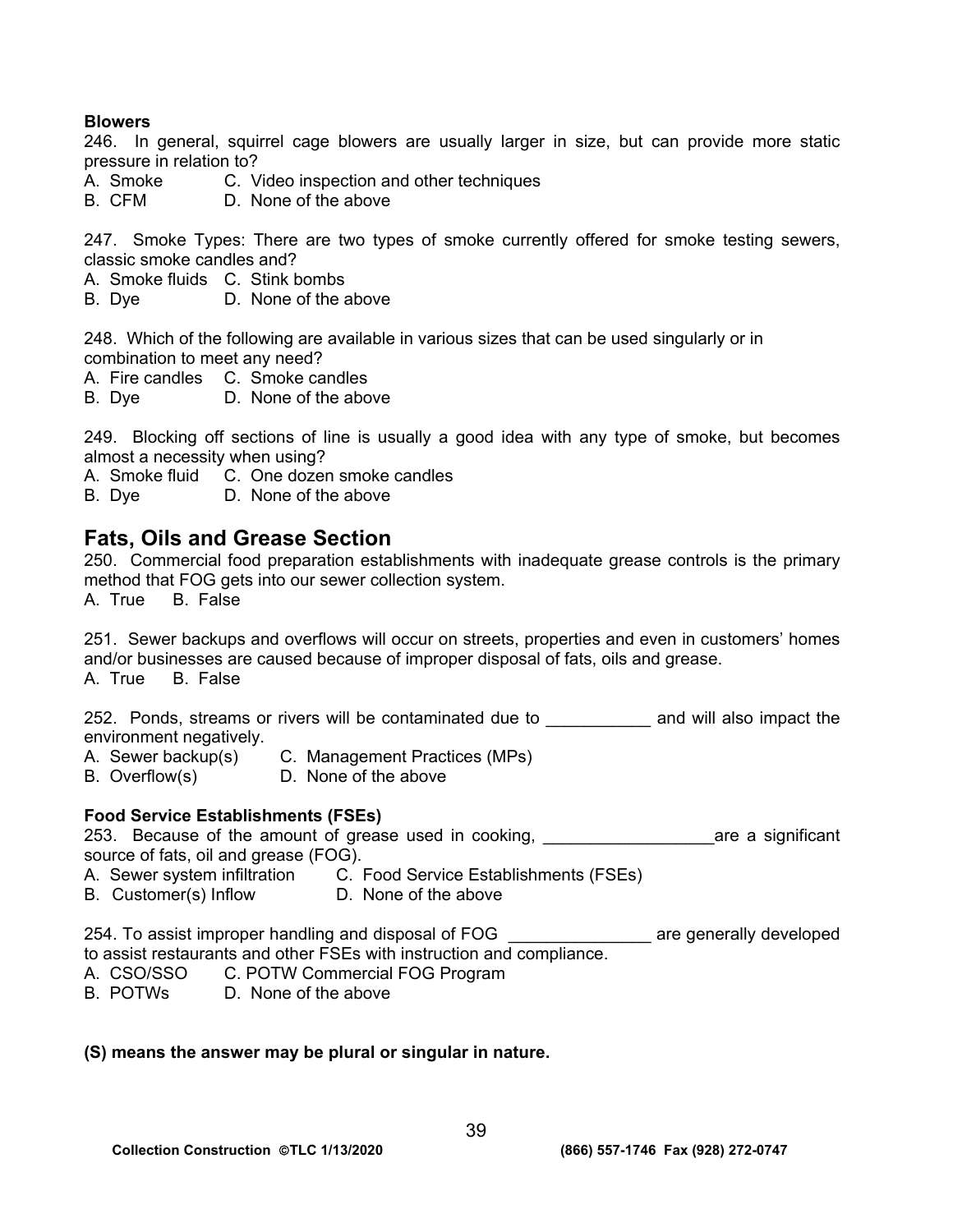255. According to the text, the \_\_\_\_\_\_\_\_\_\_\_\_\_\_\_\_\_\_\_\_\_\_ can handle properly disposed wastes, but to work effectively, sewer systems need to be properly maintained, from the drain to the treatment plant.

A. Vactor **C. POTW's sewer system** 

B. Honey pumpers D. None of the above

256. Various businesses and individuals to need to be responsible in maintaining the POTW system because repeated repairs are disruptive to residences and businesses alike. Proper sewer disposal by commercial establishments is required by

A. Law C. POTW's recommendations

B. Best management advice (BMAs) D. None of the above

### **Environmental problem with FOG sewers**

257. Grease balls are formed by various solids that enters the sewer system eventually solidifies. The various sizes of these grease balls can range in size from molecules to grapes and must be removed periodically.

A. True B. False

258. Customer(s) complaints about the maintenance of the collection systems and/or treatment plants is the best method handle or treat FOG effectively.

A. True B. False

259. The repair or replacement of their damaged property caused by FOG creating can also cost customers thousands of dollars for the repair or replacement of their

damaged property.

A. Infiltration C. Exfiltration

B. Sewer backup(s) D. None of the above

## **Controlling FOG discharges**

260. According to the text, FOG wastes are generated at \_\_\_\_\_\_\_\_\_\_\_\_\_\_ as byproducts from food preparation activities.

- A. FSEs C. Customer service
- B. POTWs D. None of the above

261. There are generally two FOG captured on-site broad categories:

- A. Yellow grease and grease trap waste C. Soft and Hard
- B. White grease and grease waste D. None of the above

262. Food service establishments can adopt a variety of The Manus or install interceptor/collector devices to control and capture the FOG material before discharge to the collection system.

- A. Customer service C. Best management practices<br>B. POTWs Rules D. None of the above
- D. None of the above

#### **Keeping Fats, Oils, and Grease out of the Sewer System**

263. Manholes can overflow into parks, yards, streets, and storm drains, allowing FOG to contaminate local waters, including drinking water. Exposure to untreated wastewater is a publichealth hazard and is an\_\_\_\_\_\_\_\_\_\_\_\_\_\_. FOG discharged into septic systems and drain fields can cause malfunctions, resulting in more frequent tank pump-outs and other expenses.

- A. EPA violation C. EPA NOV recommendation
- B. OSHA violation D. None of the above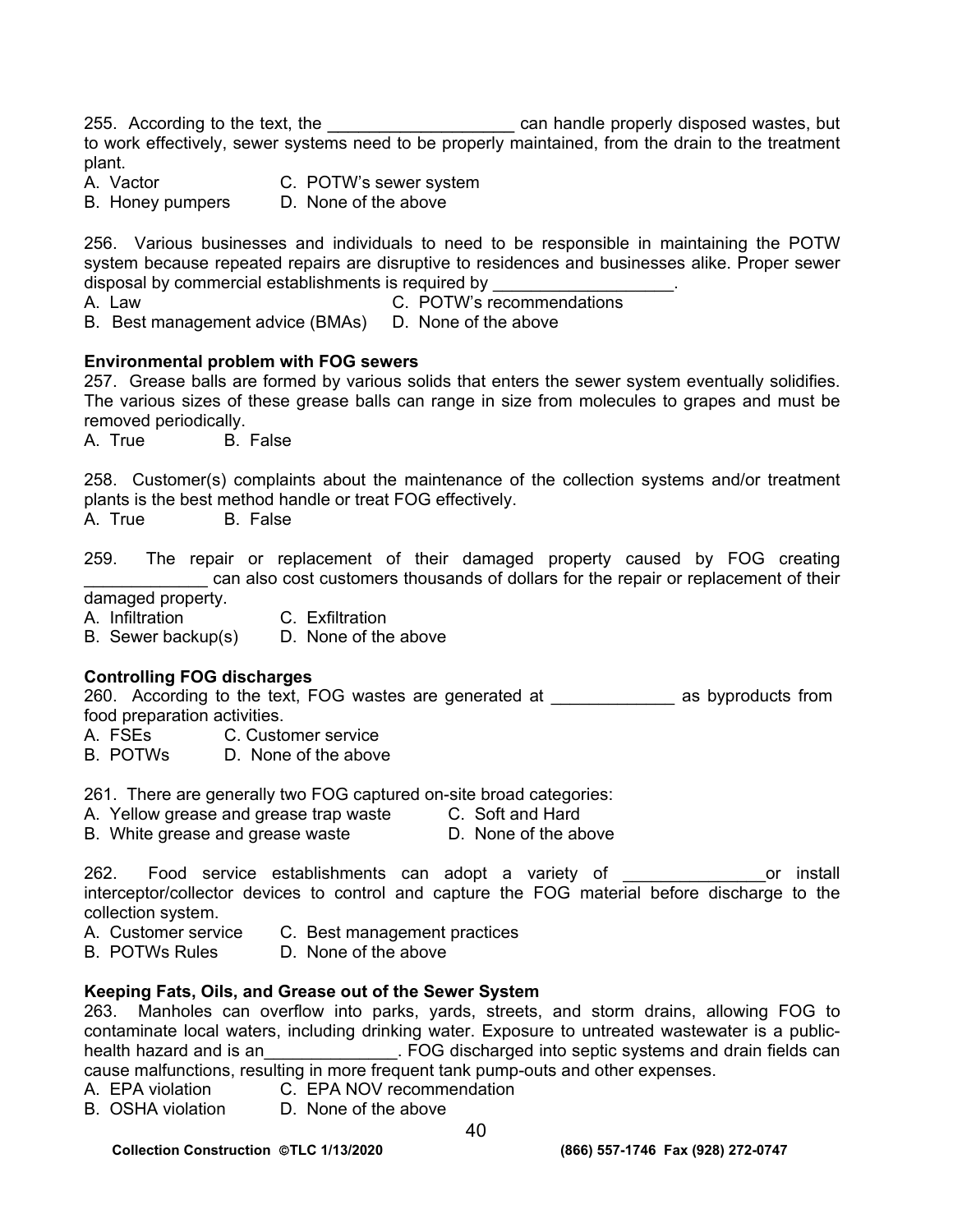264. When FOG is poured down kitchen drains accumulating inside sewer pipes. As the FOG builds up, it restricts the flow in the pipe and can cause\_\_\_\_\_\_\_\_\_\_\_\_\_\_\_.

- 
- A. Infiltration C. Exfiltration
- B. Overflow and clogging D. None of the above

## **Residential and Commercial Guidelines**

265. \_\_\_\_\_\_\_\_\_\_\_\_\_\_\_into homes create a health hazard as well as an unpleasant mess that can cost hundreds and sometimes thousands of dollars to clean up.

- A. Sewage backflow C. Sewer backups
- B. Trash and debris **D.** None of the above

266. According to the text, serious environmental and health conditions are created and can enter certain parts of the POTW, ean enter storm drains and flow directly into water bodies and onto beaches creating problems.

A. Sewage backups C. FOG

B. Trash and debris **D.** None of the above

267. Storm sewers need to be kept clean and car washing can often results in entering the storm sewers.

- 
- A. Sewage backups C. Soap and oil residue(s)
- B. Health hazard(s) D. None of the above

268. \_\_\_\_\_\_\_\_\_\_\_ enters into storm sewers from run-off from your sprinkler, watering hose, or from the rain can carry yard waste.

- A. Fertilizer C. Petroleum-based oil(s)
- B. Negligence D. None of the above

269. Littering can cause **Letter is a cause** to clog catch basins and storm drains.

- A. Sewage backups **C. Trash and debris**
- B. Health hazard(s)) D. None of the above
- 270. One million gallons of water can be easily contaminated by simply poring down a storm drain could contaminate up to
- A. A gallon of oil C. Dye
- B. FOG D. None of the above

## **Using best management practices can:**

271. \_\_\_\_\_\_\_\_\_\_\_\_\_\_\_\_\_\_\_\_\_ is the primary cause of sewer problems; this in turn causes the likelihood of lawsuits by nearby businesses over sewer problems.

A. Backup C. FOG Violation(s)

B. Negligence D. None of the above

272. Workers or the public can be exposed to \_\_\_\_\_\_\_\_\_\_\_\_\_\_\_\_\_during a problem, it is best to reduce exposure, thus limiting some lawsuits.

- A. Backup C. Raw sewage
- B. FOG buildup D. None of the above

273. In order to lessen the likelihood of surcharges from the sewer authority or chargebacks for repairs to sewer pipes are most likely attributable to customer's

- A. Health hazard(s) C. FOG
- B. Soap and oil residue(s D. None of the above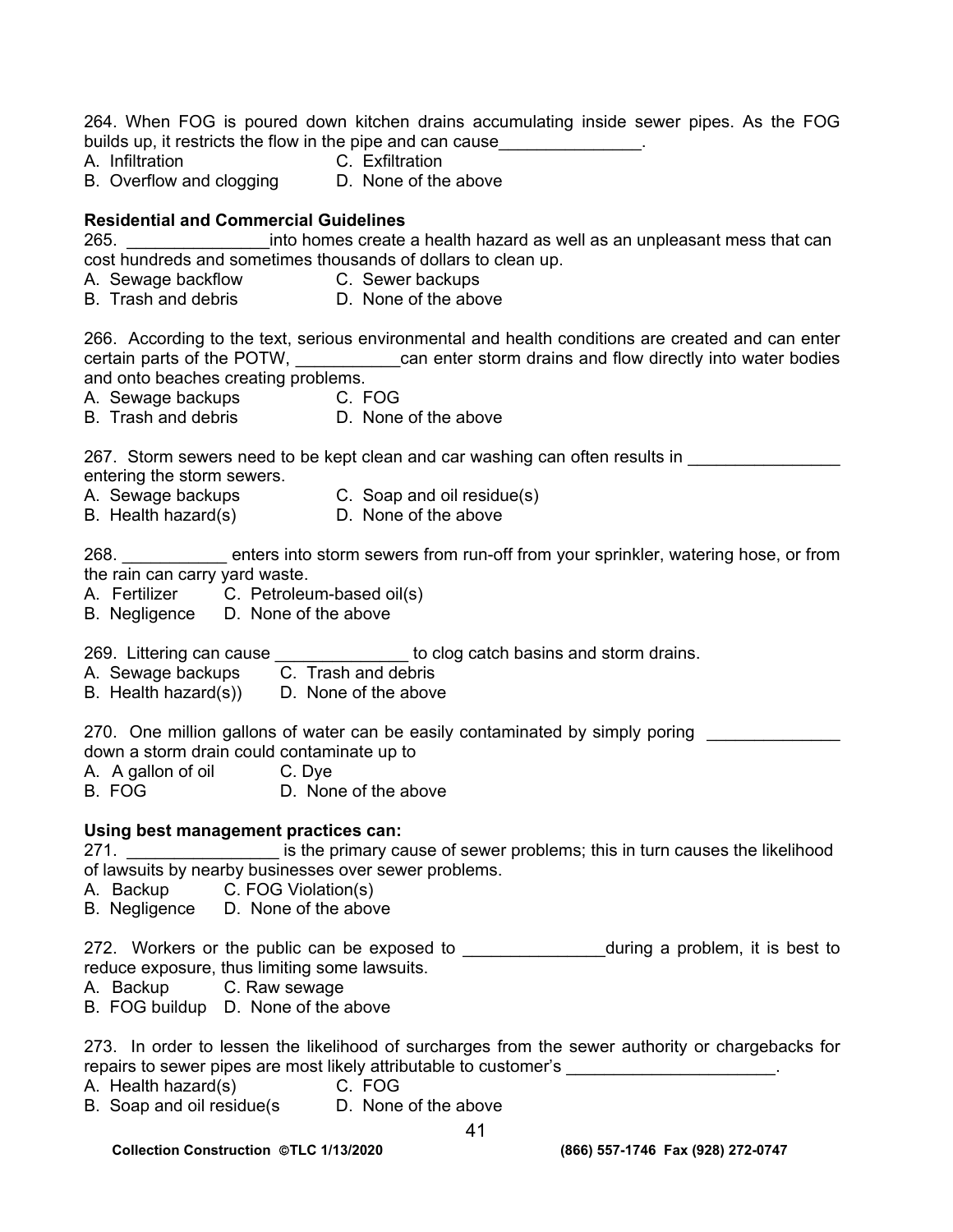# **pH Section**

274. Pure water has a pH very close to?

A. 7 C. 7.7

B. 7.5 D. None of the Above

275. \_\_\_\_\_\_\_\_\_\_\_\_\_\_\_\_\_\_\_\_\_\_\_\_\_\_\_\_\_ are determined using a concentration cell with transference, by measuring the potential difference between a hydrogen electrode and a standard electrode such as the silver chloride electrode.

A. Primary pH standard values C. pH measurement(s)

B. Alkalinity D. None of the Above

276. Mathematically, pH is the negative logarithm of the activity of the (solvated) hydronium ion, more often expressed as the measure of the?

- A. Electron concentration C. Hydronium ion concentration
- B. Alkalinity concentration D. None of the Above

277. Which of the following terms for aqueous solutions can be done with a glass electrode and a pH meter, or using indicators?

- A. Primary sampling C. Determining values
- B. Measurement of pH D. None of the Above

278. The pH scale is logarithmic and therefore pH is?

- A. An universal indicator C. An excess of alkaline earth metal concentrations
- B. A dimensionless quantity D. None of the Above

279. Measuring alkalinity is important in determining a stream's ability to neutralize acidic pollution from rainfall or wastewater. It is one of the best measures of the sensitivity of the stream to acid inputs. There can be long-term changes in the **with the set of rivers and streams in** response to human disturbances.

- A. Acid C. pH measurement(s)
- B. Alkalinity D. None of the Above

280. pH is defined as the decimal logarithm of the reciprocal of the  $a_{H^+}$ , in a solution.

- A. Hydrogen ion activity C. Brønsted–Lowry acid–base theory
- B. Acid-base behavior **D. None of the Above**

# **Pumps and Lift Stations Section**

281. Pumping Station is a relatively large sewage pumping installation designed not only to lift sewage to a higher elevation, but also to convey it through force mains to gravity flow points located relatively long distances from the?

- A. Submersible pump(s) C. Pumping Station
- 
- B. Dry well **D.** None of the above

## **Lift Stations**

282. Which of the following are designed to operate continuously to keep sewerage from backing up through the system?

- A. Lift Station C. Submersible pump(s)
- B. Dry well **D.** None of the above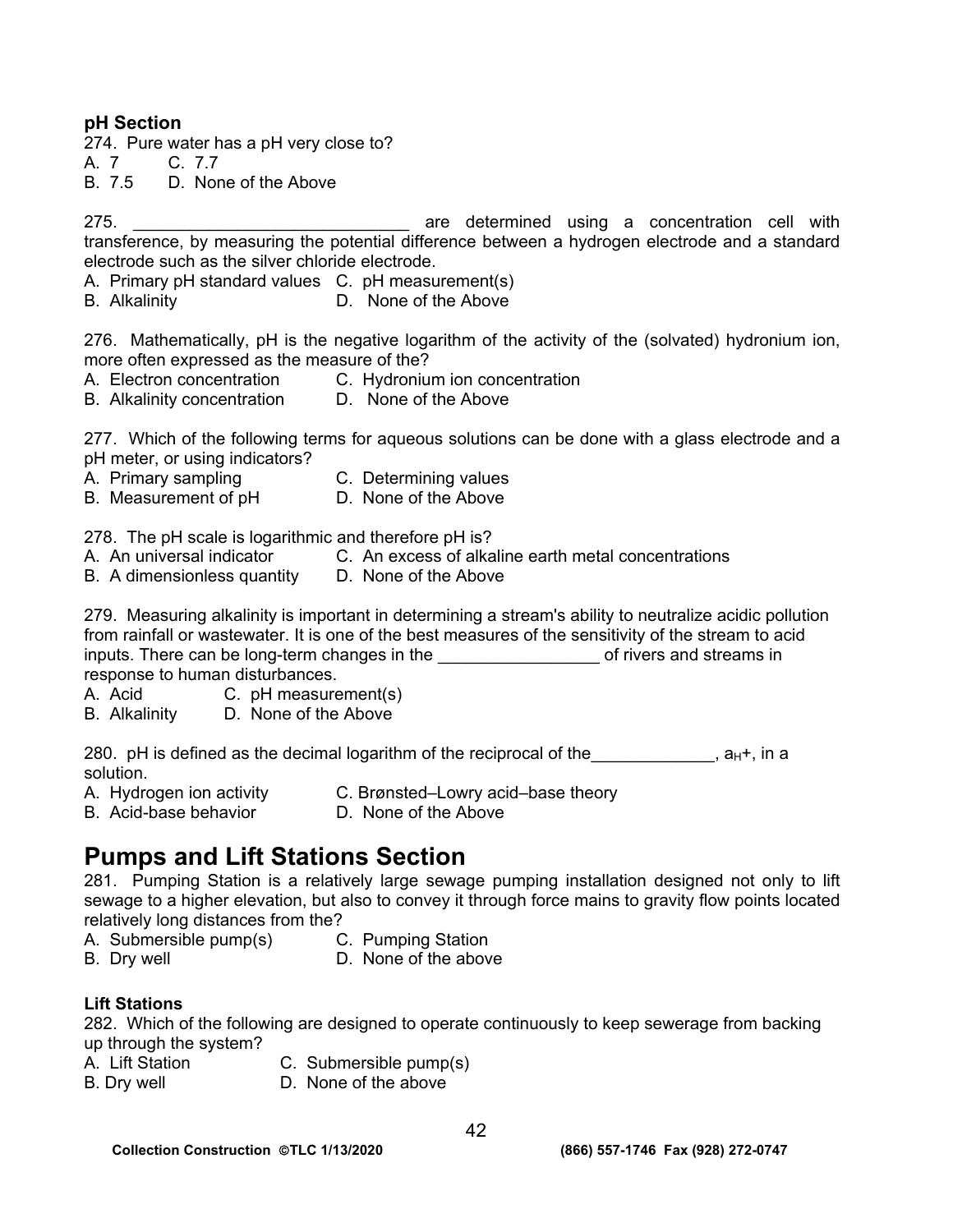283. Which of the following identifies potential problems instantaneously and take the proper steps to rectify the situation before it becomes a public health risk?

- A. Telemetry C. Pumping valve
- B. Checker D. None of the above

# **A Lift Station contains 4 main Components:**

284. A wet well - usually  $+$  ft. in depth and  $-$  ft. in diameter - that houses two submersible pumps of varying horsepower, discharging piping and floats that operate the pumps and keep a set level in the well.

A. 8 & 15 C. 4 & 15

B. 15 & 8 D. None of the above

285. Which of the following houses the piping and valves that prevent backflow in the station, and can lock connection used to bypass the submersibles in an emergency situation?

- A. Pumping station panel C. Supervisory panel
- B. Dry well **D.** None of the above

286. A "Log Book" or "Station Book" which contains the records and maps of the?

- A. Lift Station's area C. Pumping Station location
- B. Dry well area D. None of the above

## **Collection Systems, Lift Stations**

287. Which of the following include a wastewater receiving well, often equipped with a screen or grinding to remove coarse materials?

- A. Key elements of lift stations C. Dry-pit or dry-well
- B. Key elements of dry well D. None of the above

288. Which of the following are often installed in an enclosed structure?

- A. Lift station equipment and systems C. Submersible station(s)
- B. Key elements of dry well **D.** None of the above

289. Centrifugal pumps are commonly used in?

- A. Wet-well C. Pump station control
- B. Lift station(s) D. None of the above

290. A more sophisticated control operation involves the use of?

- A. Squirrel motors C. Variable speed drives
- B. Non-adjustable speed drives D. None of the above

291. Which of the following houses pumps and valves are housed in a pump room (dry pit or drywell), that are easily accessible?

- A. Dry-well lift stations C. Trapped air column, or bubbler system
- B. Submersible lift station(s) D. None of the above

292. Which of the following is a separate chamber attached or located adjacent to the dry-well structure?

- A. Wet-well C. Dry-pit or dry-well and submersible lift stations
- B. Lift station(s) D. None of the above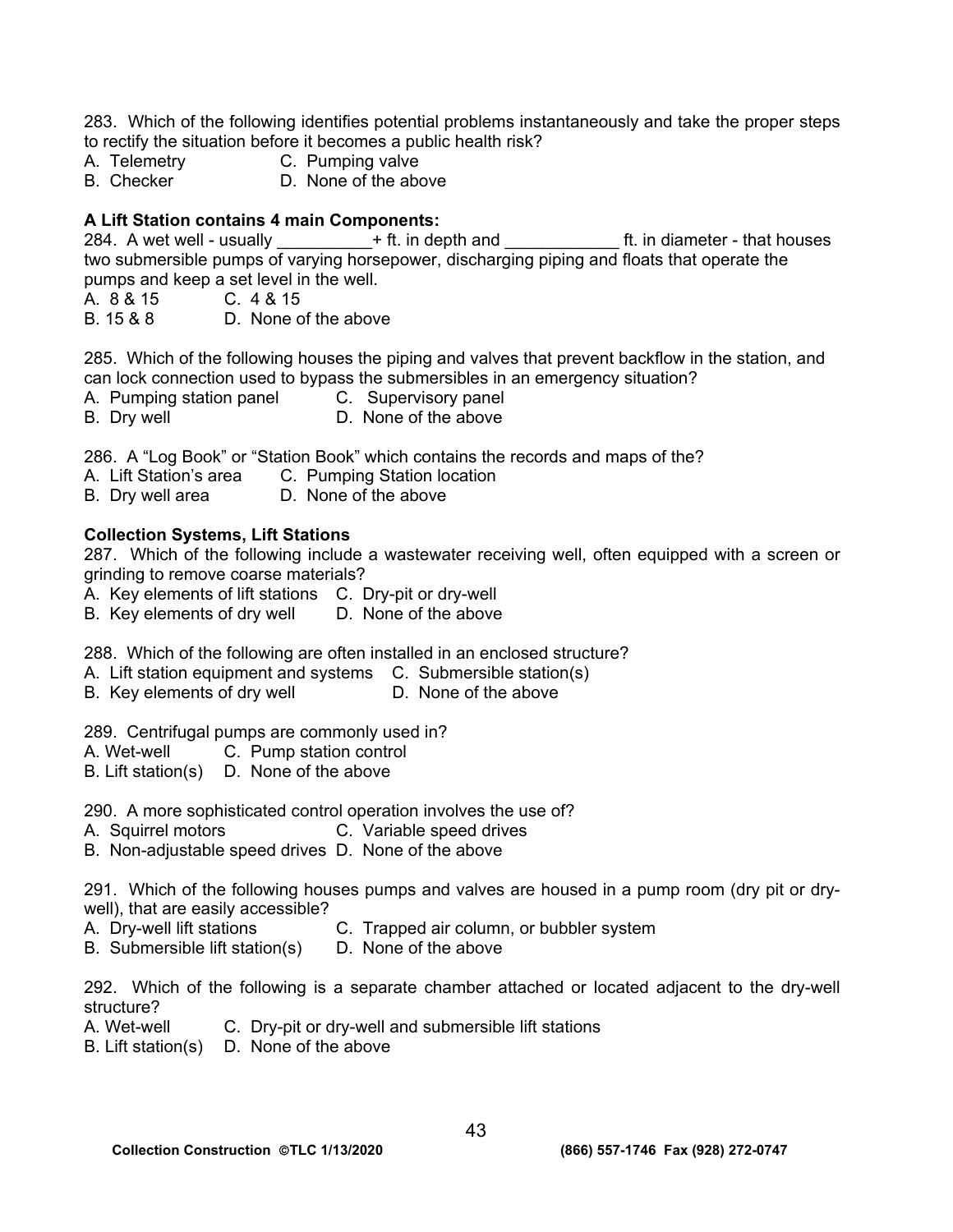293. Which of the following do not have a separate pump room; the lift station header piping, associated valves, and flow meters are located in a separate dry vault at grade for easy access?

- 
- A. Lift station(s) C. Dry-pit or dry-well and submersible lift stations<br>B. Submersible lift station(s) D. None of the above

294. Which of the following include sealed pumps that operate submerged in the wet-well?

A. Submersible lift station(s) C. Dry-pit

- 
- B. Lift station(s) D. None of the above

295. Which of the following allow easy access for routine visual inspection and maintenance?

A. Submersible pump(s) C. Dry-well lift stations

B. Submersible lift station(s)

- 
- B. Submersible lift station(s) D. None of the above

296. Which of the following do not usually include large aboveground structures and tend to blend in with their surrounding environment in residential areas?

A. Submersible lift station(s) C. Operation and maintenance building

B. Dry-well lift stations D. None of the above

# **Applicability**

297. Which of the following are used to move wastewater from lower to higher elevation, particularly where the elevation of the source is not sufficient for gravity flow and/or when the use of gravity conveyance will result in excessive excavation depths and high sewer construction costs?

- 
- A. Lift station(s) C. Dry-pit or dry-well and submersible lift stations
- B. Submersible lift station(s) D. None of the above

# **Current Status**

298. Which of the following are widely used in wastewater conveyance systems?

A. Wet-well C. Pump station control

B. Lift station(s) D. None of the above

299. Which of the following is often used to optimize pump performance and minimize power use?

- A. Variable speed pumping C. A-C Motors<br>B. D-C Motors D. None of the
- D. None of the above

300. Which of the following can reduce the size and cost of the wetwell and allows the pumps to operate at maximum efficiency under a variety of flow conditions?

- A. Variable-speed pumping C. Pump station control
- B. Lift station(s) D. None of the above

301. Which of the following may allow a given flow range to be achieved with fewer pumps than a constant-speed alternative?

- A. Gravity wastewater conveyance C. Key disadvantages of lift stations
- B. Variable-speed pumping D. None of the above

302. Which of the following also minimize the number of pump starts and stops, reducing mechanical wear?

- A. Variable-speed pumping C. Softer starting
- B. Slow-speed pumping D. None of the above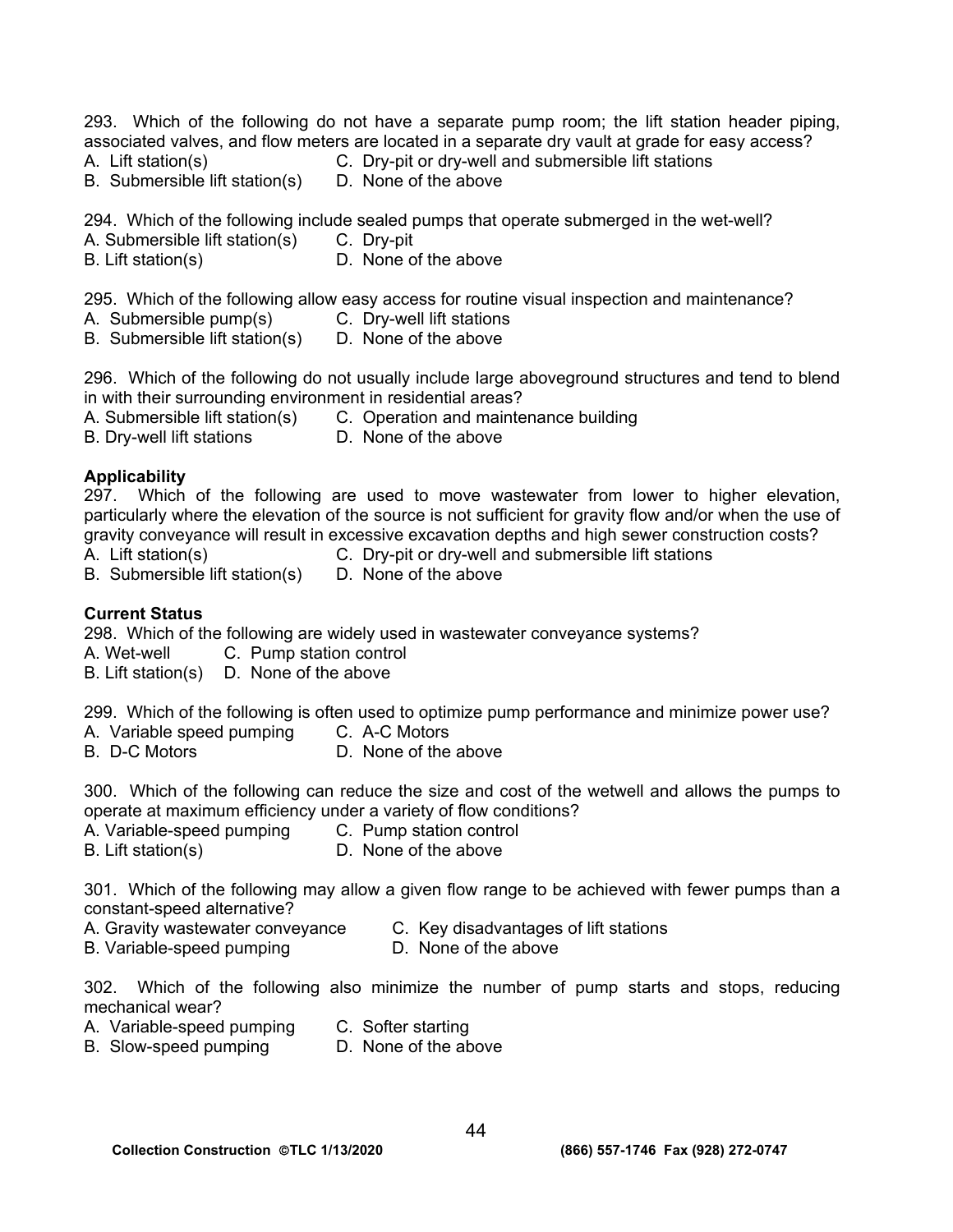303. Which of the following also requires more room within the lift station and may produce more noise and heat than constant speed pumps?

- A. Variable-speed pumping C. Softer starting
- 
- 
- B. Slow-speed pumping D. None of the above

304. Lift station reliability can be significantly improved by providing stand-by equipment and?

- A. Gravity wastewater conveyance C. Key disadvantages of lift stations
- B. Emergency power supply systems D. None of the above

305. Which of the following is improved by using non-clog pumps suitable for the particular wastewater quality and by applying emergency alarm and automatic control systems?

- A. Gravity sewer reliability  $\tilde{C}$ . Lift station reliability
	-
- B. Lift station configuration **D.** None of the above
- **Advantages**

306. Which of the following are used to reduce the capital cost of sewer system construction?

- A. Wet-well C. Pump station control
- B. Lift station(s) D. None of the above
- 307. Which of the following size is dependent on the minimum pipe slope and flow?
- A. Lift station configuration C. Wet-well maximum detention time
- B. Gravity sewer lines **D. None of the above**

# **Disadvantages**

308. Which of the following also require a significant amount of power, are sometimes expensive to upgrade, and may create public concerns and negative public reaction?

- A. Gravity wastewater conveyance C. Dry well
- B. Lift station(s) B. Lift station(s)
- 

309. Which of the following can be eliminated or reduced by selecting alternative sewer routes or extending a gravity sewer using direction drilling or other state-of-the-art deep excavation methods?

- A. Gravity sewer **C. Gravity wastewater conveyance**
- B. Wastewater pumping D. None of the above

# **Wet-Well**

310. Which of the following depends on the type of lift station configuration and the type of pump controls?

- A. Lift station configuration C. Wet-well maximum detention time
- B. Wet-well design **D. None of the above**

311. Wet-wells are typically designed large enough to prevent rapid pump cycling but small enough to prevent a long detention time and associated?

- A. Wastewater quality C. Drainage
- B. Odor release D. None of the above

312. Which of the following maximum detention time in constant speed pumps is typically 20 to 30 minutes?

- A. Lift station pump C. Wet-well
- B. Dry well **D.** None of the above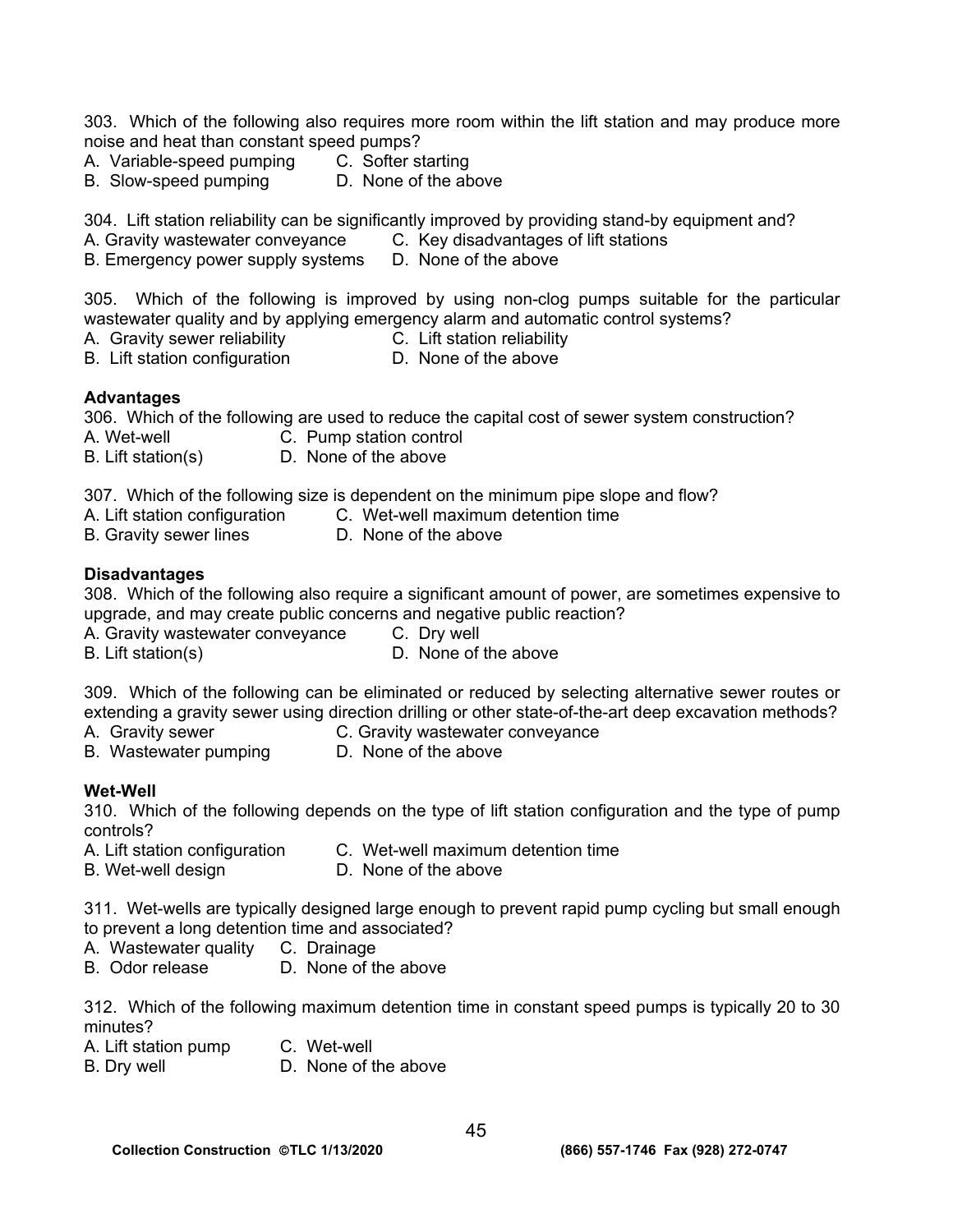- 313. The minimum recommended wet-well bottom slope is to 2:1 to allow?
- A. Gravity wastewater conveyance C. Self-cleaning and minimum deposit of debris
- B. Quicker sewer speed D. None of the above

314. Which of the following may include sewer pipelines, especially when variable speed drives are used?

- A. Wet-well maximum detention time C. Effective volume of the wet-well
- B. Ineffective volume of the wet-well D. None of the above

315. Which of the following should always hold some level of sewage to minimize odor release?

- A. Lift station pump C. Wet-well
- B. Dry well **D.** None of the above

## **Wastewater Pumps**

316. In small stations, with maximum inflows of less than **the solution of gallons per minute**, two pumps are customarily installed, with each unit able to meet the maximum influent rate.

- A. 1500 C. 700
- B. 500 D. None of the above

317. Large lift stations, the size and number of pumps should be selected so that the range of this can be met without starting and stopping pumps too frequently and

without excessive wet-well storage.

- A. Head-losses C. Influent flow rates
- B. Head capacity D. None of the above

318. Additional pumps may provide intermediate capacities better matched to typical daily flows, an alternative option is to provide?

- 
- A. Flexibility C. Maximum influent rate
- B. Flow flexibility with variable speed pumps D. None of the above

319. For pump stations with \_\_\_\_\_\_\_\_\_\_\_\_\_\_, the single pump flow approach is usually the most suitable.

- A. Head-losses C. High head-losses
- B. Wet-well storage D. None of the above

320. Which of the following is to be achieved with multiple pumps in parallel?

- A. Peak flow C. Low-flow/high head conditions
- B. Head-losses D. None of the above

321. Parallel peak pumping is typically used in large lift stations with relatively?

- A. Low or moderate head(s)  $\overline{C}$ . Flat system head curve(s) <br>B. Wear and tear  $\overline{D}$ . None of the above
- D. None of the above

322. Several types of centrifugal pumps are used in wastewater lift stations, these pumps are well suited for?

- A. Head capacity C. Low-flow/high head conditions
- B. Wet-well storage D. None of the above

323. In angle-flow pump is appropriate for pumping against?

- A. Low or moderate head(s) C. Maximum influent rate
- B. Wear and tear D. None of the above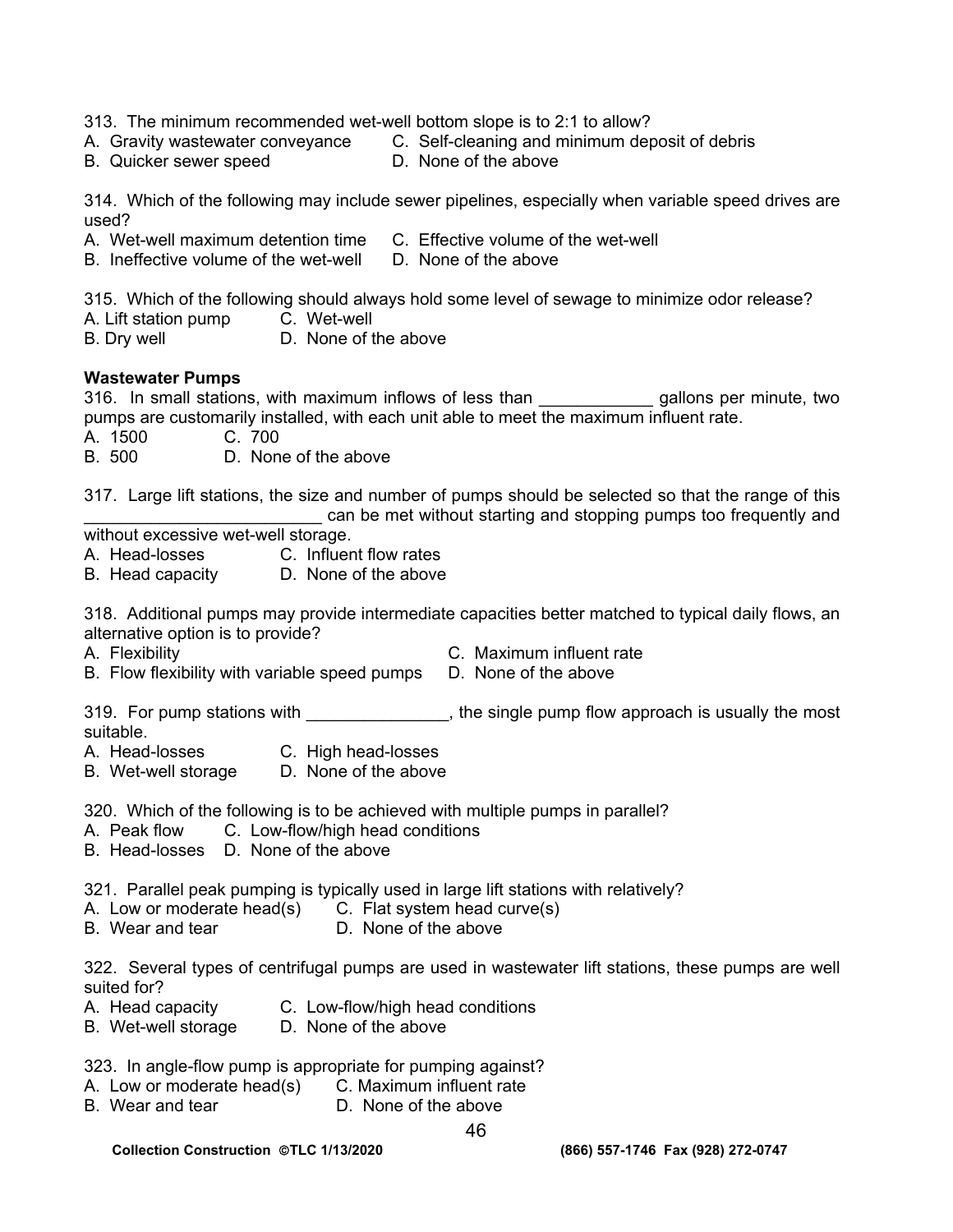324. Mixed flow pumps are most viable for pumping large quantities of wastewater at?

- A. Head-losses C. Low head
- B. Head capacity D. None of the above

# **Ventilation**

325. Ventilation and heating are required if this **Source 10 and 10 and 10 and 10 and 10** area routinely entered by personnel.

- A. Lift station C. Motor control center (MCC) rooms
- B. Ventilation systems D. None of the above

326. Which of the following is particularly important to prevent the collection of toxic and/or explosive gases?

- 
- A. Ventilation C. Motor control center (MCC) rooms B. Dry-well ventilation codes D. None of the above

327. Dry-well ventilation codes typically require \_\_\_\_\_\_\_\_\_\_\_\_\_\_\_\_\_\_\_ continuous air changes per hour or 30 intermittent air changes per hour.

A. 12 C. 10

B. 6 D. None of the above

328. Motor control center (MCC) rooms should have a ventilation system adequate to provide six air changes per hour and should be air conditioned to between 55 to 90 degrees F?

A. 55-75 C. 75-90

B. 55 to 90 D. None of the above

# **Odor Control**

329. Odor control is frequently required for lift stations, a relatively simple and widely used odor control alternative is minimizing?

- A. Chemical flatulence C. Wet-well turbulence
- B. Ventilation turbulence D. None of the above

330. Which of the following typically used for odor control include chlorine, hydrogen peroxide, metal salts oxygen, air, and potassium permanganate?

- A. Chemicals **C. Biofilter flatulence**
- B. Ventilation turbulence D. None of the above

## **Performance**

331. The overall performance of a lift station depends on the?

- A. Overall efficiency C. Performance of the pump(s)
- B. Efficiency D. None of the above

332. Which of the following is the quantity of liquid pumped per unit of time, typically measured as gallons per minute or million gallons per day?

- A. Capacity (flow rate) C. Head
- B. Efficiency D. None of the above

333. Which of the following is the energy supplied to the wastewater per unit weight, typically expressed as feet of water?

- A. Capacity (flow rate) C. Head
- B. Efficiency D. None of the above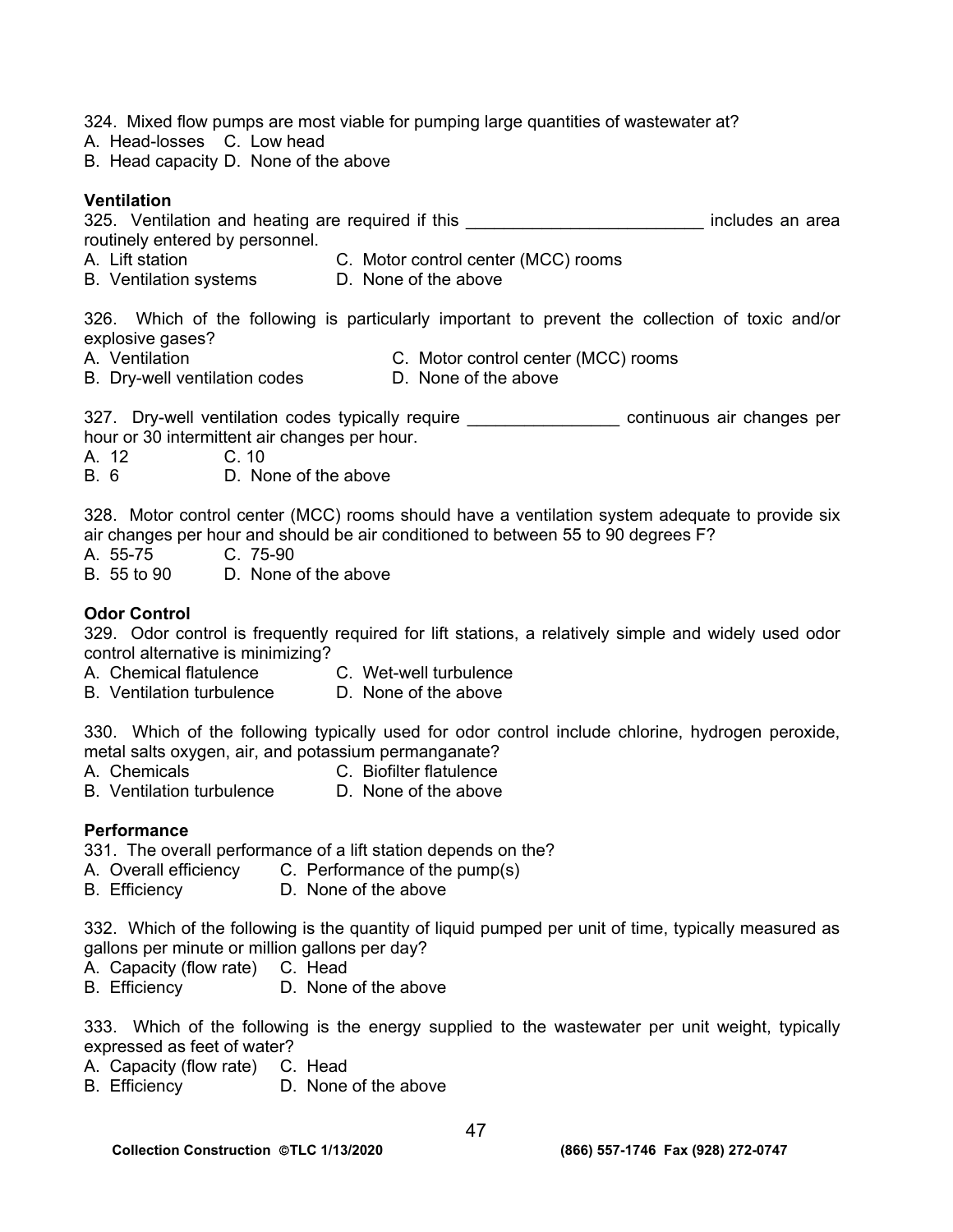334. Which of the following is the energy consumed by a pump per unit time, typically measured as kilowatt-hours?

- A. Power C. Capacity, head, power, and overall efficiency
- B. Efficiency D. None of the above

335. Which of the following is the ratio of useful hydraulic work performed to actual work input?

- A. Overall efficiency C. Capacity, head, power, and overall efficiency
- B. Efficiency D. None of the above

336. Which of the following reflects the pump relative power losses and is usually measured as a percentage of applied power?

- 
- A. Overall efficiency C. Capacity, head, power, and overall efficiency
- 
- B. Efficiency D. None of the above

## **Operation and Maintenance**

337. Which of the following includes observation of pumps, motors and drives for unusual noise, vibration, heating and leakage, check of pump suction?

- A. Lift station inspection C. Scrubber system
- B. Lift station operation **D.** None of the above

338. Which of the following are conducted, although the frequency really depends on the size of the lift station?

- A. Daily inspection C. Weekly inspections
- B. Annual inspections D. None of the above

339. If chemicals are added for the stations should be stations should be inspected weekly and chemicals replenished as needed.

A. Odor control after of the lift station C. Odor control ahead of the lift station

- B. Grease control ahead of the lift station D. None of the above
- -
- 
- 340. The operator should tabulate **Example 20** and its recommended spare parts.

A. Maintenance program **C.** Operation and maintenance manuals

- B. Each pumping element in the system D. None of the above
- 

#### **SCADA Introduction**

341. Industrial organizations and companies in the public and private sectors to maintain and control efficiency, distribute data for smarter decisions, and communicate system issues to help mitigate downtime utilize SCADA systems.

A. True B. False

342. SCADA systems are critical for industrial organizations (like water and wastewater facilities) since they help to maintain efficiency, process data for smarter decisions, and communicate system issues to help mitigate downtime.

A. True B. False

343. The SCADA software will process, distribute, and display important data, helping operators and other employees understand the data and make important decisions. A. True B. False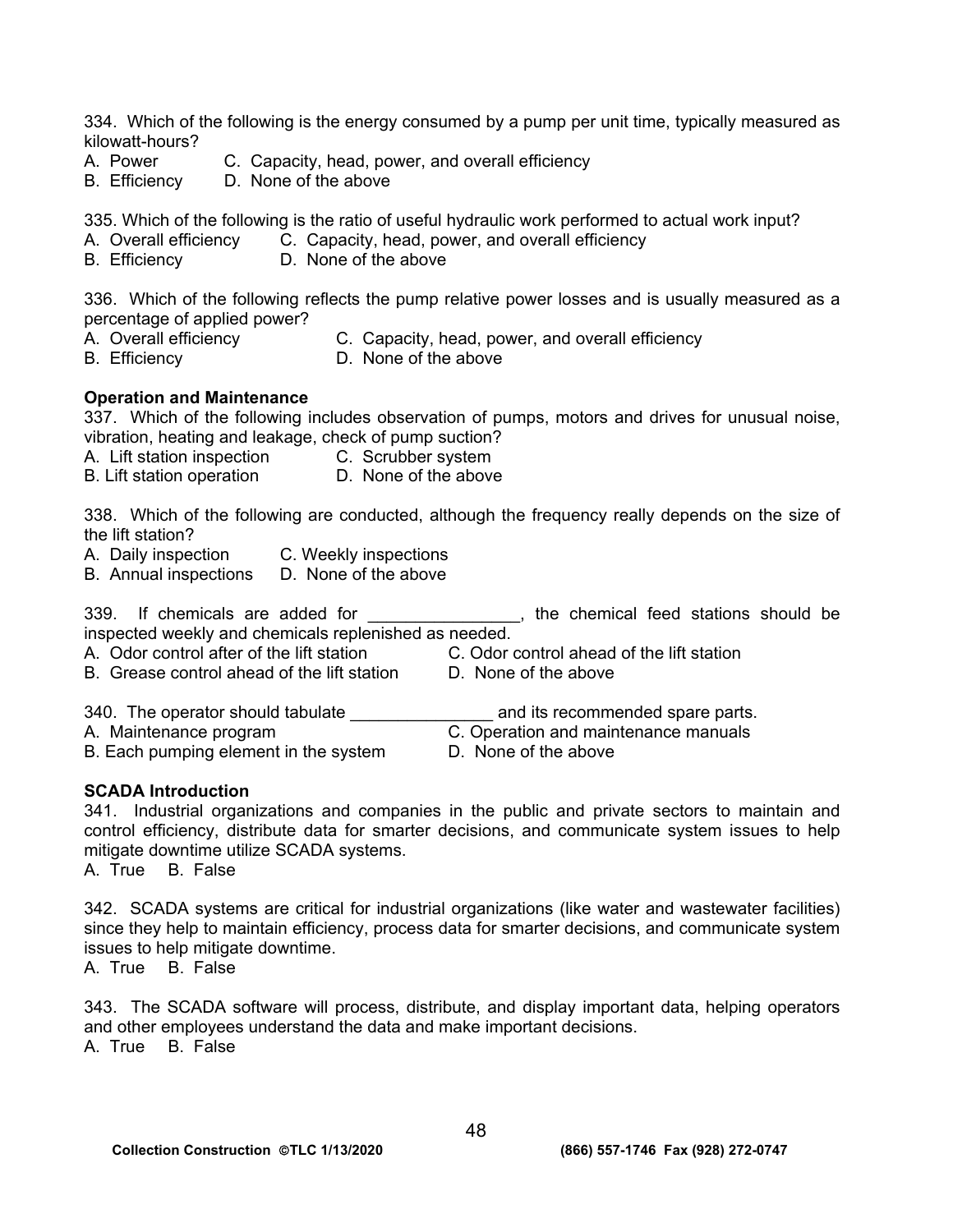344. The acronym SCADA refers to the centralized computer systems that control and monitor the entire sites, or they are the complex systems spread out over large areas. Nearly all the control actions are automatically performed by the remote terminal units (RTUs) or by the programmable logic controllers (PLCs).

A. True B. False

# **Collection Rules and Regulation Section**

# **What are Sanitary Sewer Overflows?**

345. Sanitary Sewer Overflows (SSOs) are discharges of raw sewage from?

- A. Deteriorating Sewer Systems C. Municipal sanitary sewer systems
- B. Pipe Failure(s) D. None of the above

346. Which of the following can release untreated sewage into basements or out of manholes and onto city streets, playgrounds, and into streams before it can reach a treatment facility?

- A. Pipe Failure(s) C. SSOs
- B. Destructive compounds D. None of the above

# **Why do Sewers Overflow?**

347. Which of the following occasionally occur in almost every sewer system, even though systems are intended to collect and contain all the sewage?

- A. SSOs **C. Poor sewer collection system management**
- B. Undersized Systems D. None of the above

# **Problems that Can Cause Chronic SSOs Include:**

348. Which of the following is too much rainfall or snowmelt infiltrating through the ground into leaky sanitary sewers?

- A. Infiltration and Inflow (I&I) C. Sanitary Sewer Overflows or (SSOs)
- B. Destructive compounds D. None of the above
- 

349. Which of the following represents sewers and pumps are too small to carry sewage from newly-developed subdivisions or commercial areas?<br>
A. Undersized Systems C. Oversized Syste

- C. Oversized Systems
- B. Sewer Service Connections D. None of the above

350. Which of the following: blocked, broken or cracked pipes, tree roots grow into the sewer, sections of pipe settle or shift?

- A. Deteriorating Sewer System C. Badly connected sewer service lines
- B. Pipe Failure(s) D. None of the above

351. Which of the following discharges occur at sewer service connections to houses and other buildings; some cities estimate that as much as 60% of overflows comes from the service lines?

- A. Undersized Systems C. Back-ups and sewer overflows
- B. Sewer Service Connections D. None of the above

352. Which of the following is improper installation, improper maintenance; widespread problems that can be expensive to fix develop over time?

- A. Deteriorating Sewer System C. Badly connected sewer service lines
- B. Sanitary Sewer Overflows or (SSOs) D. None of the above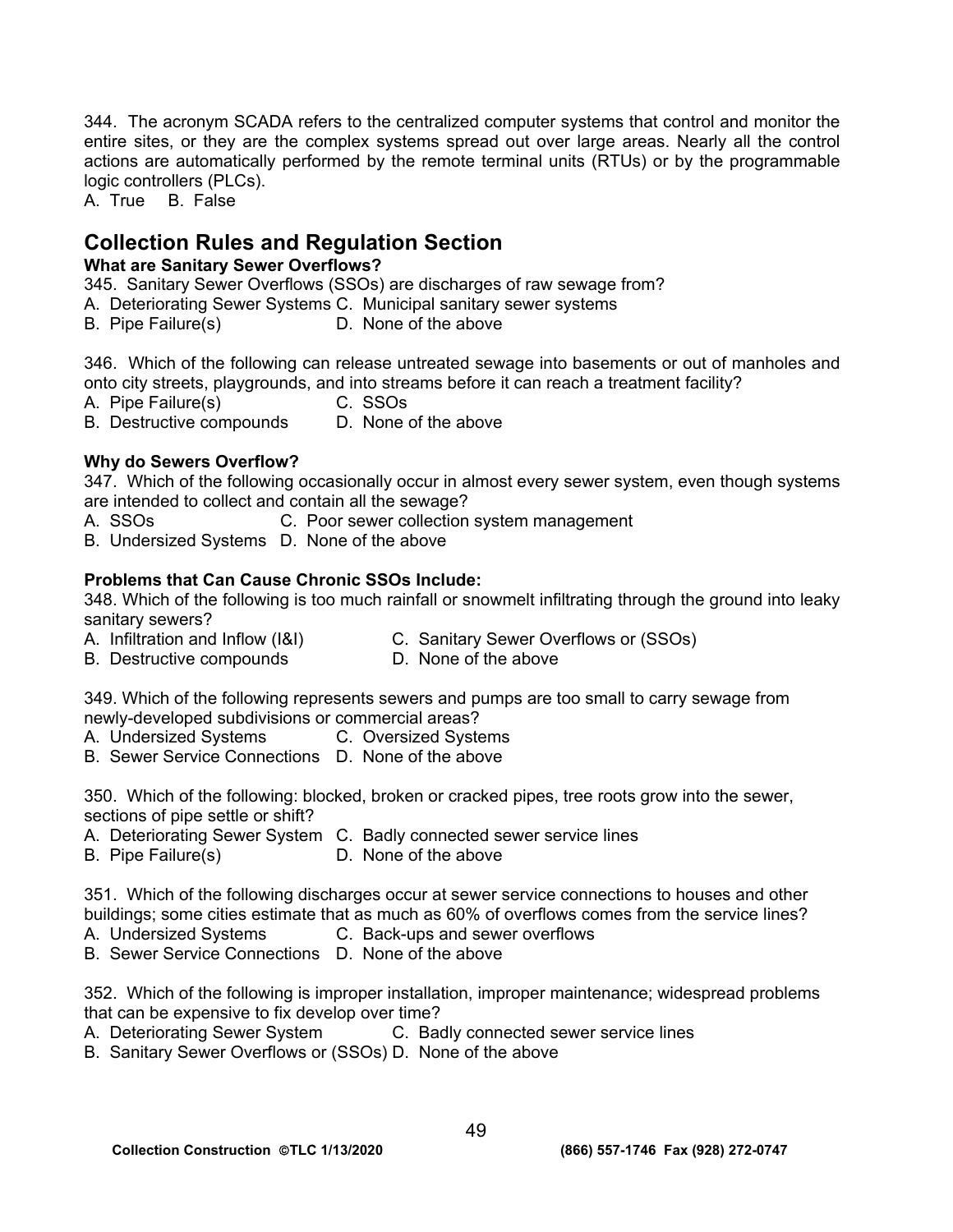# **Why are SSOs a Problem?**

|  | 353. Many municipalities have asked for national consistency in the way permits are considered for |  |  |                                           |
|--|----------------------------------------------------------------------------------------------------|--|--|-------------------------------------------|
|  | wastewater discharges, including                                                                   |  |  | and in enforcement of the law prohibiting |
|  | unpermitted discharges.                                                                            |  |  |                                           |

- A. Deteriorating Sewer System C. Badly connected sewer service lines
- B. SSOs D. None of the above

# **Clean Water Act (Rule) Summary**

## **33 U.S.C. s/s 1251 et seq. (1977)**

354. Which of the following has clarified and expanded permit requirements under the Clean Water Act for 19,000 municipal sanitary sewer collection systems in order to reduce sanitary sewer overflows?

- 
- A. OSHA C. Environmental Protection Agency (EPA)

B. Clean water legislation D. None of the above

355. The Clean Water Act is a \_\_\_\_\_\_\_\_\_\_\_\_\_\_\_ amendment to the Federal Water Pollution Control Act of 1972, which set the basic structure for regulating discharges of pollutants to waters of the United States.

- A. 1977 C. 2009
- B. 1999 D. None of the above

356. Which of the following gave the authority to set effluent standards on an industry basis and continued the requirements to set water quality standards for all contaminants in surface waters?

A. EPA C. Public notification program(s)

B. Congress D. None of the above

357. The **the sume of the set of the set of the set of the set of the set of the set of the set of the set of t** source into navigable waters unless a permit (NPDES) is obtained under the Act?

A. CWA C. OSHA

B. EPA D. None of the above

358. The CWA provisions for the delegation by EPA of many permitting, administrative, and enforcement aspects of the law to state governments. In The with the authority to implement CWA programs, the EPA still retains oversight responsibilities.<br>A. POTW's areas C. States

- A. POTW's areas
- B. Some counties D. None of the above

359. Which of the following's primary objective is to restore and maintain the integrity of the nation's waters?

- A. Clean Water Act **C. EPA oversight responsibilities**
- B. Clean water legislation D. None of the above

## **Combined Sewer Overflows**

360. Which of the following are sewers that are designed to collect rainwater runoff, domestic sewage, and industrial wastewater in the same pipe?

- A. Combined sewer systems **C.** Centralized sewer systems
- B. Decentralized sewer systems D. None of the above

361. Which of the following transport all of their wastewater to a sewage treatment plant, where it is treated and then discharged to a water body?

- A. Combined sewer systems **C.** Centralized sewer systems
	-
- B. Decentralized sewer systems D. None of the above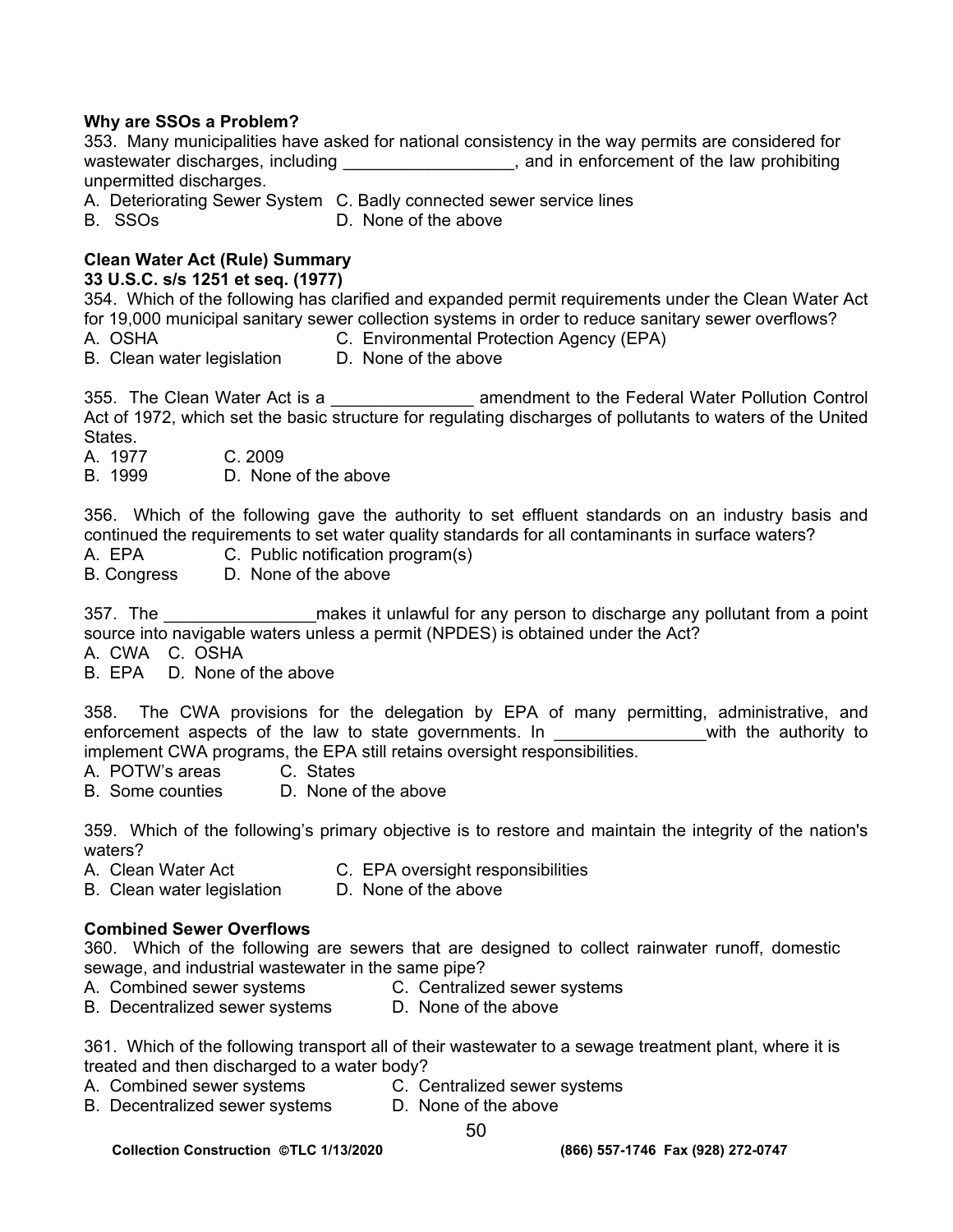362. Which of the following are designed to overflow occasionally and discharge excess wastewater directly to nearby streams, rivers, or other water bodies?

- A. Combined sewer systems **C. Centralized sewer systems**
- B. Decentralized sewer systems D. None of the above

363. Which of the following release raw sewage from the collection system before it can reach a treatment facility?

- A. Sanitary sewage overflows (SSOs) C. Centralized sewer systems
- B. Decentralized sewer systems D. None of the above

364. A SSO is a release of untreated wastewater before the flow reaches a treatment plant. SSOs pose a significant threat to public health and?

- A. Dissolved organics C. Certain compounds and undesirable solids
- B. Water quality D. None of the above

365. High levels of inflow and infiltration (I/I) during wet weather can cause

- A. Dissolved organics C. Certain compounds and undesirable solids
- B. SSOs D. None of the above

366. Many collection SSOs include untreated discharges from \_\_\_\_\_\_\_\_\_\_\_\_\_that reach waters of the United States systems that were designed according to industry standards experience wet weather SSOs because levels of I/I may exceed levels originally expected.

A. Sanitary sewer systems C. Centralized sewer systems

B. Decentralized sewer systems D. None of the above

## **Treatment Balance and the Effects of Undesirable Solids**

367. Which of the following to operate properly, the operator has to maintain a skillfully balanced mixture of microorganisms which contact and digest the organics in the wastewater, and bacteria then grows on this media to treat the wastewater?

- A. Sanitary sewage overflows (SSOs) C. Wastewater treatment plant
- B. Decentralized sewer systems D. None of the above

368. When a plant is properly maintained these bacteria or bugs eat the dissolved organics in the water, thus removing?

A. Public health and water quality **C.** Dissolved organics

B. BOD, Ammonia, Nitrates, and Phosphorus D. None of the above

369. The wastewater treatment process leaves extremely clean and reusable water that can be injected back into the ground, sent to ponds or used for?

A. Irrigation C. Clean decantible water

B. Wastewater D. None of the above

370. Which of the following and undesirable solids, like grease and grass clippings, can disturb this delicate balance and necessary process at the wastewater treatment facility?

- A. Dissolved organics C. Disrepair
- B. Certain compounds D. None of the above

371. Which of the following include but are not limited to: cleaning solvents, grease, oils, pesticides, herbicides, antifreeze and other automotive products?

A. Deteriorating Sewer System C. Destructive compounds

B. Pipe Failure(s) D. None of the above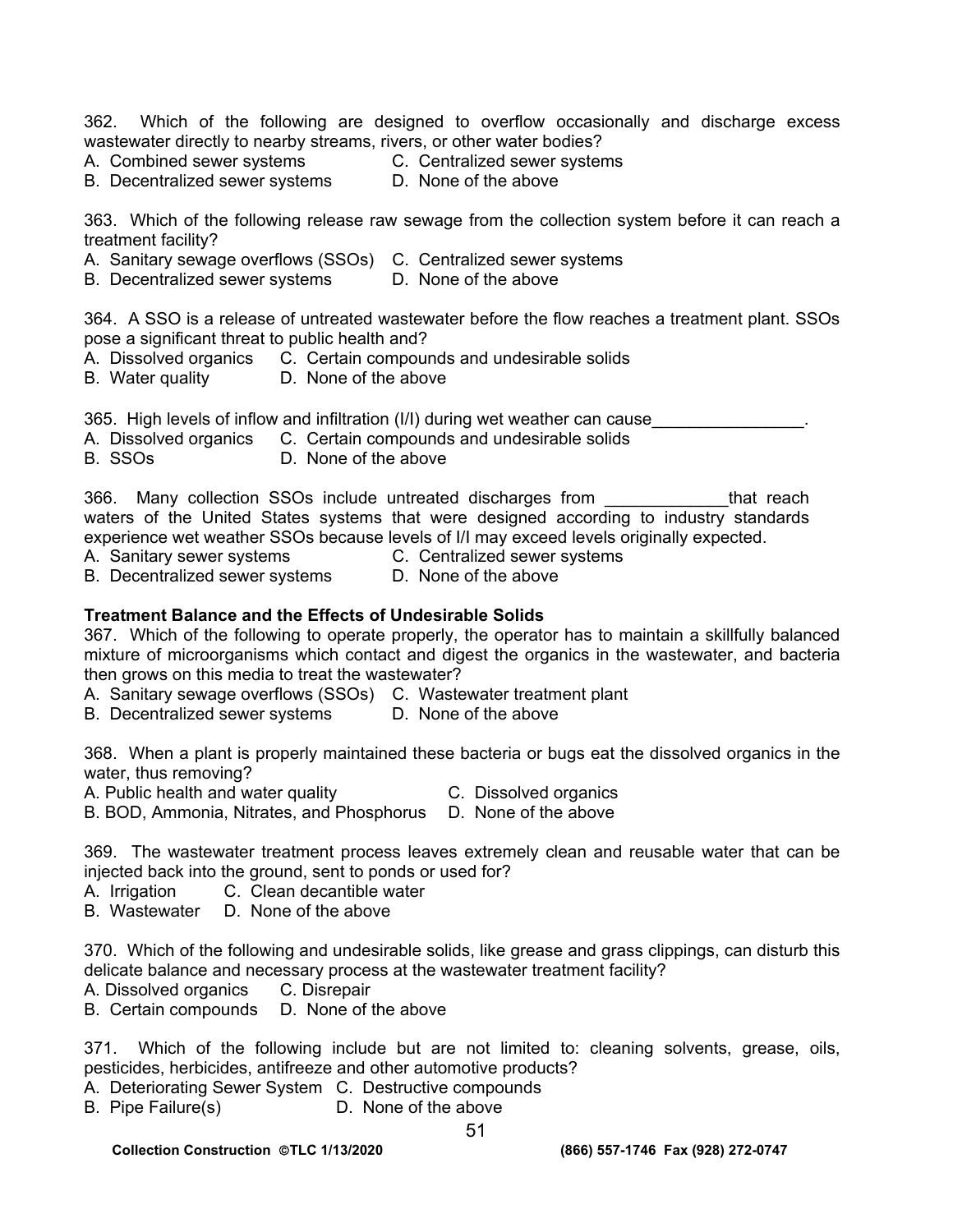## **Purpose of CMOM Programs**

372. The CMOM approach helps the owner or operator provide a high level of service to customers and reduce \_\_\_\_\_\_\_\_\_\_\_\_\_\_\_\_\_\_\_\_\_\_\_\_\_.

- A. Performance goals **C. Regulatory noncompliance**
- B. Overflows and backups D. None of the above

373. On a periodic basis, utility activities should be reviewed and adjusted to better meet the

- $\mathcal{L}_\text{max}$  and  $\mathcal{L}_\text{max}$  and  $\mathcal{L}_\text{max}$ A. Performance goals **C. Regulatory noncompliance**
- B. Overflows and backups D. None of the above

374. Once the GIS is complete, a new goal might be to use the GIS to track emergency calls and use the information to improve

- A. Maintenance planning C. A matter of policy
- B. Performance goals **D.** None of the above

375. CMOM can help utilities optimize use of human and material resources by shifting maintenance activities from "reactive" to "proactive"–often leading to savings through avoided costs due to overtime, reduced emergency construction costs, lower insurance premiums, changes in financial performance goals, and\_\_\_\_\_\_\_\_\_\_\_\_\_\_\_\_\_\_\_\_\_\_\_.

- A. Fewer lawsuits C. Regulatory noncompliance
	-
- B. Overflows and backups D. None of the above

376. In CMOM planning, the owner or operator selects \_\_\_\_\_\_\_\_\_\_\_ targets, and designs CMOM activities to meet the goals.

- A. Maintenance planning C. A matter of policy
- B. Performance goal **D.** None of the above

377. Information collection and management practices are used to track how the elements of the CMOM program are meeting **EXALL ARGO CONDUCTS**, and whether overall system efficiency is improving.

- A. Maintenance planning C. A matter of policy
- B. Performance goals D. None of the above

378. An important component of a \_\_\_\_\_\_\_\_\_\_\_\_\_\_\_\_\_\_\_\_\_\_\_\_\_\_\_is periodically collecting information on current systems and activities to develop a "snapshot-in-time" analysis. From this analysis, the owner or operator evaluates its performance and plans its CMOM program activities.

- A. Catastrophic system failure C. Successful CMOM program
- B. CMOM program activity D. None of the above
- 379. Equipment and facilities will deteriorate through The Controllection of the Maintaining value of the capital asset is a major goal of the CMOM program.
- A. Normal use and age **C. Compliance with environmental requirements**
- B. CMOM program activities D. None of the above

380. Proper reinvestment in capital facilities maintains the ability to provide service and generate sales at the least cost possible and helps ensure compliance with

- A. Catastrophic system failures C. Environmental requirements
- B. CMOM program activities D. None of the above

 $\mathcal{L}_\text{max}$  . The set of the set of the set of the set of the set of the set of the set of the set of the set of the set of the set of the set of the set of the set of the set of the set of the set of the set of the set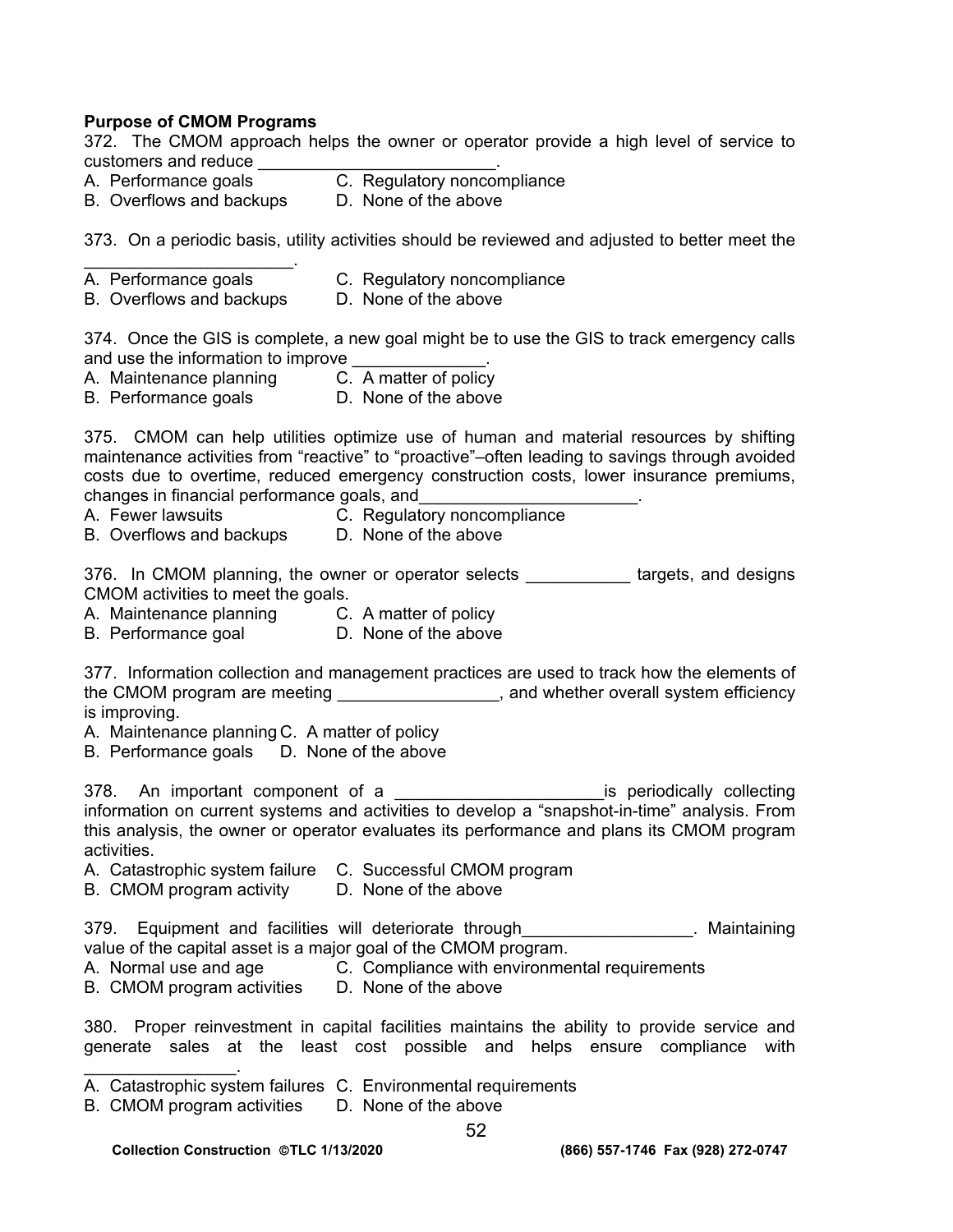381. Performance characteristics of a system with an inadequate CMOM program include frequent blockages resulting in

- A. Performance goals **C. Regulatory noncompliance**
- B. Overflows and backups D. None of the above

382. Other major performance indicators include pump station reliability, equipment availability, and avoidance of **with all accommodance** such as a collapsed pipe.

A. Catastrophic system failures **C. Compliance with environmental requirements** 

B. CMOM program activities D. None of the above

# **The Elements of a Proper CMOM Program**

# **Purposeful**

383. Which of the following when present and properly maintained, they support customer service and protect system assets, public health, and water quality?

A. MOM programs C. Publicly Owned Treatment Works (POTW)

B. Combined sewer systems D. None of the above

# **Goal-Oriented**

384. Which of the following have goals directed toward their individual purposes. Progress toward these goals is measurable, and the goals are attainable?

- A. MOM program(s) C. Proper MOM programs
- B. Combined sewer system(s) D. None of the above

# **Uses Performance Measures**

385. Performance measures should be established for each of this

in conjunction with the program goal.

- A. MOM program C. Publicly Owned Treatment Works (POTW)
- B. Program goal D. None of the above

# **Periodically Evaluated**

386. An evaluation of the progress toward reaching the goals, or should be made periodically and based upon the quantified performance measures. A. A reassessment of the goals C. NPDES Compliance Inspection Manual

B. Combined sewer system(s) D. None of the above

# **Implemented by Trained Personnel**

387. Appropriate safety, equipment, technical, and program training is essential for implementing?

- 
- A. MOM program(s) C. NPDES Compliance Inspection Manual
- B. Utility's plan/schedule D. None of the above

# **What MOM programs should be audited?**

388. Which of the following at a utility involves its entire wastewater infrastructure. Common utility management activities and operations and maintenance activities associated with sewer systems and pretreatment are listed in the Self-Audit Review Document?

- A. Written MOM programs C. Publicly Owned Treatment Works (POTW)
- B. MOM activity **D. None of the above**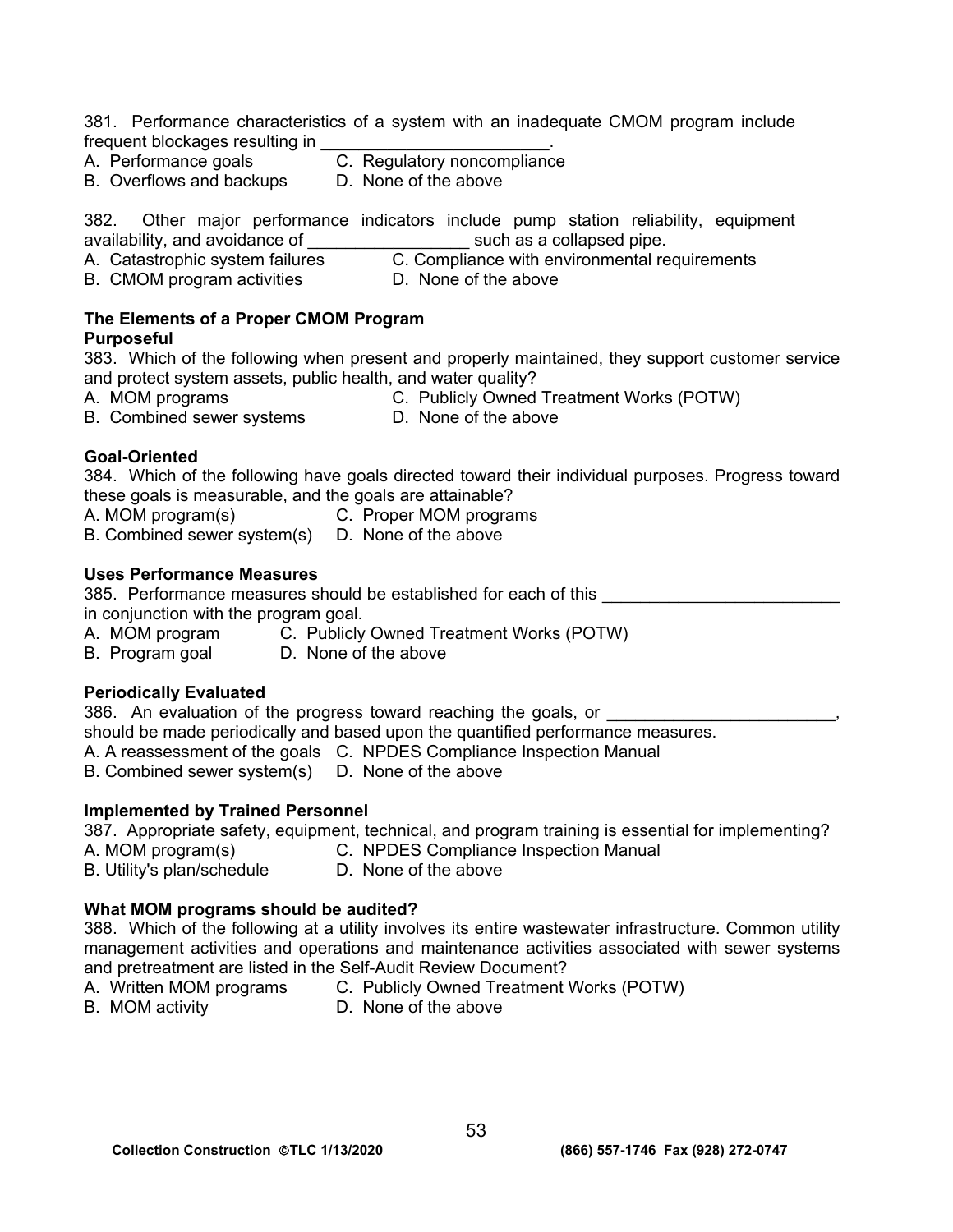## **What are the elements of a proper Self-Audit?**

# **Initial Assessment**

389. Begin by performing a general assessment of the utility, and prioritizing the order of programs to be audited. Which of the following may be useful references in making this assessment?

A. Program goal C. NPDES Compliance Inspection Manual and Guidance

B. Water quality D. None of the above

# **Develop the Audit Plan**

390. Identify the MOM programs present and/or needed at the utility, establish performance measures, and?

- A. Combined sewer system(s) C. Develop a schedule for auditing the programs
- B. Utility's plan/schedule D. None of the above

# **Conduct the Audit**

391. Evaluate each MOM program against the defined elements of a proper program. This can be accomplished by reviewing the program's records and resources, conducting a field evaluation, and comparing the program understanding of?

A. Both personnel and management C. Recurrent SSOs

B. NPDES permit authority **D.** None of the above

# **Develop Improvement Plan**

392. Define the utility's plan/schedule to remediate the?

- A. Necessary improvements C. Preventative operations
- B. NPDES permit authority D. None of the above

# **Prepare the Self-Audit Report**

393. Which of the following including any deficiencies found and the corresponding improvement plan, which is useful for the utility?

- A. Audit results C. Raw sewage
- B. Unpermitted discharges D. None of the above

# **What Health Risks do SSOs present?**

394. Which of the following contain raw sewage they can carry bacteria, viruses, protozoa, helminths, and borroughs?

- A. Unpermitted discharges C. Infiltration and inflow
	-
- B. SSOs D. None of the above

# **What other Damage can SSOs do?**

395. Which of the following also damage property and the environment?

- A. MOM Programs Self-Audit C. Capacity and/or reliability
- B. SSOs D. None of the above

396. Which of the following enter oceans, bays, estuaries, rivers, lakes, streams, or brackish waters is their effect on water quality?

- A. Self-audit results C. Raw sewage
- B. SSOs D. None of the above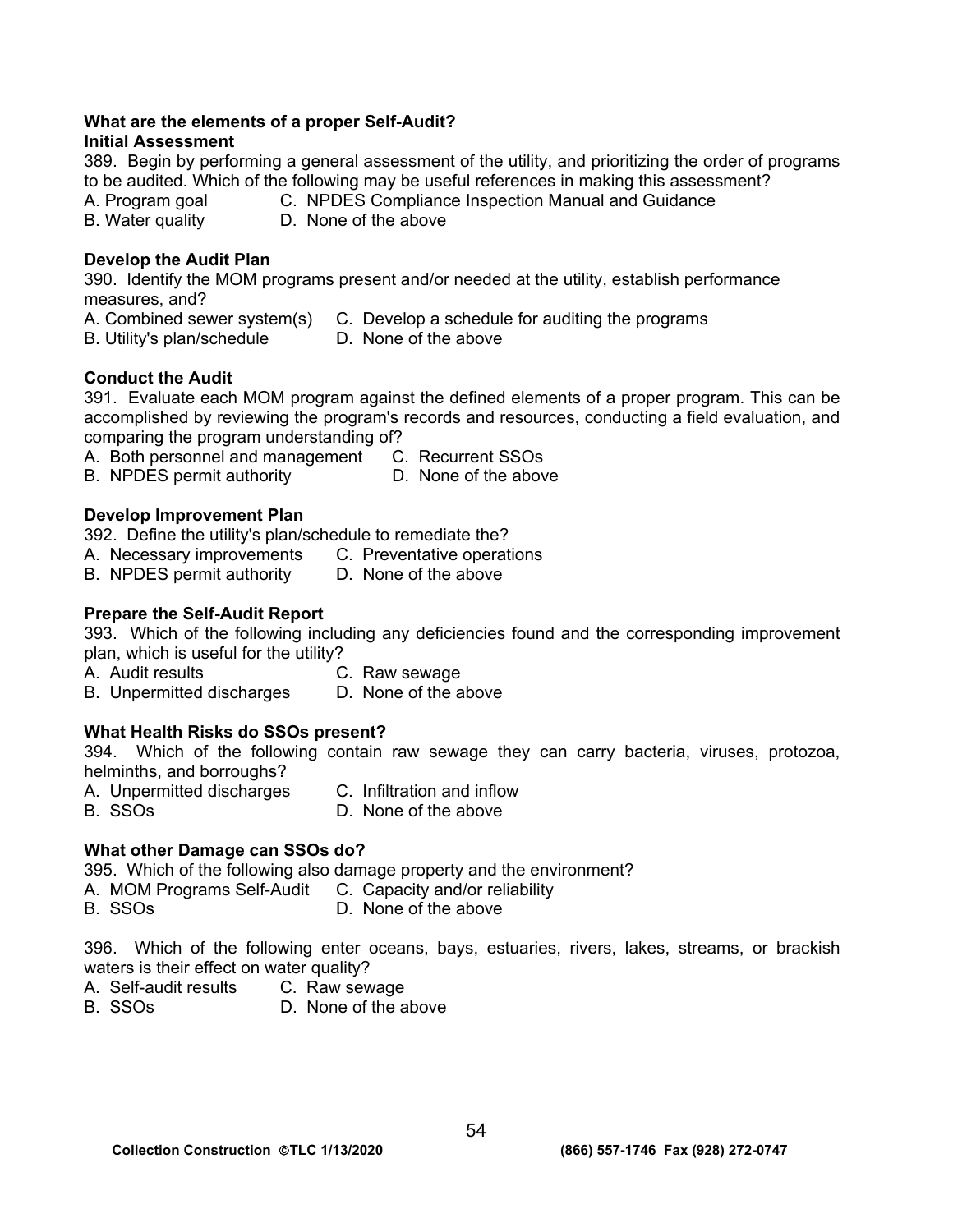## **How can SSOs be Reduced or Eliminated?**

397. Which of the following are caused by inadequate or negligent operation or maintenance, inadequate system capacity, and improper system design and construction?

- A. MOM Programs Self-Audit C. Capacity and/or reliability
- 
- B. SSOs D. None of the above

398. Reducing which of the following through system rehabilitation and repairing broken or leaking service lines?

- A. Unpermitted discharges C. Infiltration and inflow
	-
- 
- B. SSOs D. None of the above

399. Enlarging or upgrading sewer, pump station, or sewage treatment plant capacity and/or?

- A. Utility's plan/schedule C. Reliability
- B. Preventative operations D. None of the above

#### **Collection System Management**

400. Without the\_\_\_\_\_\_\_\_\_\_\_\_\_\_\_\_\_\_\_, O&M activities may lack organization and precision, resulting in a potential risk to human health and environmental contamination of surrounding water bodies, lands, dwellings, or groundwater.

- A. CMOM program C. Proper procedures, management and training systems
- B. Outside contractors D. None of the above

# **Confined Space Section**

### **Scope**

401. According to the text, you are required to recognize **Example 2014** associated with confined spaces.

- A. Internal configurations C. The dangers and hazards
	-
- B. Permit-Required Confined Spaces D. None of the above

# **Definitions**

#### **Confined space:**

402. A confined space is large enough or so configured that an employee can

- A. Have sufficient oxygen **C. Recognize serious safety or health hazards**
- 
- B. Bodily enter and perform work D. None of the above
- 403. A confined space has limited or restricted means for \_\_\_\_\_\_\_\_\_\_\_\_\_\_\_\_\_\_\_\_\_.
- A. An internal configuration C.Hazardous atmosphere
- B. Entry or exit D. None of the above

404. A confined space is not designed for \_\_\_\_\_\_\_\_\_\_\_\_\_\_\_\_\_\_\_\_\_\_.

- A. An internal configuration **C. Continuous employee occupancy**
- 
- B. Hazardous atmospheres D. None of the above
	-

405. A permit required confined space (permit space) contains or has a potential to contain a

- A. Recognized internal configuration C. Entry or exit
- B. Hazardous atmosphere **D.** None of the above

 $\mathcal{L}_\text{max}$  and  $\mathcal{L}_\text{max}$  and  $\mathcal{L}_\text{max}$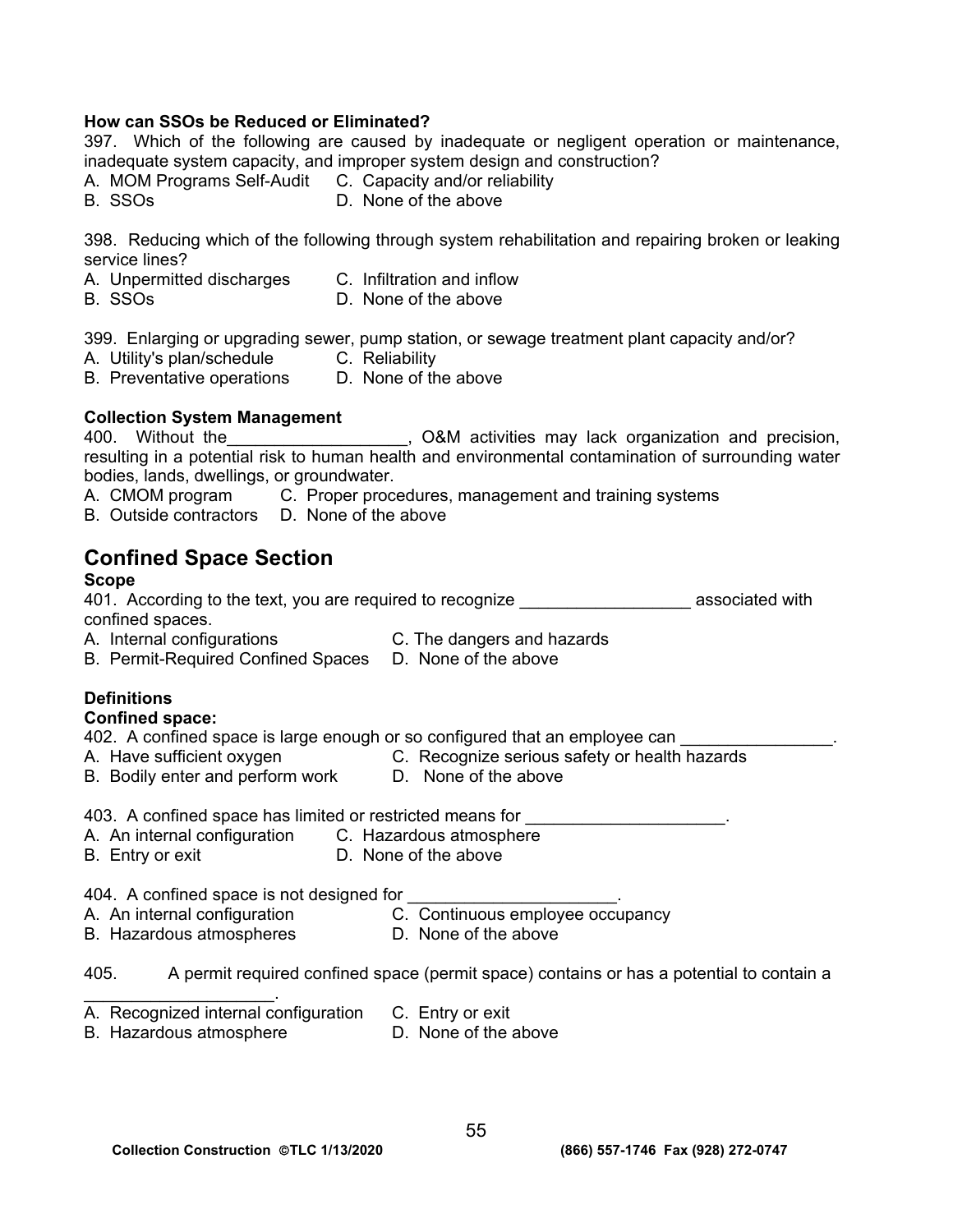|                                                                                                                                             | 406. A permit required confined space (permit space) contains a material that has                                                                                                                                                                          |
|---------------------------------------------------------------------------------------------------------------------------------------------|------------------------------------------------------------------------------------------------------------------------------------------------------------------------------------------------------------------------------------------------------------|
| B. Hazardous atmospheres D. None of the above                                                                                               | A. Authorized entrants C. The potential for engulfing an entrant                                                                                                                                                                                           |
| which slopes downward and tapers to a smaller cross-section.<br>A. An entrant<br>B. Hazardous atmosphere D. None of the above               | 407. A permit required confined space (permit space) has an internal configuration such that<br>could be trapped or asphyxiated by inwardly converging walls or by a floor<br>C. An internal configuration                                                 |
|                                                                                                                                             | 408. A permit required confined space (permit space) contains any other recognized serious safety                                                                                                                                                          |
| or ____________________________<br>B. Strange atmospheres D. None of the above                                                              |                                                                                                                                                                                                                                                            |
|                                                                                                                                             | 409. Each <b>Each Example 2018</b> 2019 11:30 must be marked "Confined Space - Entry Permit                                                                                                                                                                |
| Required".<br>A. Permit-Required Confined Space C. Entry or exit<br>B. Hazardous atmosphere                                                 | D. None of the above                                                                                                                                                                                                                                       |
| <b>Confined Space Hazards</b>                                                                                                               | 410. Fatalities and injuries constantly occur among construction workers who are required to enter                                                                                                                                                         |
| A. An internal configuration<br>B. Hazardous atmosphere                                                                                     | C. Confined spaces<br>D. None of the above                                                                                                                                                                                                                 |
| 411. Workers encounter both inherent and<br>A. An internal configuration C. Hazardous atmosphere<br>B. Induced hazards B. None of the above | within confined workspaces.                                                                                                                                                                                                                                |
| <b>Inherent Hazards</b>                                                                                                                     |                                                                                                                                                                                                                                                            |
| A. Inherent hazards<br>B. Hazardous atmospheres                                                                                             | 412. __________________ are associated with specific types of equipment and the interactions among<br>them. These hazards can be electrical, thermal, chemical, mechanical, etc.<br>C. Recognized serious safety or health hazards<br>D. None of the above |
| vessels and lines.                                                                                                                          | 413. Inherent hazards include high voltage, radiation generated by equipment, we make your control.<br>omission of protective features, high or low temperatures, high noise levels, and high-pressure                                                     |
| A. Defective design                                                                                                                         | C. An internal configuration<br>D. None of the above                                                                                                                                                                                                       |
| B. Hazardous atmosphere                                                                                                                     |                                                                                                                                                                                                                                                            |
| or equipment. Therefore, emphasis must be placed on                                                                                         | 414. Inherent hazards usually cannot be eliminated without degrading or shutting down the system                                                                                                                                                           |
| A. Hazard control methods                                                                                                                   | C. Continuous employee occupancy                                                                                                                                                                                                                           |

- B. Hazardous atmospheres **D. None of the above**
-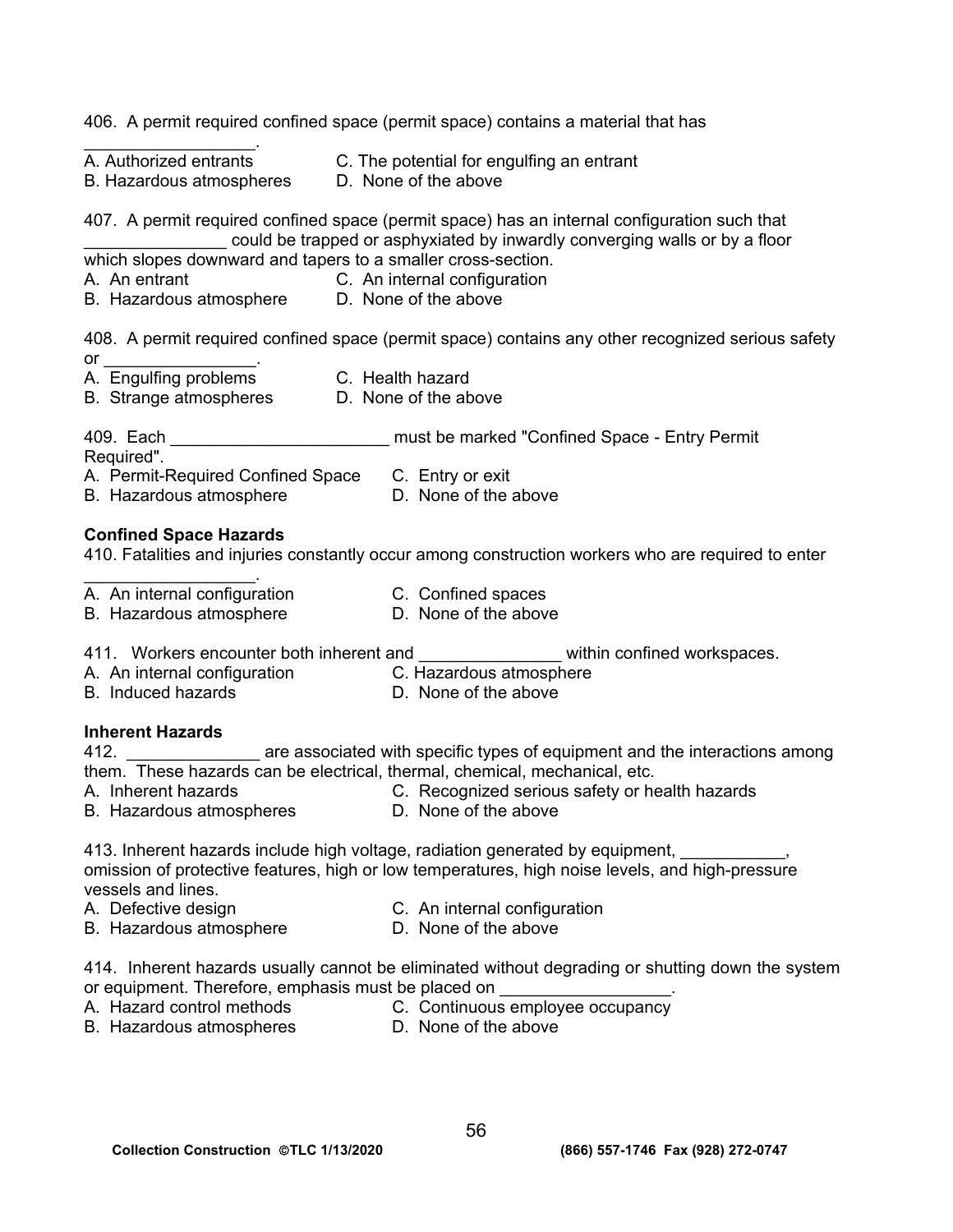## **Induced Hazards**

415. \_\_\_\_\_\_\_\_\_\_\_\_\_\_\_\_ result from a multitude of incorrect decisions and actions that occur during the actual construction process.

- A. Induced hazards C. Build-up of explosive gases
- B. Below-grade locations D. None of the above
- 

# **Typical Examples of Confined Workspaces**

416. Confined workspaces in construction contain

- A. Purging agents C. Both inherent and induced hazards
- B. Below-grade location **D. None of the above**

### **Vaults**

417. Workers must enter enter the stound on the construction jobsite to perform a number of functions.

A. Common confined spaces C. A variety of vaults

B. Hazards D. None of the above

418. The restricted nature of vaults and their frequently \_\_\_\_\_\_\_\_\_\_\_\_\_\_\_\_\_\_\_\_\_ are reasons that vaults have an assortment of safety and health problems.

- A. Purged atmosphere **C. Explosive atmosphere**
- B. Below-grade location **D. None of the above**

### **Oxygen-Deficient Atmosphere**

419. The ever-present possibility of \_\_\_\_\_\_\_\_\_\_\_\_\_\_\_\_\_\_\_\_\_\_\_\_\_\_\_\_ is one of the major problems confronting construction workers while working in vaults.

- A. A common confined space C. An oxygen-deficient atmosphere
- B. Vaults **D. None of the above**

## **Explosive or Toxic Gases, Vapors, or Fumes**

420. **\_\_\_\_\_\_\_\_\_\_\_\_\_\_\_\_\_\_\_** produce toxic fumes which are confined in the limited

- atmosphere of a confined space.
- A. Purging agents C. Welding and soldering
- B. Below-grade locations D. None of the above

## **Manholes**

421. Manholes are necessary to provide a means of entry into and exit from vaults, tanks, and pits, but these confined spaces may present \_\_\_\_\_\_\_\_\_\_\_\_\_\_\_\_\_\_\_\_\_ which could cause injuries and fatalities.

- A.Serious hazards C. Sumps
- B. Ventilation ducts D. None of the above

422. \_\_\_\_\_\_\_\_\_\_\_\_\_\_\_\_\_\_ are associated with manholes. For example, workers could fall into manholes when covers are missing.

A. Nitrogen purges C. A variety of hazards<br>B. Collection places C. None of the above

B. Collection places

## **Pipe Assemblies**

| 423.               | The pipe assembly is one of the | encountered throughout the |  |
|--------------------|---------------------------------|----------------------------|--|
| construction site, |                                 |                            |  |

- A. Electrical shock risks **C.** Most frequently unrecognized types of confined spaces
- B. Ventilation ducts D. None of the above
	-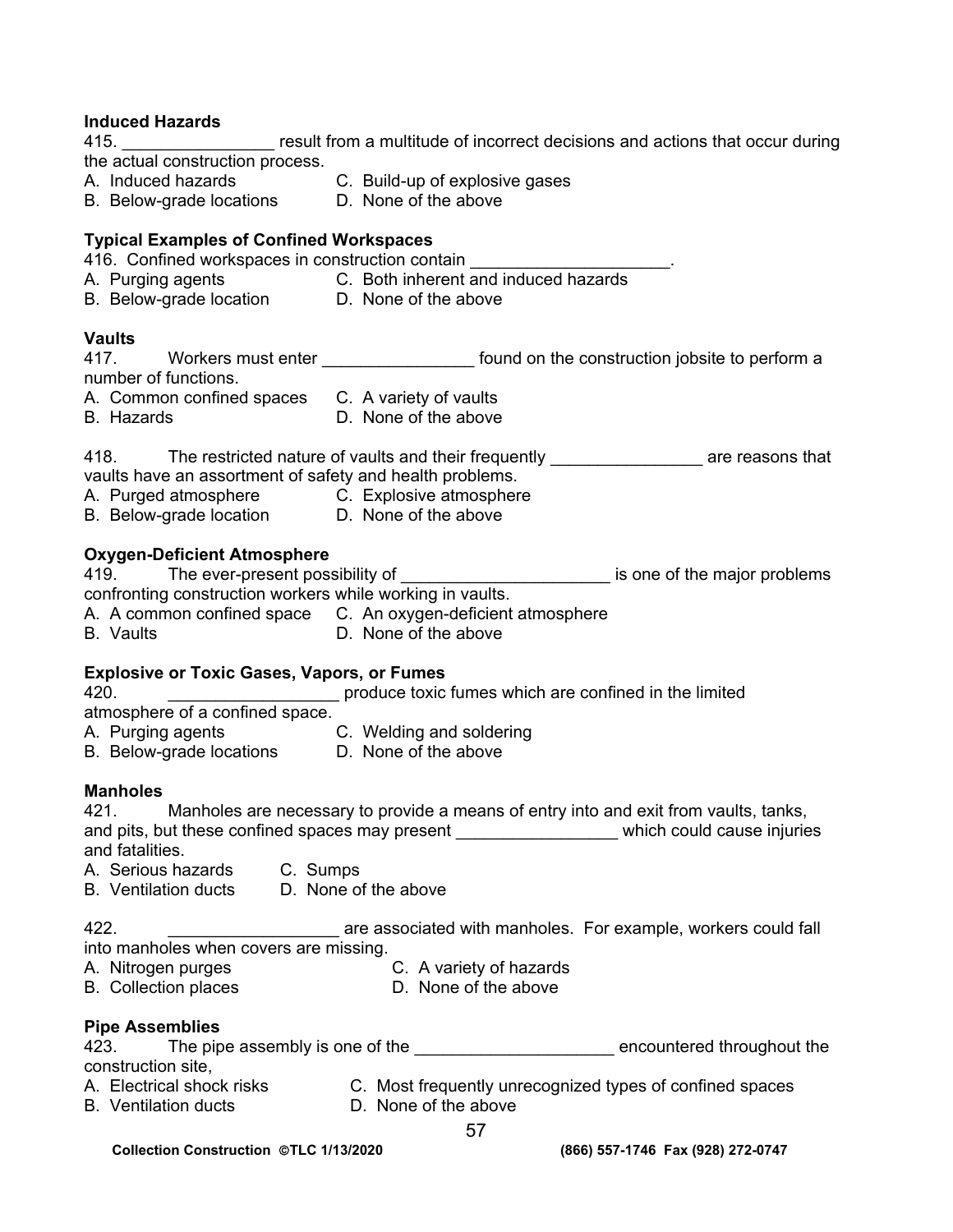| 424. Once inside a pipe assembly, workers are faced with _________________, often<br>caused by purging with argon or another inert gas.<br>A. Nitrogen purge or dry air C. Potential oxygen-deficient atmospheres<br>B. Collection places D. None of the above                                                     |  |
|--------------------------------------------------------------------------------------------------------------------------------------------------------------------------------------------------------------------------------------------------------------------------------------------------------------------|--|
| 425. The worker in a pipe may be subject to toxic atmospheres from _____________<br>generated by the worker in the pipe, or by other workers operating outside the pipe at either end.<br>A. Electrical shock C. Sumps<br>B. Welding fumes D. None of the above                                                    |  |
| 426. Pipes have _______________________which provide little room for the workers to move about and gain any degree of comfort while performing their tasks.<br>A. Nitrogen purge or dry air C. Generally restricted dimensions<br>B. Collection places D. None of the above                                        |  |
| 427. The worker may suffer $\frac{1}{2}$ caused by heat within the pipe run.<br>A. Heat prostration <b>C.</b> Problems with the pumps<br>B. Exposure to toxic gases D. None of the above                                                                                                                           |  |
| <b>Ventilation Ducts</b><br>428. Ventilation ducts create a _________________ which moves heated and cooled air and<br>exhaust fumes to desired locations in the plant.<br>A. Collection place C. Shortcut to other areas<br>B. Complex network D. None of the above                                               |  |
| 429. Depending on where the ventilation ducts are located, production Depending on where the ventilation ducts are located,<br>A. Nitrogen purge or dry air may be found C. Oxygen deficiency could exist<br>B. Collection places could exist <b>D. None of the above</b>                                          |  |
| 430. Other problems associated with work inside ventilation ducts are electrical shock<br>hazards and __________________<br>A. Heat stress C. Welding fumes<br>B. Water D. None of the above                                                                                                                       |  |
| <b>Unusual Conditions</b><br><b>Confined Space within a Confined Space</b><br>associated with the outer confined space and those of the inner<br>431.<br>The<br>confined space both require testing, monitoring, and control.<br>A. Potential hazards<br>C. Manholes<br>D. None of the above<br>B. Access passages |  |
| 432. Often, only the outer space is evaluated for potential hazards. Workers are also faced with<br>when they enter the inner space.<br>C. Potentially hazardous conditions<br>A. Poor lighting<br><b>B.</b> Excavations<br>D. None of the above                                                                   |  |
| 433. Workers entering a vessel inside an access pit should do so only after both spaces have been<br>evaluated and<br>C. Proper control measures established<br>A. Purged<br>D. None of the above<br>B. Accessed                                                                                                   |  |
| 58                                                                                                                                                                                                                                                                                                                 |  |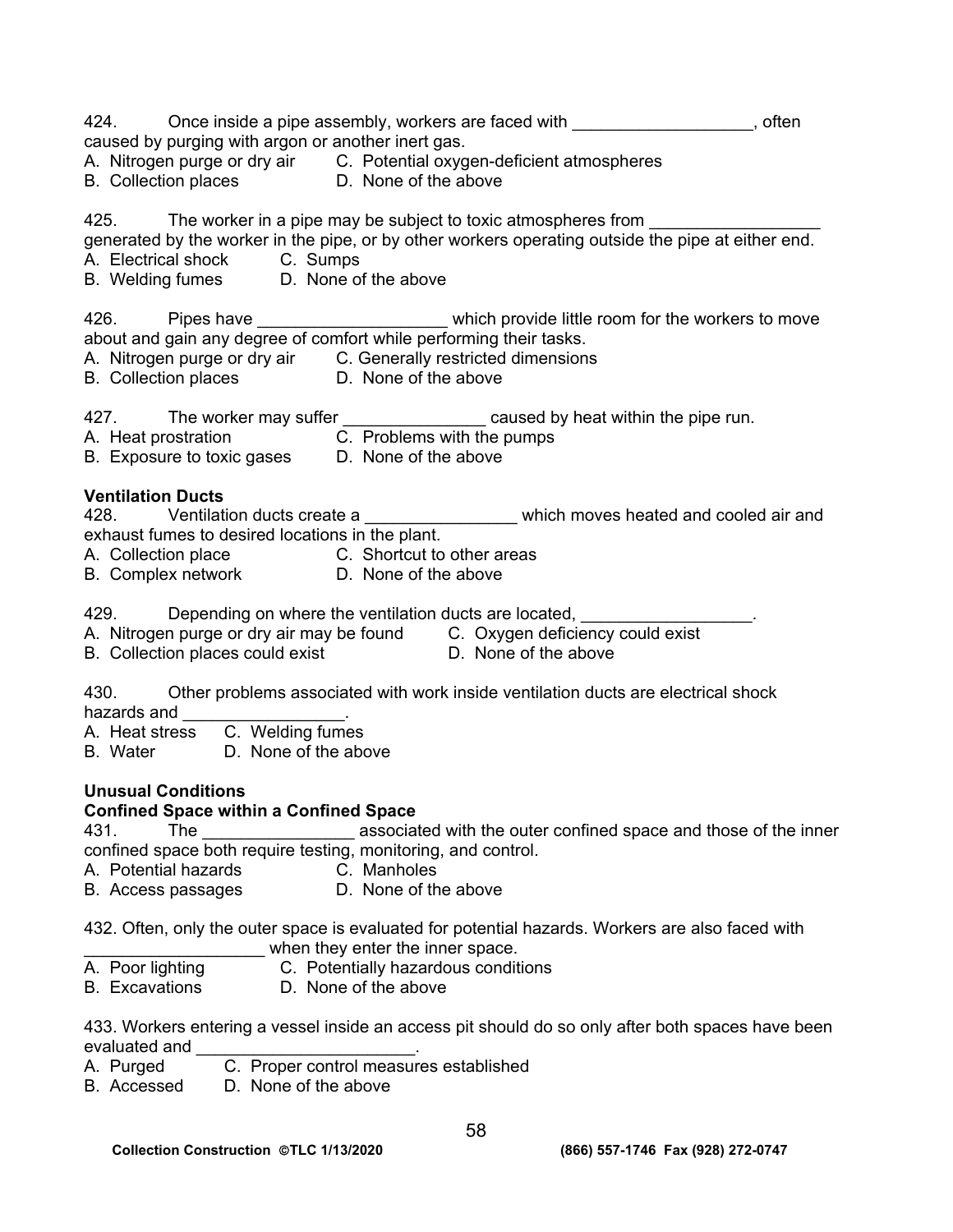# **Hazards in One Space Entering another Space**

434. According to the text, during an examination of \_\_\_\_\_\_\_\_\_\_\_\_\_\_\_\_, situations are often encountered which are not always easy to evaluate or control.

- A. Tanks C. Confined spaces in construction
- B. Excavations D. None of the above

435. A room that classifies as a confined space may be relatively safe for work. However, access passages from other areas outside or adjacent to the room could, at some point, allow the transfer of \_\_\_\_\_\_\_\_\_\_\_\_\_\_\_\_\_\_\_ into the "safe" room.

- A. Hazardous agents C. Unauthorized workers
- B. Equipment and tools **D. None of the above**

436. Welding fumes and other entity generated in one room may easily travel

through a pipe into another area, causing that area to change from a safe to an unsafe workplace.

A. Toxic materials C. Noise

B. Construction debris D. None of the above

437. In a situation where hazards in one space may enter another, a serious problem is that workers working in the "safe" area are not aware of the **ware as a constant of the**  $\cdot$ 

- A. Oxygen Level **C. Hazards leaking into their area**
- B. Access passages D. None of the above

## **Permitted Confined Space Entry Program**

438. Subpart P (of OSHA's Construction Regulations) applies to all \_\_\_\_\_\_\_\_\_\_\_\_ in the earth's surface. A. Open excavations C. Pits B. Vaults D. None of the above 439. According to the text, all trenches are <u>equal over the set of the set of the set of the set of the set of the set of the set of the set of the set of the set of the set of the set of the set of the set of the set of </u> A. Too narrow for work C. Safe for short-term work B. Excavations D. None of the above 440. According to the text, all excavations are **According to the text**, all excavations are A. Permit-required C. Access passages B. Not trenches D. None of the above

# **Permit Required Confined Space Entry General Rules**

- 441. According to the text, only authorized and trained employees may enter a or act as safety watchmen/attendants. A. Hazard C. Confined space B. Pipe D. None of the above 442. Employees are not permitted to smoke \_\_\_\_\_\_\_\_\_\_\_\_\_\_\_\_\_\_\_\_\_ or near the entrance/exit area. A. Near air and oxygen monitors C. In a confined space B. During a side entry **D.** None of the above 443. A watchmen or attendant must be present at all times during  $\blacksquare$ A. Confined space entries C. Air monitoring
- B. Access passages D. None of the above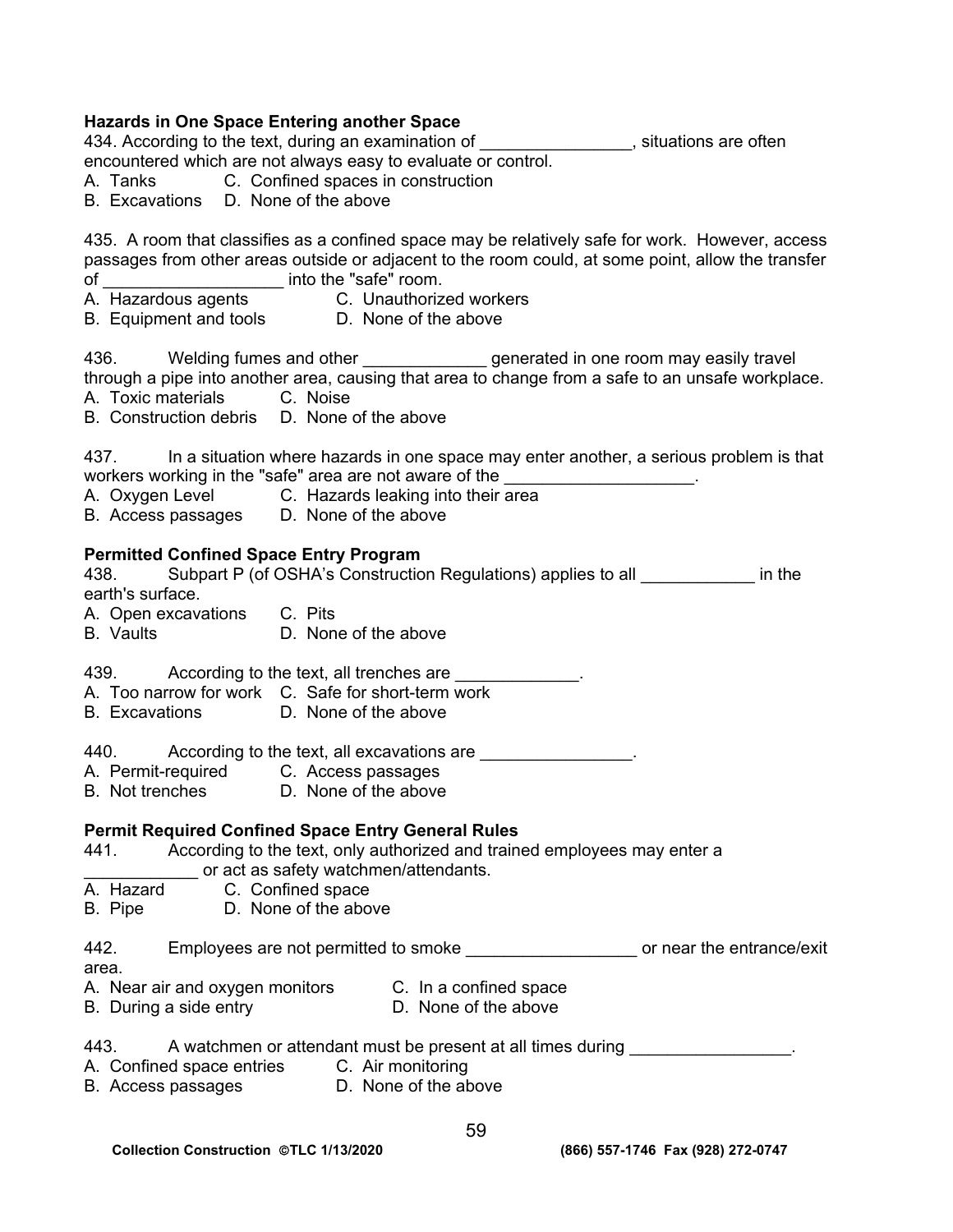444. According to the text, constant visual or voice communication will be maintained between the safety watchmen and employees entering

- A. Inner spaces C. A confined space
- B. Access passages D. None of the Above

445. According to the text, no \_\_\_\_\_\_\_\_\_\_\_\_\_\_\_\_\_\_\_\_\_\_\_ will be made or work conducted below the level of any hanging material or material that could cause engulfment.

- A. Monitoring of entrant status C. Identification of authorized entrants
- B. Bottom or side entry D. None of the above

446. \_\_\_\_\_\_\_\_\_\_\_\_\_\_\_\_\_\_\_\_ is required before workers are allowed to enter any permit-required confined space. Oxygen levels in the confined space must be between 19.5 and 23.5 percent.

- A. Air and oxygen monitoring C. Communication
- B. A supervisor **D.** None of the above

447. Air and oxygen monitoring will check the levels of oxygen, explosive gasses, and carbon monoxide. Entry will not be permitted if explosive gas is detected above one-half the

- $\mathcal{L}_\text{max}$  and  $\mathcal{L}_\text{max}$ A. Nitrogen level C. Lower Explosive Limit (LEL)
- B. Argon level D. None of the above

448. When covers are removed, all **the set of the set of the set of the set of the set of the set of the set of the set of the set of the set of the set of the set of the set of the set of the set of the set of the set of** prevent injuries to others.

- A. Air and oxygen monitoring C. Openings to confined spaces
- B. Side entries D. None of the above

#### **Confined Space Duties and Responsibilities Employees**

449. Employees must not \_\_\_\_\_\_\_\_\_\_\_\_\_\_\_\_\_\_\_\_\_\_\_\_\_\_\_that have not been evaluated for safety concerns.

- A. Follow program requirements C. Enter any confined spaces
- B. Report hazards **D. None of the above**

## **Entry Attendants**

| 450 | A responsibility of the entry attendant is to be aware of |  |  |  |  |  |
|-----|-----------------------------------------------------------|--|--|--|--|--|
|     | hazard exposure on entrants.                              |  |  |  |  |  |
| . . |                                                           |  |  |  |  |  |

- A. The attendants' primary duty C. Possible behavioral effects
- B. Worker training **D.** None of the above

451. A responsibility of the entry attendant is to continuously maintain an accurate count of entrants in the permit space and ensure a means to \_\_\_\_\_\_\_\_\_\_\_\_\_\_\_\_\_\_\_\_\_.

- A. Timely complete the work C. Accurately identify authorized entrants
- B. Add workers when needed D. None of the above

| 452              |  |  | A responsibility of the entry attendant is to remain outside the permit space during entry |  |
|------------------|--|--|--------------------------------------------------------------------------------------------|--|
| operations until |  |  |                                                                                            |  |

- A. Assistance is requested **C. Relieved by another attendant**
- B. Safety equipment arrives D. None of the above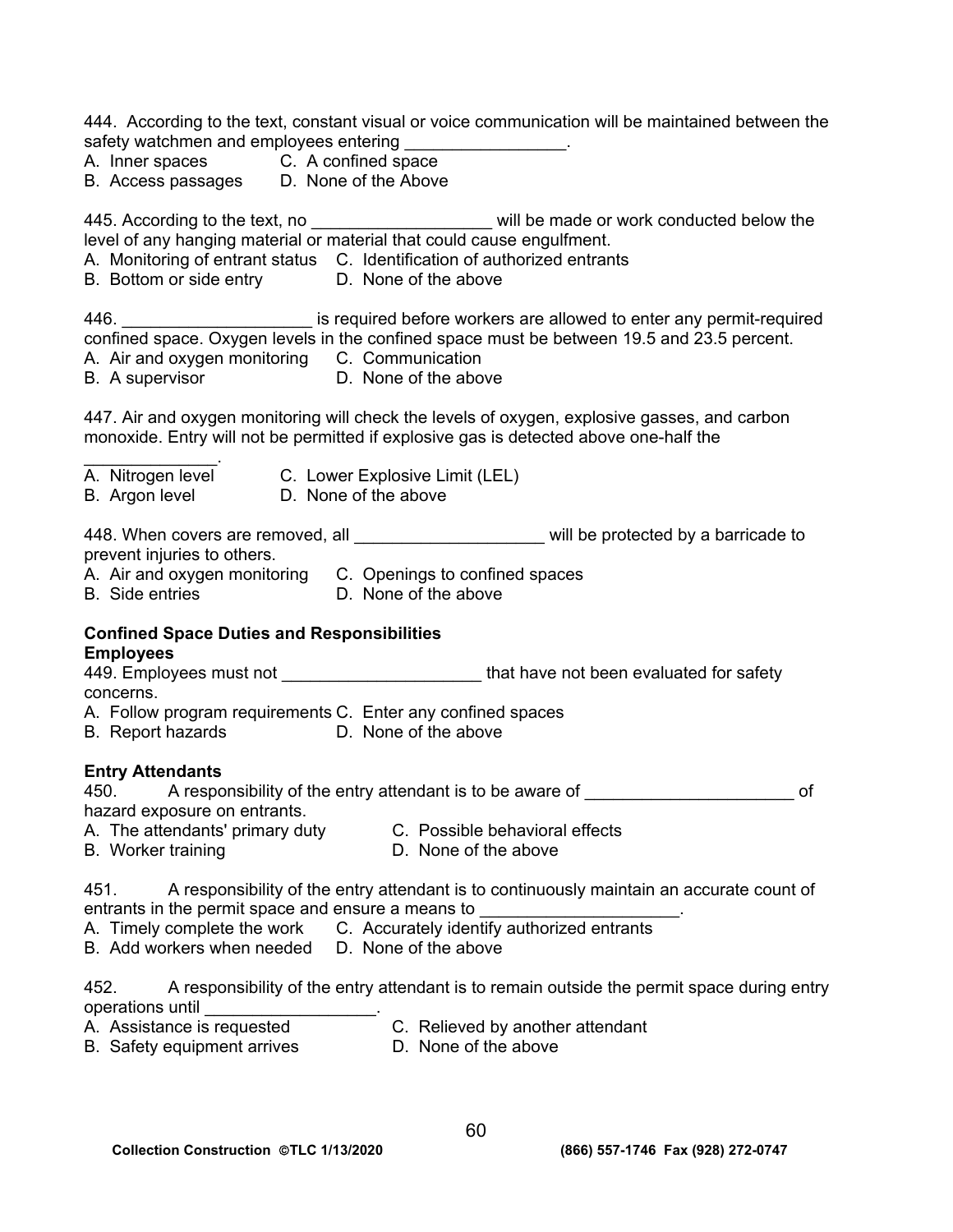|                     |                                                                                                  | 453. A responsibility of the entry attendant is to ______________________________ as necessary to |                                       |
|---------------------|--------------------------------------------------------------------------------------------------|---------------------------------------------------------------------------------------------------|---------------------------------------|
|                     |                                                                                                  | monitor entrant status and alert entrants of the need to evacuate.                                |                                       |
|                     |                                                                                                  | A. Communicate with entrants C. Check the work progress                                           |                                       |
|                     | B. Encourage entrants D. None of the above                                                       |                                                                                                   |                                       |
|                     | <b>Permit Required Confined Space Entry General Rules</b><br><b>Confined Space Entry Permits</b> |                                                                                                   |                                       |
| 454.                |                                                                                                  | According to the text, Confined Space Entry Permits must be completed before any                  |                                       |
| employee            |                                                                                                  |                                                                                                   |                                       |
| A. Begins work      |                                                                                                  | C. Enters a permit-required confined space                                                        |                                       |
|                     | B. Leaves the permit space                                                                       | D. None of the above                                                                              |                                       |
| 455.                |                                                                                                  | will expire before the shift is completed or if any pre-entry                                     |                                       |
| conditions change.  |                                                                                                  |                                                                                                   |                                       |
|                     |                                                                                                  | A. Air and oxygen monitoring C. Confined Space Entry Permits                                      |                                       |
|                     | <b>B.</b> Project schedules                                                                      | D. None of the above                                                                              |                                       |
| 456.                |                                                                                                  | will be maintained on file for 12 months.                                                         |                                       |
|                     |                                                                                                  | A. Air and oxygen monitoring data C. Confined Space Entry Permits                                 |                                       |
|                     | <b>B.</b> Project schedules                                                                      | D. None of the above                                                                              |                                       |
|                     |                                                                                                  |                                                                                                   |                                       |
|                     | <b>Excavation and Trenching Section</b>                                                          |                                                                                                   |                                       |
|                     | 457. According to the text, the                                                                  |                                                                                                   | was revised because excavating is the |
|                     | most dangerous of all construction operations.                                                   |                                                                                                   |                                       |
|                     | A. Competent rule C. Emergency rule                                                              |                                                                                                   |                                       |
|                     | B. OSHA excavation standard D. None of the above                                                 |                                                                                                   |                                       |
|                     |                                                                                                  | 458. OSHA also revised the _____________________ to clarify the requirements.                     |                                       |
|                     |                                                                                                  | A. Competent rule C. Protective equipment standard                                                |                                       |
|                     | <b>B.</b> Existing standard                                                                      | D. None of the above                                                                              |                                       |
|                     |                                                                                                  |                                                                                                   |                                       |
|                     |                                                                                                  | 459. The performance criteria in the new standard provides employers with options when            |                                       |
|                     |                                                                                                  | classifying soil and when selecting methods to protect the                                        | from cave-ins.                        |
|                     | A. Competent person C. Construction equipment                                                    |                                                                                                   |                                       |
|                     | B. Employee D. None of the above                                                                 |                                                                                                   |                                       |
| 460.                |                                                                                                  | Although employers have options when meeting some of the requirements,                            |                                       |
|                     |                                                                                                  | must realize that the employee must be protected at all times.                                    |                                       |
|                     | A. Competent persons C. Contractors                                                              |                                                                                                   |                                       |
| <b>B.</b> Employers |                                                                                                  | D. None of the above                                                                              |                                       |
|                     |                                                                                                  |                                                                                                   |                                       |
| 461.                |                                                                                                  | Professional engineers will be required in some situations to plan or design the                  |                                       |
|                     | excavation and/or method of protecting the worker.                                               |                                                                                                   |                                       |
| A. True             | B. False                                                                                         |                                                                                                   |                                       |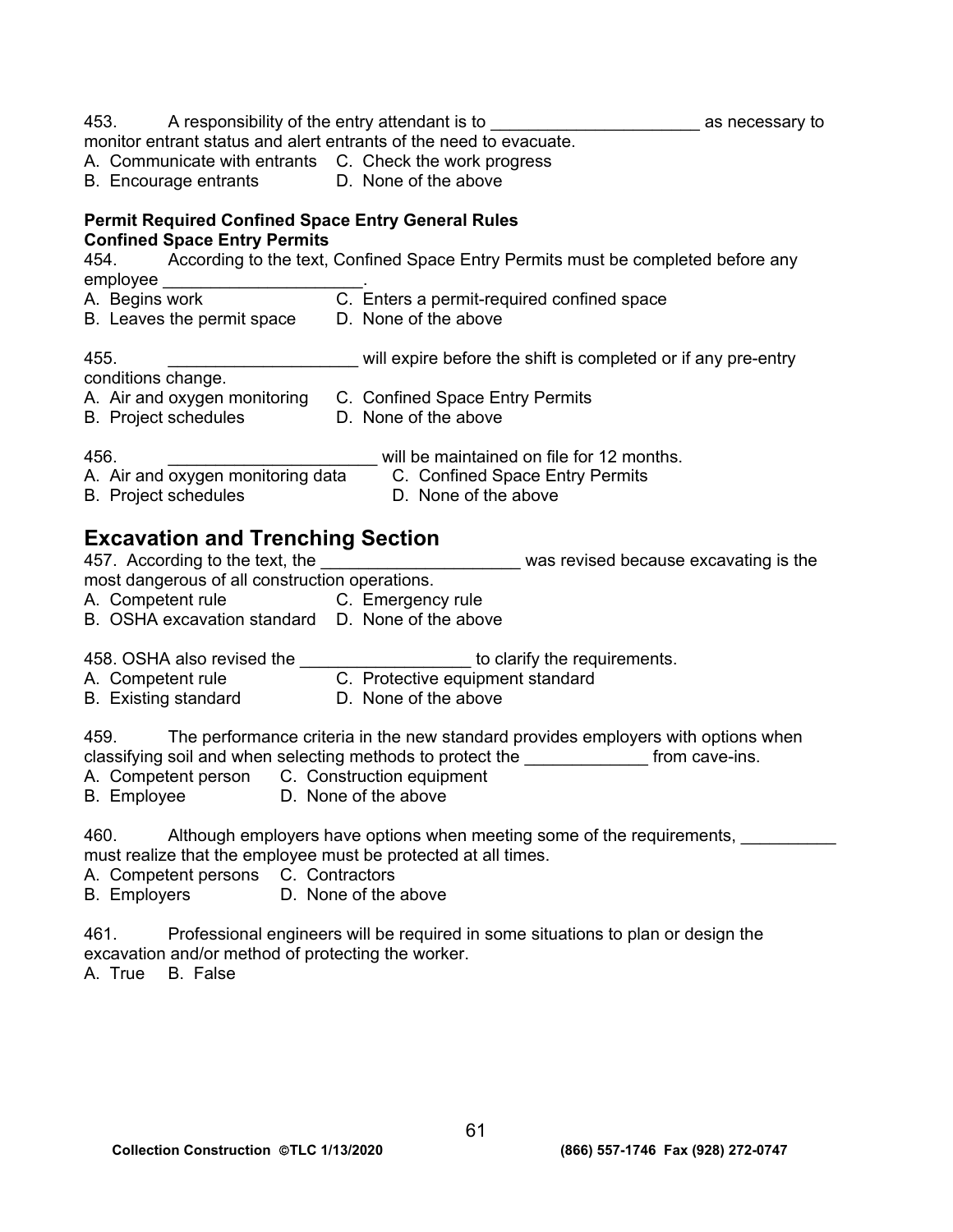# **Competent Person**

| 462. Competent person means one who is capable of identifying existing hazards in the<br>surroundings or working conditions which are unsanitary, hazardous, or dangerous to employees.<br>has authorization to take prompt corrective measures to eliminate<br>The<br>identified hazards.<br>A. Competent person C. Watchman<br>B. Contractor D. None of the above |      |
|---------------------------------------------------------------------------------------------------------------------------------------------------------------------------------------------------------------------------------------------------------------------------------------------------------------------------------------------------------------------|------|
| 463. A ___________ must have specific training in and be knowledgeable about soils analysis,<br>the use of protective systems and the requirements of 29 CFR Part 1926.650-652 Subpart P.<br>A. Competent person C. Watchman<br><b>B.</b> Contractor<br>D. None of the above                                                                                        |      |
| 464. Everyone is required to practice ___________________________ one a year.<br>A. Competent person training C. Emergency procedures<br>B. Rescue training exercises D. None of the above                                                                                                                                                                          |      |
| <b>Competent Person Duties</b><br>465. The competent person performs daily inspections of the protective equipment, 1997,<br>safety equipment, and adjacent areas.<br>A. Work progress C. Trench conditions<br>B. Construction Crew D. None of the above                                                                                                            |      |
| 466. The competent person shall make _______________ prior to the start of work and as<br>needed throughout the shift.<br>A. Personnel assignments C. Inspections<br>B. Training available <b>D. None of the above</b>                                                                                                                                              |      |
| 467. The competent person shall make ____________________ after every rainstorm or other<br>hazard occurrence.<br>A. Inspections C. Protective equipment available<br>B. Training available D. None of the above                                                                                                                                                    |      |
| 468. The competent person must have knowledge of ______________________, telephone<br>or radio dispatch.<br>A. Personnel assignments C. Emergency contact methods<br>B. Work schedules D. None of the above                                                                                                                                                         |      |
| 469.<br>The competent person removes employees and<br>hazardous conditions and makes all changes necessary to ensure their safety.<br>A. Competent persons C. Protective equipment<br>B. All other personnel<br>D. None of the above                                                                                                                                | from |
| 470.<br>The competent person makes sure that all _______________have proper protective<br>equipment, hard-hats, reflective vests, steel-toed boots, harnesses, eye protection, hearing<br>protection and drinking water.<br>A. Competent persons C. Employees<br>D. None of the above<br><b>B.</b> Contractors                                                      |      |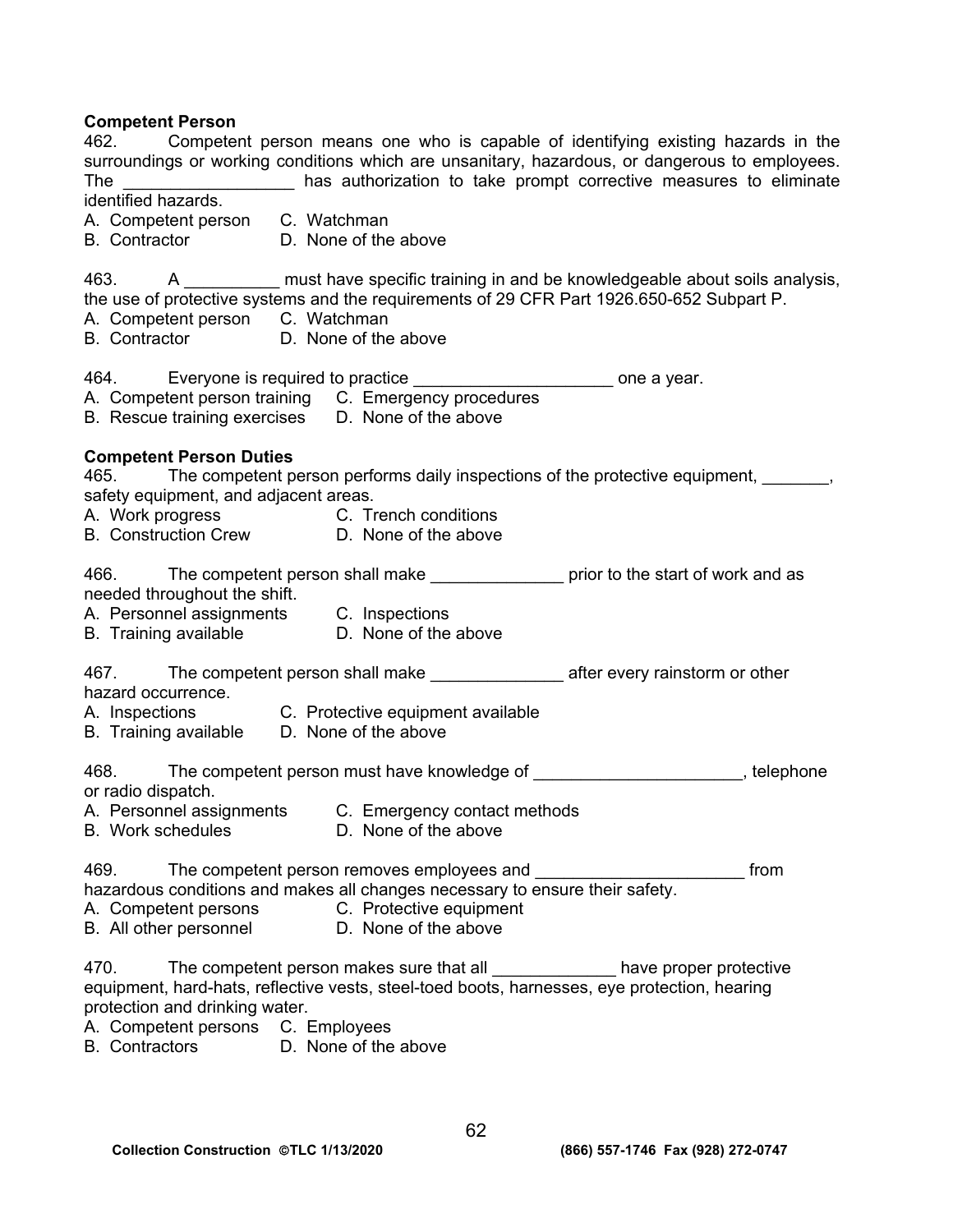# **Scope of Work**

| <b>JUUNG UI WUIN</b><br>471. According to the text, during excavation work a competent person shall be on the job site<br>at all times when personnel are working within or around the _____________.<br>A. Competent person C. Excavation<br>B. Contractors D. None of the above    |
|--------------------------------------------------------------------------------------------------------------------------------------------------------------------------------------------------------------------------------------------------------------------------------------|
| 472. Prior to opening an excavation, the estimated locations of<br>that reasonably may be expected to be encountered during excavation work shall be determined.<br>A. Unauthorized persons C. Underground utility installations<br>D. None of the above<br><b>B.</b> Employees      |
| shall be taken to protect employees against the hazards posed<br>473.<br>by water accumulation in the excavation.<br>A. Additional care <b>C. Ladders</b><br>B. Adequate precautions D. None of the above                                                                            |
| 474. In trench excavations that are four (4') feet or more in depth, a stairway, ladder, or ramp<br>$474.$ shall be used as a $\overline{C}$ . Bridge<br>B. Means of access or egress D. None of the above                                                                           |
| 475. When ladder(s) are employed, the top of the ladder shall extend a minimum of _________<br>feet above the ground and shall be properly secured.<br>A. Two C. Four<br>B. Three D. None of the above                                                                               |
| 476. When excavations are made in vehicular traffic areas, 1988 Morrow Shall wear a<br>warning vest made with reflective material or highly visibility material.<br>A. Competent persons C. Rescue personnel<br>B. Each employee D. None of the above                                |
| 477. The air shall be tested in excavations where ___________________ exist, or could be<br>reasonably expected to exist.<br>A. Limited visibilities C. Oxygen deficiency or gaseous conditions<br>D. None of the above<br><b>B.</b> Employees                                       |
| When the atmosphere contains less than 19.5 percent oxygen, the area must be<br>478.<br>continuously ventilated until the<br>C. Oxygen levels are above 19.5 percent<br>A. Excavation is closed<br>B. Employees enter the space D. None of the above                                 |
| the area shall be ventilated until the flammable gas<br>479.<br>Where a<br>concentration is below 20 percent of the LFL (lower flammable limit).<br>A. Competent person requires monitoring C. Worker encounters fumes<br><b>B.</b> Gaseous condition exists<br>D. None of the above |
| 480.<br>Whenever<br>exist or could reasonably exist, the air must be<br>monitored continuously to assure that workers are protected.<br>A. Traffic conditions C. Oxygen deficiency or gaseous conditions<br>D. None of the above<br><b>B.</b> Excavations                            |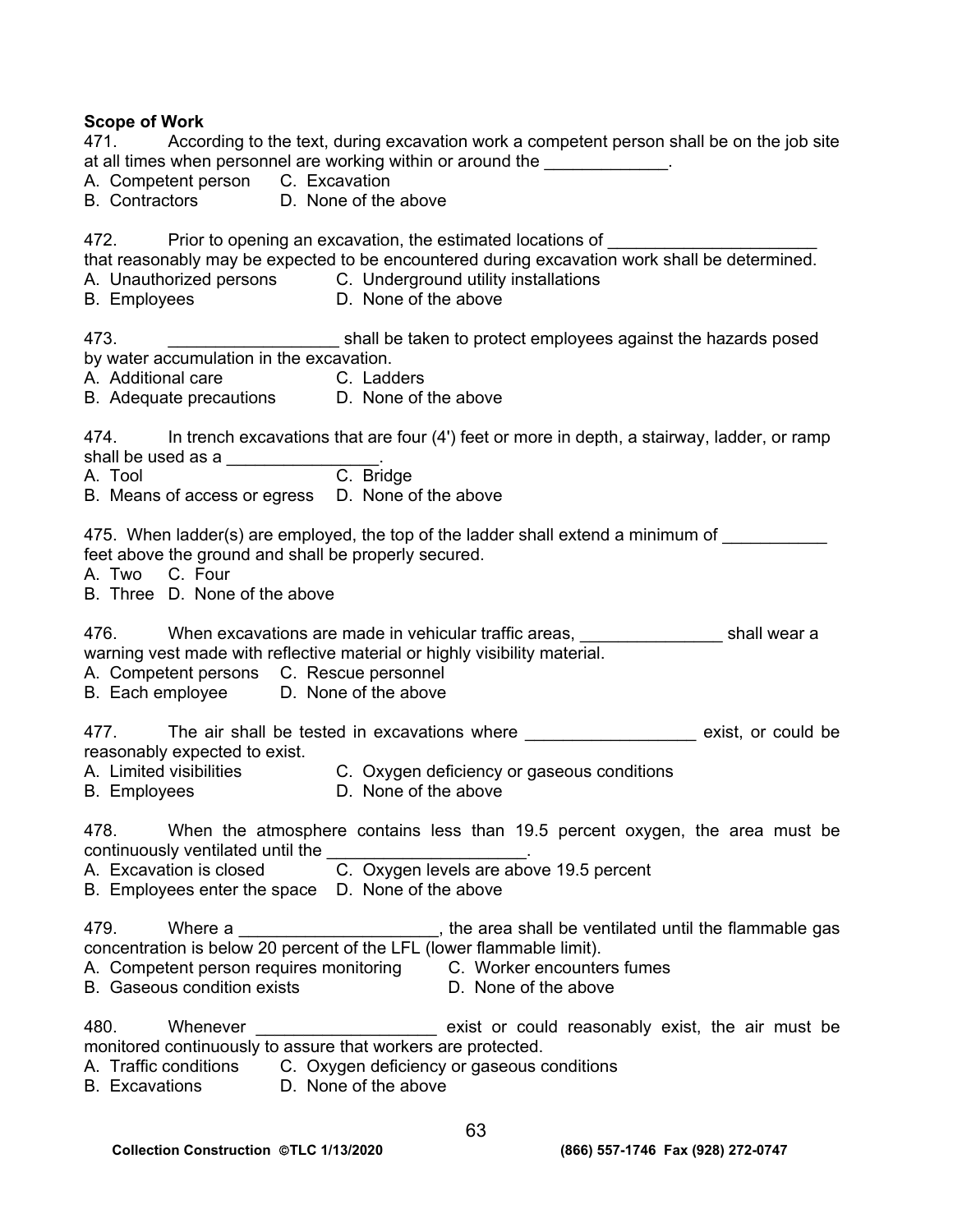481. Where the stability of adjoining buildings, walls or other structures are shoring, bracing, or underpinning shall be provided to ensure the stability of such structures for the protection of employees.

A. Not a concern C. Endangered by excavation operations

B. Not mentioned in the specifications D. None of the above

482. In situations where sidewalks, pavement and appurtenant structures may be undermined, a support system such as shoring must be provided to protect entity from the possible collapse of such structures.

- A. Unauthorized persons C. Vehicles
- B. Employees D. None of the above

# **Personnel Protective Systems**

483. According to the text, employees in \_\_\_\_\_\_\_\_\_\_\_\_\_\_\_ shall be protected from cave-ins by an adequate protective system, which shall be inspected by a competent person.

- A. Excavations C. Protective systems<br>B. Vehicles D. None of the above
- D. None of the above

484. The use of \_\_\_\_\_\_\_\_\_\_\_\_\_\_\_\_\_\_\_\_ is required for all excavations deeper than five (5') feet, except when excavation is within stable rock.

- A. Tables C. Protective systems
- B. Tabulated data D. None of the above

485. For trench excavations less than five (5') feet deep, the use of \_\_\_\_\_\_\_\_\_\_\_\_\_\_\_\_\_ may not be required unless there is evidence of a potential cave-in. The competent person shall make this determination.

- A. Ladders C. Ramps
- B. Protective systems D. None of the above

486 Requirements for sloping, benching or protective systems are found in \_\_\_\_\_\_\_\_\_\_\_\_.

- A. Safety Manuals C. CFR 1926.652 (OSHA Construction Standards)
- B. Tabulated data D. None of the above

487. Whenever support systems, <u>entitled and contract and or</u> or other protective systems are being used, a written copy of the manufacturer's specifications, recommendations, and limitations sheet shall be available at the job site.

- A. Shield systems C. Ramps
- B. Tabulated data D. None of the above

## **Excavation Protection Systems**

488. There are three basic protective systems for excavations and trenches. They are sloping and benching systems, \_\_\_\_\_\_\_\_\_\_\_\_\_, and shields.

- A. Shoring C. Attendants
- B. Ramps D. None of the above

489. Every employee in an excavation or trench shall be protected from **Exercise 20** 

- by an adequate protective system.
- A. Unauthorized persons C. Polluted air
- B. Cave-ins **D. None of the above**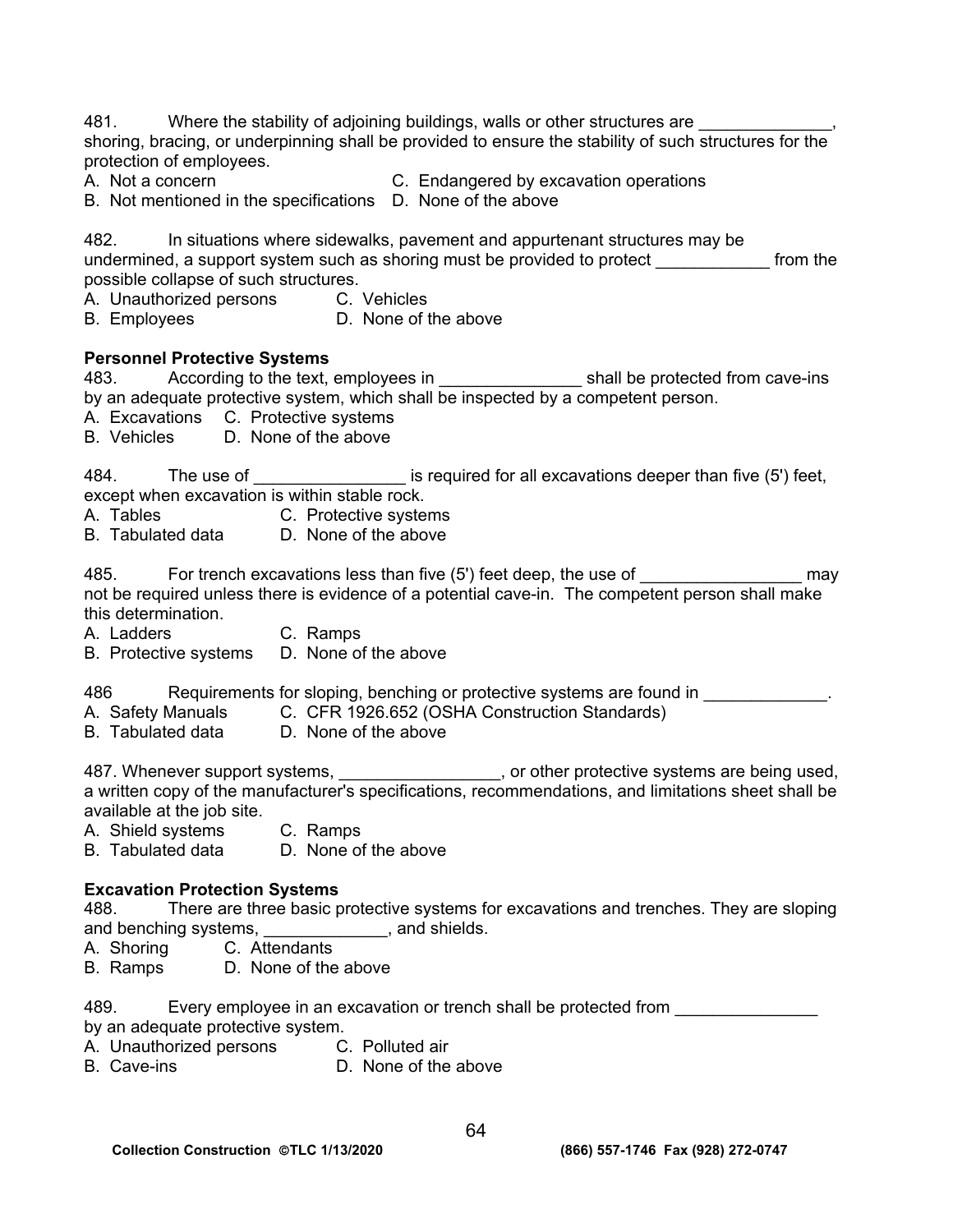# **Sloping and Benching Systems**

| 490. An option for sloping is to slope to the angle required by OSHA Construction Standards<br>B. Stable soil type D. None of the above                                                                                                                                                             |
|-----------------------------------------------------------------------------------------------------------------------------------------------------------------------------------------------------------------------------------------------------------------------------------------------------|
| 491. Another option for sloping is to first determine the soil type, then use the table provided<br>in Appendix B of the standard to determine the _________________________.<br>A. Maximum allowable angle C. Protective system to be used<br><b>B.</b> Porosity<br>D. None of the above           |
| 492. Another option for sloping is to utilize _________________ prepared by a registered<br>professional engineer.<br>A. Instructions C. Standards<br>B. Tabulated data D. None of the above                                                                                                        |
| 493. According to the text, a registered professional engineer can design a<br>for a specific job.<br>A. Table C. Protective system<br>B. Sloping plan D. None of the above                                                                                                                         |
| 494.<br>for excavations five (5) to twenty (20) feet in depth must be<br>constructed in accordance with the instructions of a designated competent person.<br>A. Sloping and benching systems C. Trench excavation limits<br>D. None of the above<br>B. Tabulated data                              |
| 495. A registered professional engineer must design and stamp the sloping and benching<br>B. In traffic areas<br><b>Example 10. None of the above</b>                                                                                                                                               |
| <b>Shoring Systems</b><br>496.<br>is another protective system that utilizes a framework of vertical<br>members, horizontal members, and cross braces to support the sides of the excavation to prevent a<br>cave-in.<br>A. Shoring<br>C. Lateral support<br>B. Tabulated data D. None of the above |
| <b>Shield Systems (Trench Boxes)</b><br>Shielding is the third method of providing a safe workplace in excavations.<br>497.<br>Unlike<br>sloping and shoring, ________________<br>does not prevent a cave-in.<br>C. Soil testing<br>A. Shielding<br>B. Tabulated data<br>D. None of the above       |
| 498.<br>Shields are designed to<br>the<br>employees working inside the structure.<br>A. Withstand the soil forces caused by a cave-in<br>C. Bend but not break<br>B. Keep water out of the excavation<br>D. None of the above                                                                       |